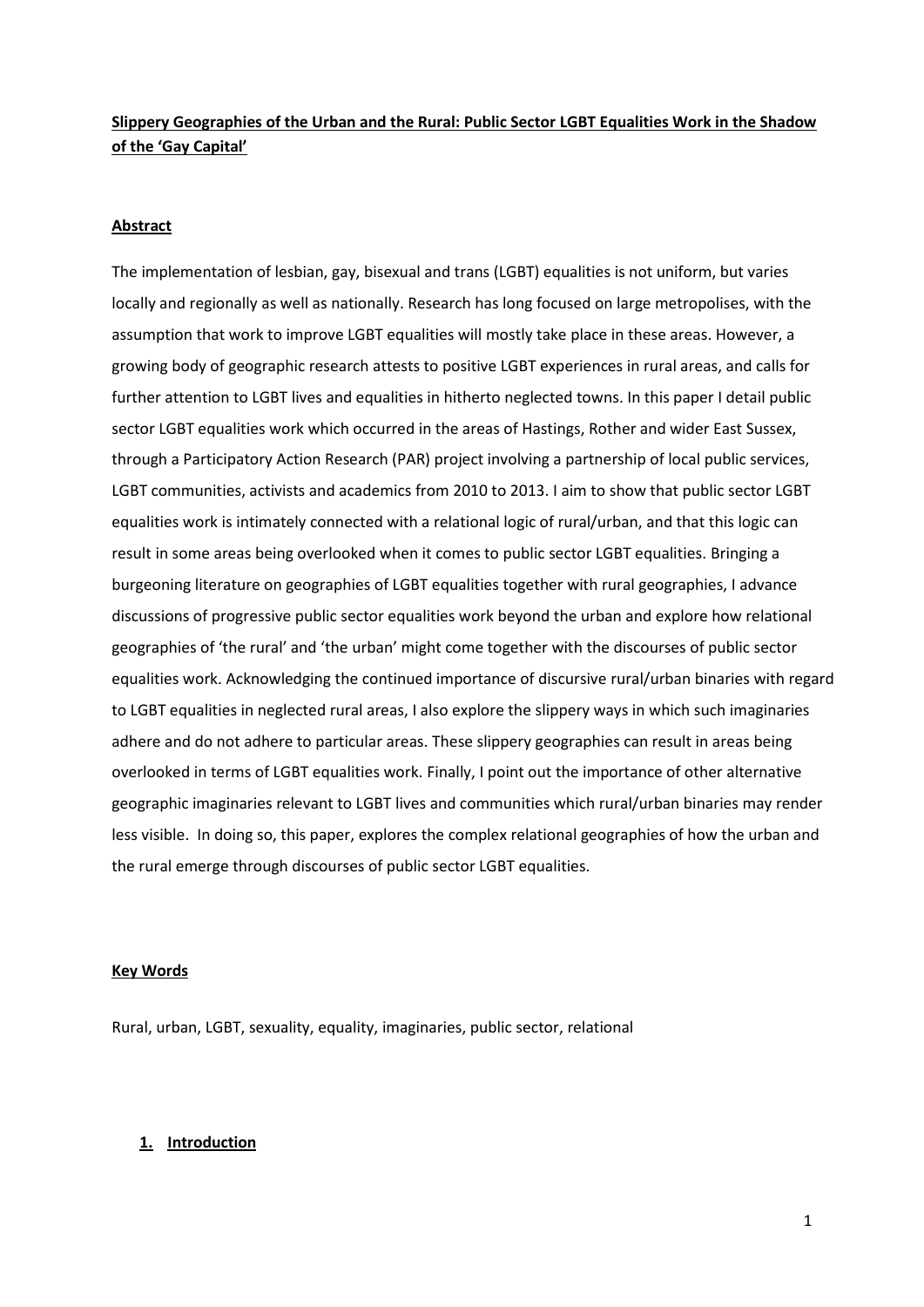Definitions of the rural are highly contested (Bryant & Pini 2011; Gallent et al 2008; Halfacree 2004; Holloway & Kneafsey 2004; Woodward & Halfacree 2002:74-76), to the point where when 'the rural' is discussed it is not always clear what is meant (Bryant & Pini 2011). Some scholars consequently questioned the continued relevance and usefulness of 'the rural' as an object of analysis (see Champion & Hugo 2004; Hoggart 1990; Woods 2012). This has been an abiding question in rural geography and other rural studies, but one to which writers have responded by positively asserting the importance of rurality (Halfacree 2004; Marsden 2006:4; Phillips & Williams 1984:2-3). As Halfacree has argued, 'in spite of receiving a battering from numerous commentators… [the rural] does not simply go away. Indeed, its social and cultural significance today may be as great as it has ever been' (Halfacree 2004:285) and most particularly in the realm of social differences (Cloke 2006a:19). Cloke's assertion is evidenced particularly clearly with regard to sexual and gender identities, as many studies demonstrate lesbian, gay, bisexual and transgender (LGBT) people actively constructing their everyday lives through rurality and a counterposed urbanity (see for example Bell 2000; Browne 2011; Comerford et al 2004; Kazyak 2011; Kirkey & Forsyth 2001; Knopp 1998; Soderstrom 2010). In this paper I engage with both these scholarly contestations of the rural, and LGBT people's associations with it, through a focus on public sector work on LGBT equalities in the UK. Underpinning this paper is a question about how geographies of the rural and the urban relate to LGBT equalities, particularly in the UK in the wake of the Equality Act 2010. In answering this question, I aim to show first that the discourses and practices of public sector LGBT equalities work are intimately connected with binary rural/urban logics, and are co-constituted via relational geographies of LGBT equalities. Arguing that these relationally-produced urbans and rurals can result in some areas being over looked when it comes to public sector LGBT equalities, my second aim is to highlight other geographic imaginaries which, when analysed alongside those of the rural and the urban, may allow for a fuller study of local geographies of LGBT equalities.

My engagement with the rural utilises the relational poststructural approach to space and place developed by writers such as the late Doreen Massey (2005). Massey argued in favour of a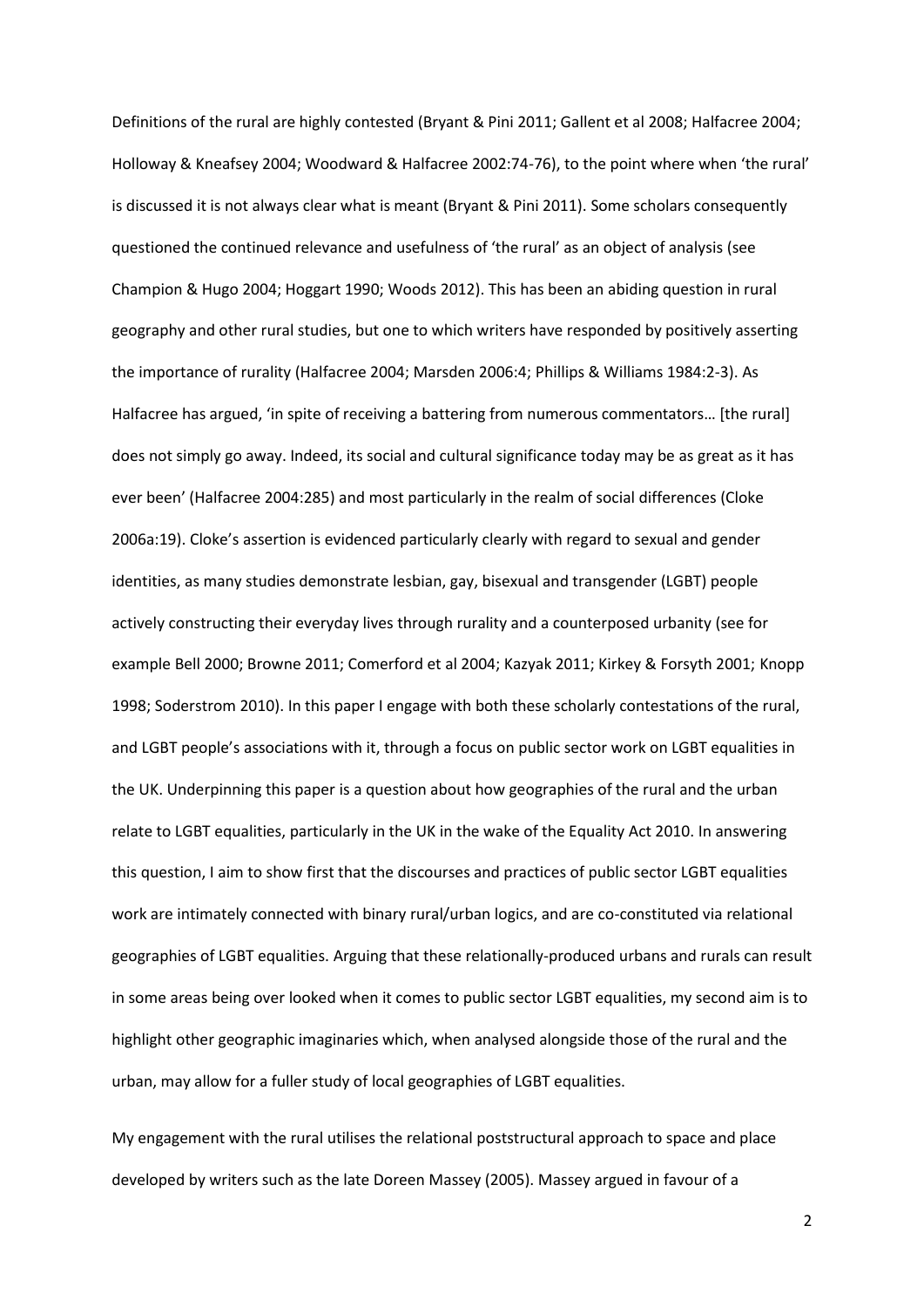conception of spatiality 'as relative (defined in terms of the entities 'within' it), relational (as constituted through the operation of social relations, through which the 'entities' are also constituted) and integral to the constitution of the entities themselves (the entities are local timespaces)' (Massey 1999:262; see also Doel 1999; Massey 2005; Murdoch 2006). This relational approach, then, understands rural space to be both produced (in part) by and productive (if not wholly) of material and discursive relations (Heley & Jones 2012) through which perceived spatialities can shift and overlap with one another (Rose 1993; Gregson & Rose 2000). As Heley and Jones put it, relational geographies involve 'an increasing recognition of the intertwined and coconstituent production of rural space through material and discursive phenomenon, processes and practices' (Heley & Jones 2012:209; see also Massey 2005; Woods 2011:265-294). Furthermore, building on Woods (2012) in acknowledging that 'the urban' and 'the rural' cannot be easily defined or fixed to specific and bounded physical areas, I incorporate a wide variety of spaces and geographies within my research. These include areas, spaces and population centres which do not fit easily or comfortably into either 'urban' or 'rural' and those which align more strongly with other geographic imaginaries relevant regarding sexuality and gender identity such as the 'small town' (Whittier 1997), the 'seaside resort' (Hemingway 2006) or more specific imaginaries such as the 'Gay Capital' regarding the small UK city of Brighton & Hove (Browne & Bakshi 2013). Although common, such geographic areas and associated imaginaries are often overlooked by geographic research surrounding LGBT lives in favour of large cities (Brown 2008). Through their inclusion I aim to simultaneously highlight and challenge the centrality and normalisation of the urban in LGBT research – Halberstam's 'metronormativity' (2005) – as well as the role of a rural/urban dynamic in contributing to their neglect in geographic research. I utilise and develop the insights of Woodward & Halfacree (2002), who argue that understanding rurality to be multiple and fluid can open up new and important ways of understanding geographic politics (ibid. 84) - a 'politics of the rural' (Woods 2006). I highlight how 'the rural', 'the urban' and other geographic imaginaries come to be mobilised in public sector LGBT equalities work and what politics this may enable or neglect.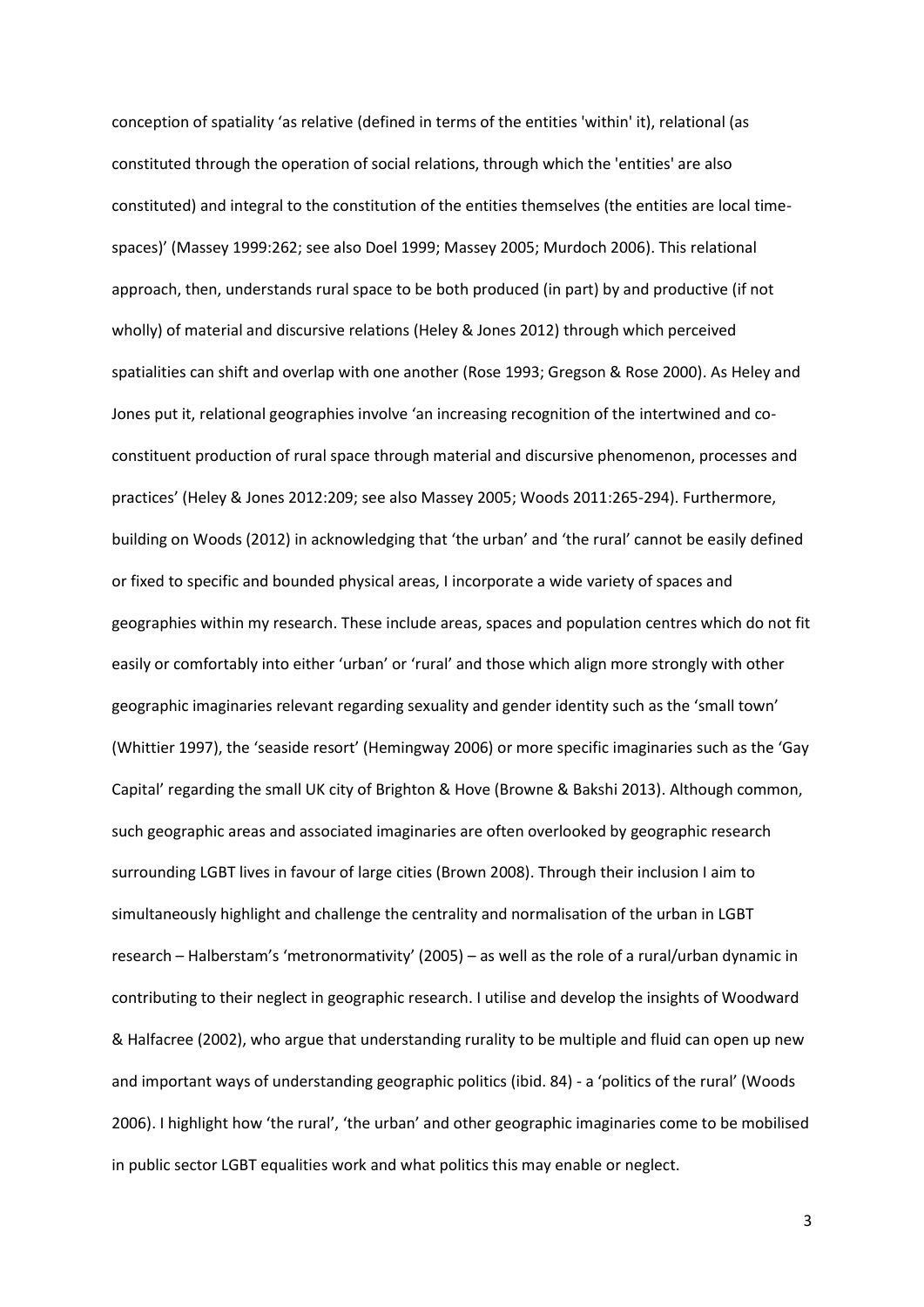Much work on relational geographies, including relational rurals, explores relations between the 'local' and the 'global' (Amin 2004; Heley & Jones 2012; Massey 2004; Massey 2005; see Jones 2009 for a critique of this approach). My work instead examines relational rurals and urbans in a much smaller context. It builds upon findings from a Participatory Action Research project called 'LGBT Equalities in Hastings, Rother & East Sussex'. This project took place in the South East region of England from 2010 to 2013 and was twinned with my PhD thesis 'In the Shadow of the Gay Capital'. The aim of this thesis was to explore how public sector LGBT equalities were being produced and implemented in East Sussex, and consequently in this paper I focus specifically on the question of how rural/urban logics relate to LGBT equalities in the contemporary UK. Using the mixed-methods data gathered as part of this project I address important developments in rural geographies and the growing field of geographies of sexualities in a number of key ways.

First, while acknowledging that binary categories of 'urban' and 'rural' are a frequently-deployed and important discursive approach through which public sector workers and LGBT people beyond the urban metropolis understand and organise LGBT equalities, I argue that public sector LGBT equalities work in East Sussex complicates easy distinctions between urban and rural. I demonstrate that within the context of the LGBT Equalities in Hastings, Rother & East Sussex project, specific urban and rural geographies operate relationally (Massey 2005; Heley & Jones 2012) to construct one another through discourses of public sector LGBT equalities. Per poststructural theories of space and place (Doel 1999; Gregson & Rose 2000; Murdoch 2006), these relational geographies structure the ways in which LGBT lives are understood within public sector equalities work and by LGBT people themselves (Valentine 2002). I make this point by exploring LGBT boundary crossings within and beyond East Sussex and Brighton & Hove; and then by analysing public sector LGBT equalities discourse from meetings of the LGBT equalities project. Martin Jones has critiqued relational thinking as potentially overlooking the ongoing significance of regions, scales and places (Jones 2009). Mindful of this critique, I argue that these slippery relational constructions may make it harder for us to recognise and engage with LBGT lives focused in areas which do not fall comfortably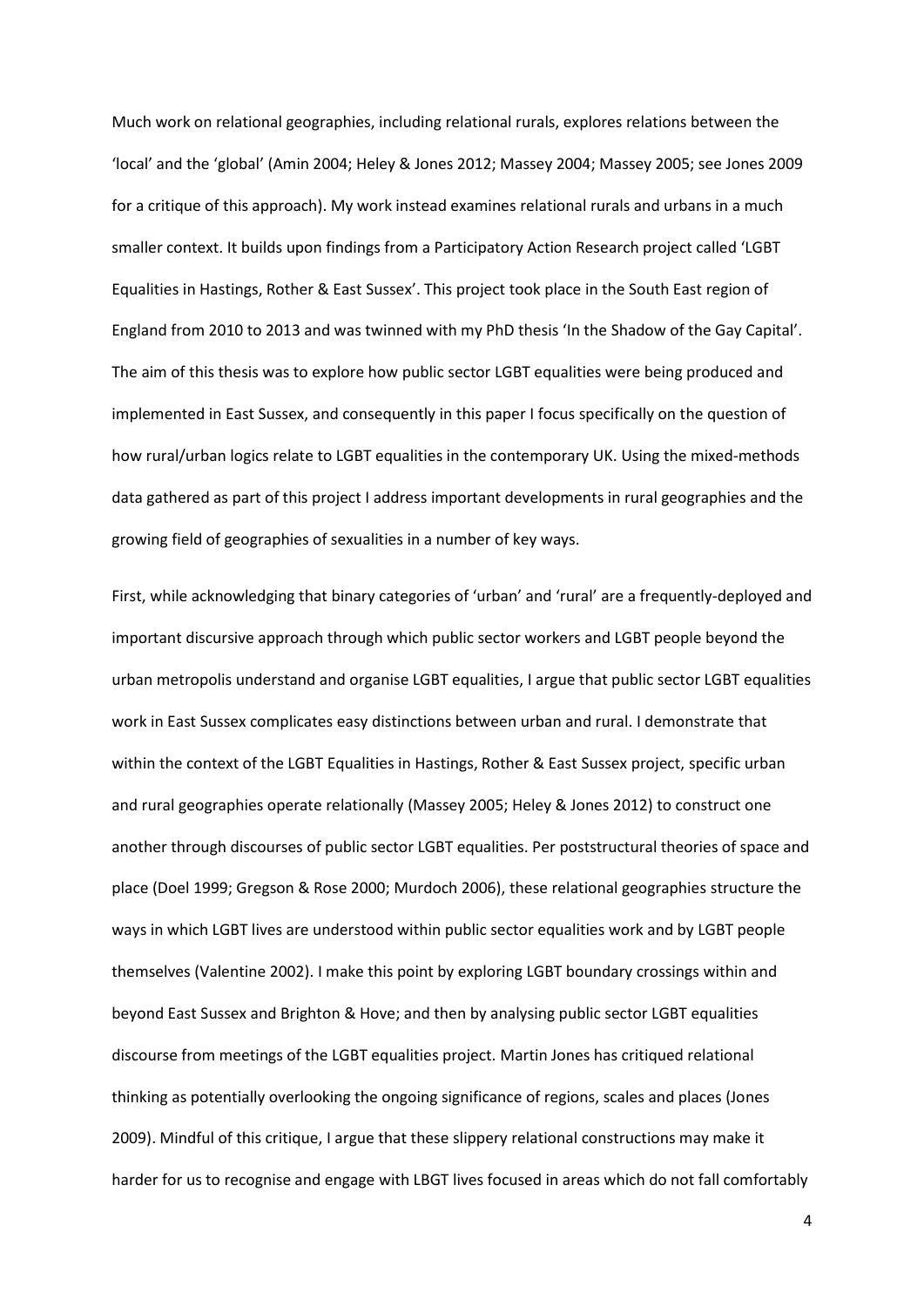into either primarily 'rural' or primarily 'urban', which are often elided from research or too quickly folded into broader urban/rural categories. Therefore while the urban/rural dynamic clearly remains important for LGBT equalities, my work offers a vital critique of its unquestioned dominance. In keeping with this, the final section of my argument suggests that these other, relatively neglected geographies of LGBT lives and communities could be productively explored through (in the case of East Sussex and Brighton & Hove) other geographic imaginaries such as the 'gay capital' and the 'small town', as well as by attending to the geographic specificities and complexities of the areas in question. In this way I hope to show what careful attention to a multitude of relational geographies at the 'local' scale can offer in progressing LGBT equalities in rural areas.

### **2. Rural Geographies of Sexualities and LGBT Equalities**

DuPuis has argued that who gets to live in rural space, who is imagined to fit, and what they do there, are key ways in which the rural is constructed (DuPuis 2006:129). This manifests through the discursive and material inclusions and exclusions of a diverse array of rural 'Others' regarding a supposedly 'gemeinschaft' rural community linked with stability and closeness (Cloke 2006a; see also Parr et al 2004; Philo 1992; Roche 2002; Sibley 2006; Woods 2011:173-175; Woodward & Halfacree 2002:81). Geographers of sexualities have been increasingly critically engaged with the complexities of these inclusions and exclusions. Historically, geographical studies of sexualities have focused on metropolitan urban centres (Bell & Valentine 1995a; Brown 2008; Gorman-Murray et al 2012; Kirkey & Forsyth 2001:423; Lindhorst 1997; Tongson 2011), joined to an implicit teleology of lesbian and gay identity development through the supposedly overwhelming rural to urban migration pattern of sexual minorities (Herring 2007:344; Weston 1995). Indeed particularly with regard to gay men, the city itself has been said to be key to gay identity formation and community development (Bech 1997; Aldrich 2004). Jack Halberstam (2005) has provided a key critical intervention in LGBT geographies through his identification of an overarching 'metronormativity' in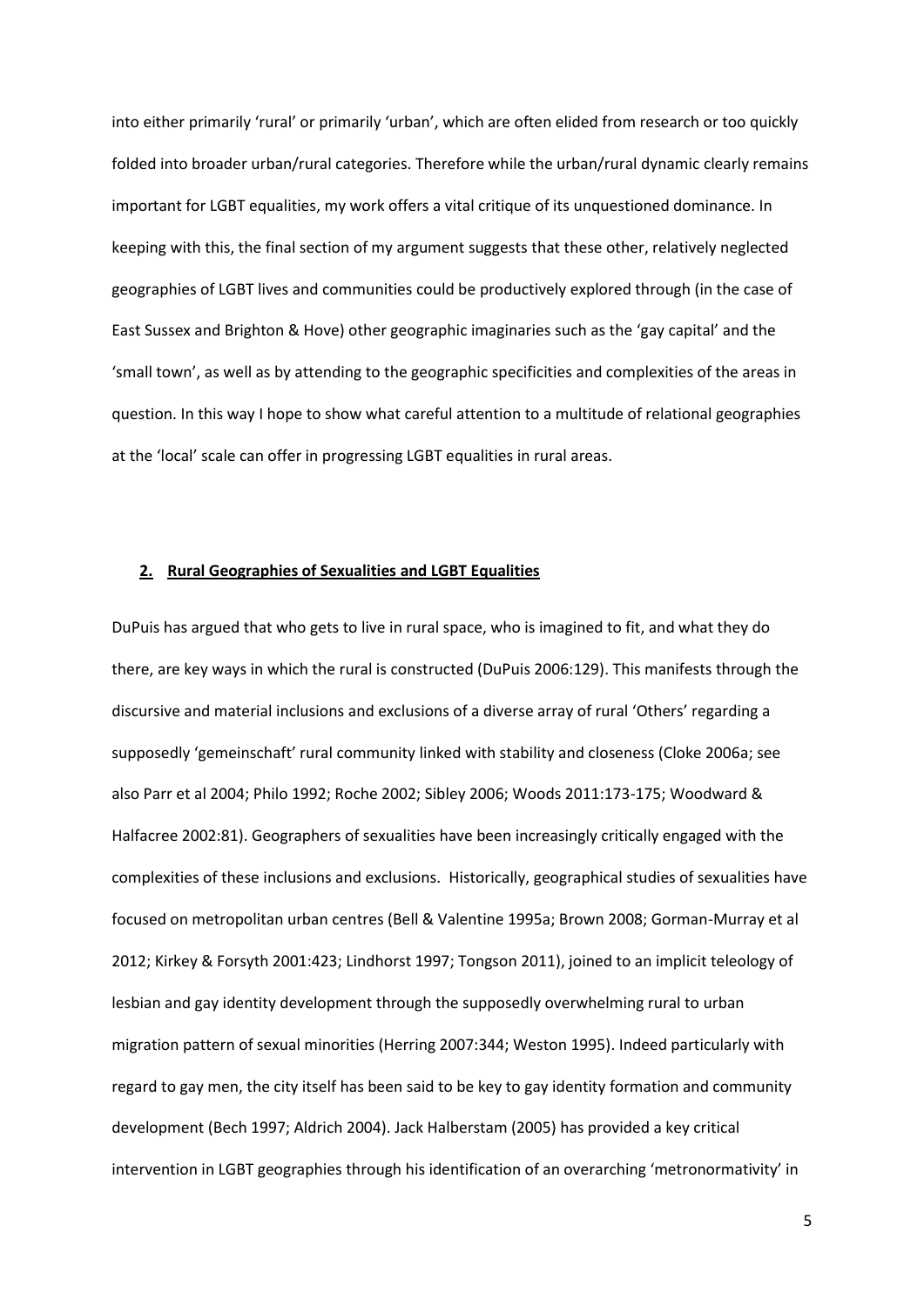research on LGBT lives and, developing this, Gavin Brown (2008) has called for more engagement with LGBT life in 'ordinary' cities and towns beyond the urban metropolis. My own research responds to both of these points, as can be seen through the geographic scope outlined in the following Section 3.

With regard to the experiences of LGBT people in rural areas, geographers have previously explored the troubled and secretive lives of rural lesbians and gay men, in which a repressive rurality polices gender roles and sexualities and results in social difficulties for the non-heterosexual (Bell & Valentine 1995a; Bell & Valentine 1995b; Bowen 2005; Comerford et al 2004; D'Augelli 2006; Fenge & Jones 2012; Kramer 1995; Lindhorst 1997; Little 2003:373; Oswald & Culton 2003:72; Smith 1997), and constricts the development of a 'true' (and implicitly urban) gay/lesbian identity (Kramer 1995; Howard 1999). Geographic literature on sexuality regularly refers to particular features of the urban and the rural which are seen to be of significance with regard to LGBT lives, with the urban/rural dynamic functioning to organise such features as existing in one area and not the other. For instance, writers note a common connection made between urban and city space and features such as anonymity (Annes and Redlin 2012; Bell and Valentine 1995a; Kennedy 2010:1059; Kirkey and Forsyth 2001; Valentine and Skelton 2003), safety and tolerance of LGBT expression (Gorman-Murray 2009; Hanhardt 2013; Kennedy 2010:1074), the existence and development of LGBT identities and communities (Herring 2007:344-345; Doderer 2011; Kramer 1995; Brown 2009; Johnston & Longhurst 2009; Gray 2009; Kazyak 2011; Lindhorst 1997; Gorman-Murray 2007; Bell & Valentine 1995a; Annes & Redlin 2012; Smith 1997:16; Valentine & Skelton 2003:849) and access to LGBT-focused and LGBT-friendly public services (Gray 2009:5; Lindhorst 1997). Conversely, rural space is commonly imagined to lack such features or to exhibit their opposite. Even the most positive of research detailing sexual minorities in rural areas still indicate recurring issues related to access to services, contested feelings of community (both lesbian/gay and the wider rural community), isolation, and lack of information (Comerford et al 2004; Fenge & Jones 2012; Friedman 1997; Haag & Chang 1997; Kennedy 2010; Kirkey & Forsyth 2001; Lindhorst 1997; Smith 1997). The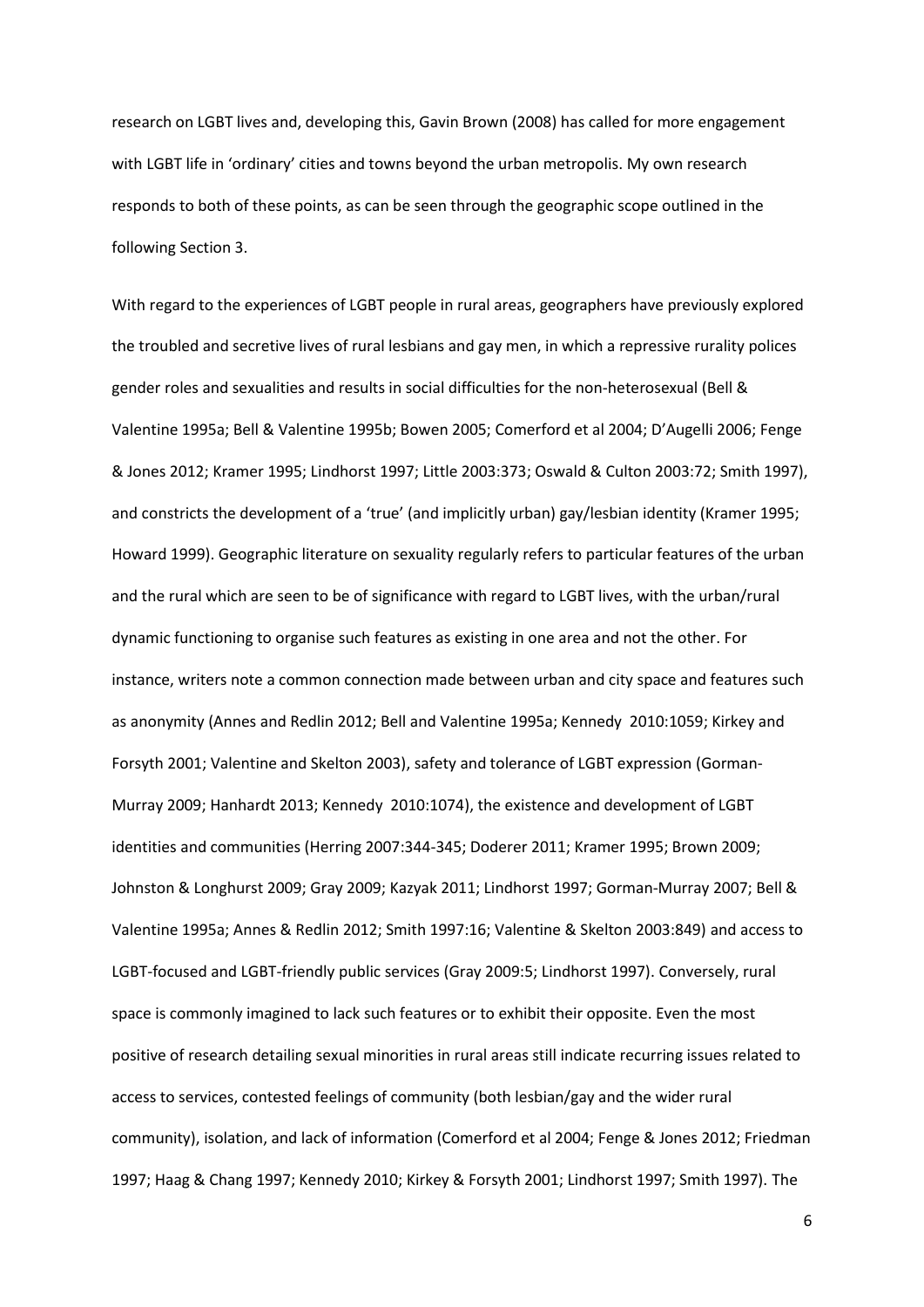literature surrounding LGBT equalities is focused primarily on sexual minorities such as lesbians and gay men - literature specifically engaging with bisexual or trans lives and ruralities seems almost entirely absent (though see Halberstam 2005 and Abelson 2016).

Recent scholarship, however, increasingly calls into question the idea that all rural spaces are intolerant, isolating and sites of anxiety for sexual minorities (Anderson et al 2015). A number of studies now point to sexual minorities' positive experiences in rural spaces and the ways in which particular rural imaginings - such as those relating to nature, simplicity, friendliness and being quiet are used to construct the rural as a site of acceptance, alternative identity construction and community (Gray 2009; Herring 2007; Kazyak 2011; Kennedy 2010; Kirkey & Forsyth 2001; Smith & Holt 2004; Soderstrom 2010; Whittier 1997). Indeed work from Eastern Europe suggests that here it is urban areas which are understood to be sites of particular intolerance and violence towards LGBT people (Kuhar & Švab 2013), attesting to the importance of geographically specific research. Similarly, while the importance of 'natural' heterosexualities and the disavowal of sexual 'others' in the construction and representation of rural idylls has been noted (Bell 2006; Cloke 2003), a body of work has also explored homosexual and lesbian and gay rural idylls (Bell 2000; Bell & Valentine 1995a; Gorman-Murray et al 2012; Herring 2007; Kirkey & Forsyth 2001). Here rural idylls can be constructed to include and valorise homosexuality and lesbian and gay identities, drawing on ideas such as essential womanhood, nature, the primitive and the spiritual (Anlin 1989; Bell & Valentine 1995a:8; Bell 2000; Bell 2006; Gorman-Murray et al 2012; Herring 2007).

Some writers have already pointed out the importance of this perceived rural/urban opposition with regard to the discursive and material construction of each, even without considering elements of sexuality (Cloke 2006a:18; Lapping 2006:104; Phillips & Williams 1984:11-13; Woods 2011). As Woods points out (Woods 2007:502), this is not to say that the urban is simply 'overlapping' the rural or dominating the rural. Rather, the discursive dyad of urban/rural simultaneously blurs and produces each in a variety of specific ways through the inference of difference and opposition to the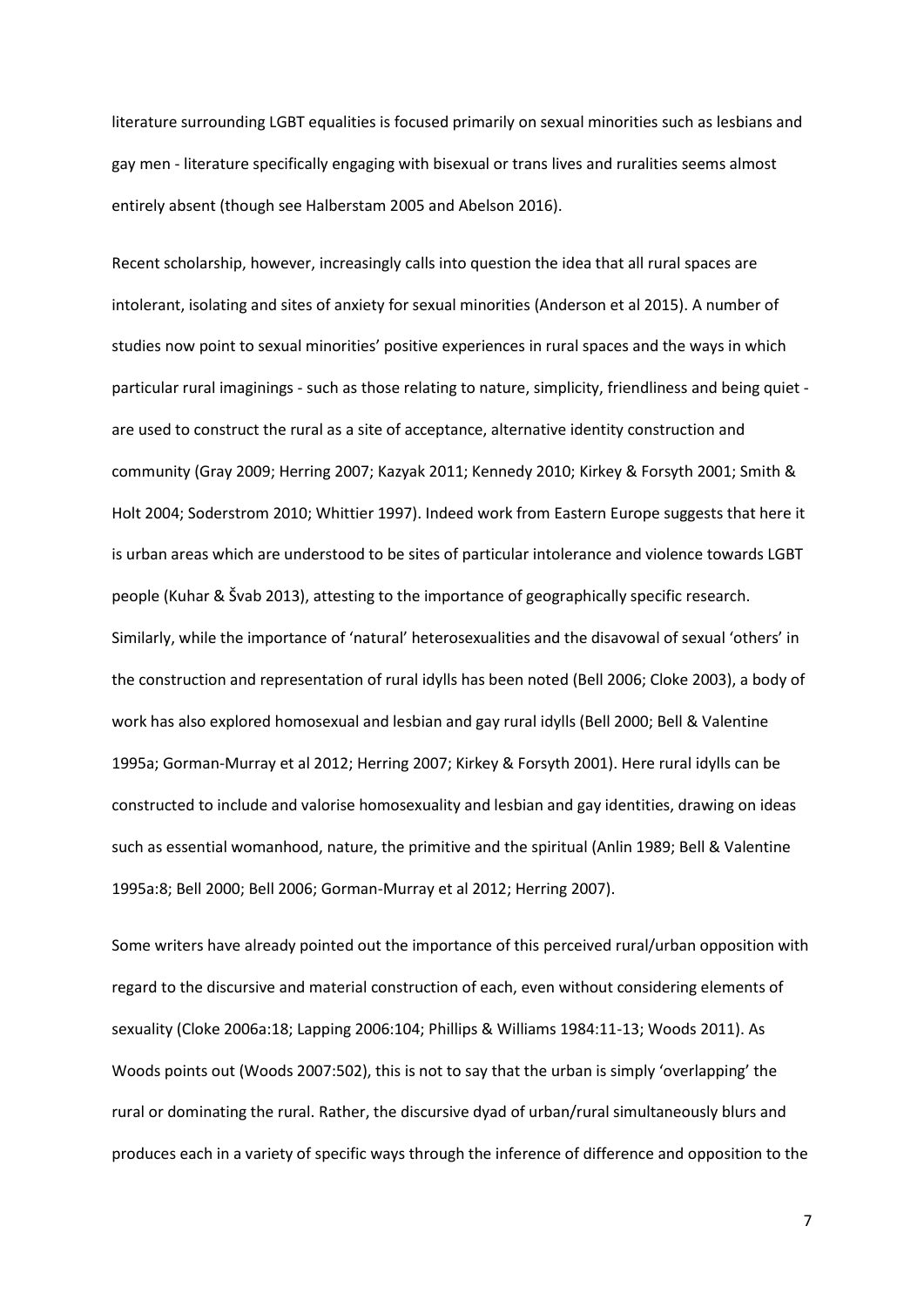other (Cloke 2006b:19; Lacour & Puissant 2007; Woods 2011:43-47). Relationships between 'the rural' and 'the urban' appear highly important regarding the ways in which sexual minorities such as lesbians and gay men frame their experiences in rural spaces (Bell & Valentine 1995a:120; Kennedy 2010). At a pragmatic level this can be related to the desire or need to access cities and urban spaces for their particular services or to 'reconnect' with lesbian and gay communities (Gorman-Murray et al 2012; Kennedy 2010; Kirkey & Forsyth 2001; Smith & Holt 2004). Scholars have shown how sexual minorities living in rural areas deploy discourses which stereotype those in urban areas, constructing their own rural identities in opposition (Cody & Welch 1997; Herring 2007; Kazyak 2011; Kennedy 2010:1078-1079; Kirkey & Forsyth 2001; Soderstrom 2010; Whittier 1997). Kazyak, for example, shows how her participants set up oppositions between being both 'boring' and 'settled' within an intimate (rural) community, in contrast with the undesirable excitement and change of an anonymous (urban) community (Kazyak 2011:570). Indeed, contra work which asserts the intolerant attitudes of rural residents (Kramer 1995; Lindhorst 1997; D'Augelli 2006), Kazyak's participants invert the urban/rural binary through attitudes towards sexuality. The rural, through all members of the community knowing one another while not acknowledging sexual difference, becomes a space of tolerance, while the city, through interpersonal anonymity and openness of sexual difference, becomes a space of potential homophobic danger (Kazyak 2011:574-575; see also Kuhar & Švab 2013). Similarly, Bell has described how male rural sexual subjects are fetishized by some urban gay men through the use of an urban/rural dynamic which constructs the rural as a site of desirable masculinity versus urban effeminacy (Bell 2000; see also Fellows 1996). Therefore we can see that the imagined constructions of urban and rural spaces, and the relationships between them, are complex but also allow for productive reimaginings of supposedly negative rural sexual subjectivities. However the stereotypification of urban subjects and the potentially exploitative fetishisation noted by Bell (2000) should act as a reminder not to accept this as necessarily or entirely progressive.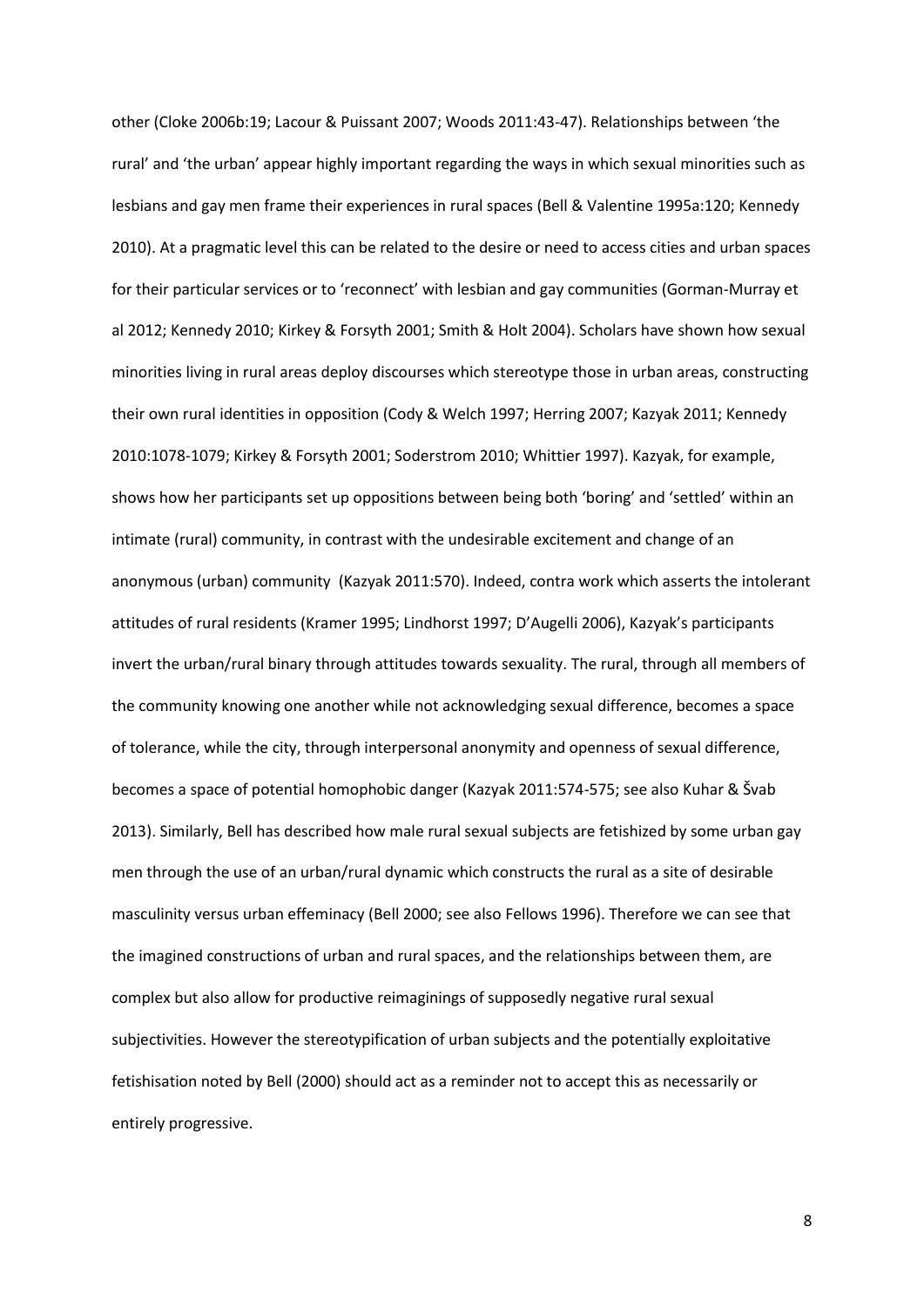Rural and urban constructions, then, are crucially related to sexualities and sexual identities. Building on the insights of Massey (1999) and Valentine (2002b) regarding the co-productive nature of spaces and social relations, and the work of Woods & Halfacree (2002) on multiple 'ruralities', in this paper I argue that complex rural and urban geographies are co-constructed through sexualities, sexual identities and LGBT 'equalities' (see also Browne &  $\langle$ author name redacted>) and related legislation. In the UK the most significant piece of such legislation is the Equality Act 2010<sup>1</sup>, which in addition to its other functions establishes three duties for public sector organisations (including local authorities) – eliminating discrimination, advancing equality of opportunity, and fostering good relations (Crown 2010: 149:1a-c). Surprisingly little has been written on the rural/urban binary and LGBTI equalities-related legislation and policymaking (although see Richardson & Monro 2012). Drawing on evidence from the participatory action research project 'LGBT Equalities in Hastings, Rother & East Sussex' (detailed in the following Section 3), I show that the urban/rural dynamic remains of vital importance in understanding and researching public sector LGBT equalities. It seems significant that despite not being addressed in key LGBT equalities legislation (Crown 2010), rural and urban imaginaries continue to be used by local policymakers to frame and understand equalities implementation. However, I also highlight ways intricate discursive and material framings through which this urban/rural dynamic is complicated. I demonstrate how public sector discourses around LGBT equalities produce not binaristic but rather relational and 'slippery' urbans and rurals which can adhere or detach from particular areas; I also note the potential importance of alternative geographic imaginaries which an overreliance on the urban/rural dynamic may gloss over.

**.** 

 $1$  The Equality Act 2010 was developed to unify and replace existing anti-discrimination legislation in the UK. As such the Act currently provides the UK's main legislative framework for improving equalities and tackling discrimination. It establishes nine 'Protected Characteristics', two of which ('sexual orientation' and 'gender reassignment') relate particularly to LGBT people.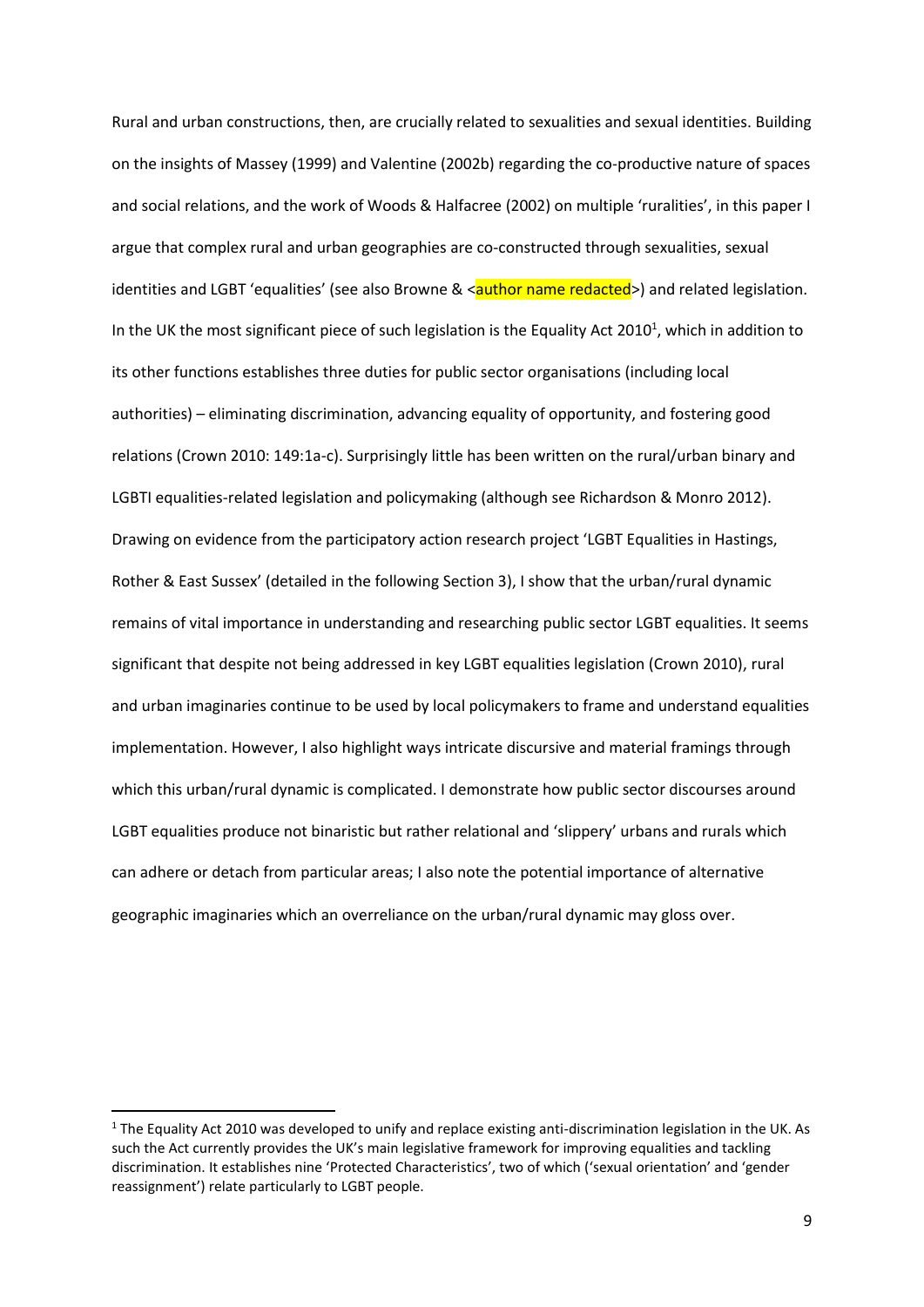# **3. 'LGBT Equalities in Hastings, Rother & East Sussex' – A Participatory Action Research Project**

The introduction of the Equality Act 2010 marked the end of a decade of equalities legislation in the UK which had addressed discrimination and social exclusion on the basis of gender and sexual difference. Following this, through the years 2010 to 2013, a diverse group of public sector workers, academics, students, LGBT activists, community members and interested individuals were meeting as part of the LGBT Equalities in Hastings, Rother and East Sussex project, in the predominantly rural county of East Sussex in the South East region of the UK. East Sussex is situated on the coast of the south east of England in the United Kingdom, with a population of around 526,700 (ESCC 2012). Included within the project were the districts of Hastings, Rother, Wealden, Lewes and Eastbourne, as well as the city of Brighton & Hove (see Figure 1). Brighton is popularly imagined as the 'gay capital of the UK' with a popular gay 'scene', a large number of LGBT community groups, a small LGBT press and some of the largest Pride celebrations in the UK (Browne & Bakshi 2013). The districts of East Sussex include some of the wealthiest as well as some of the most deprived areas in the UK (ESCC 2012), with the latter falling particularly in the Hastings and Rother areas. As a whole, the population of East Sussex skews towards the older end compared to the rest of England (ibid) with the third-highest percentage of the population over 75 years of all English counties. In terms of employment, retail and health/social work sectors are strongly represented and account for almost a third of all employment (ESCC 2013a). East Sussex is less ethnically-diverse than England as a whole, with black and minority ethnic (BME)-identified people accounting for around 8% of the population (ESCC 2013b) – however this differs across the various local authorities.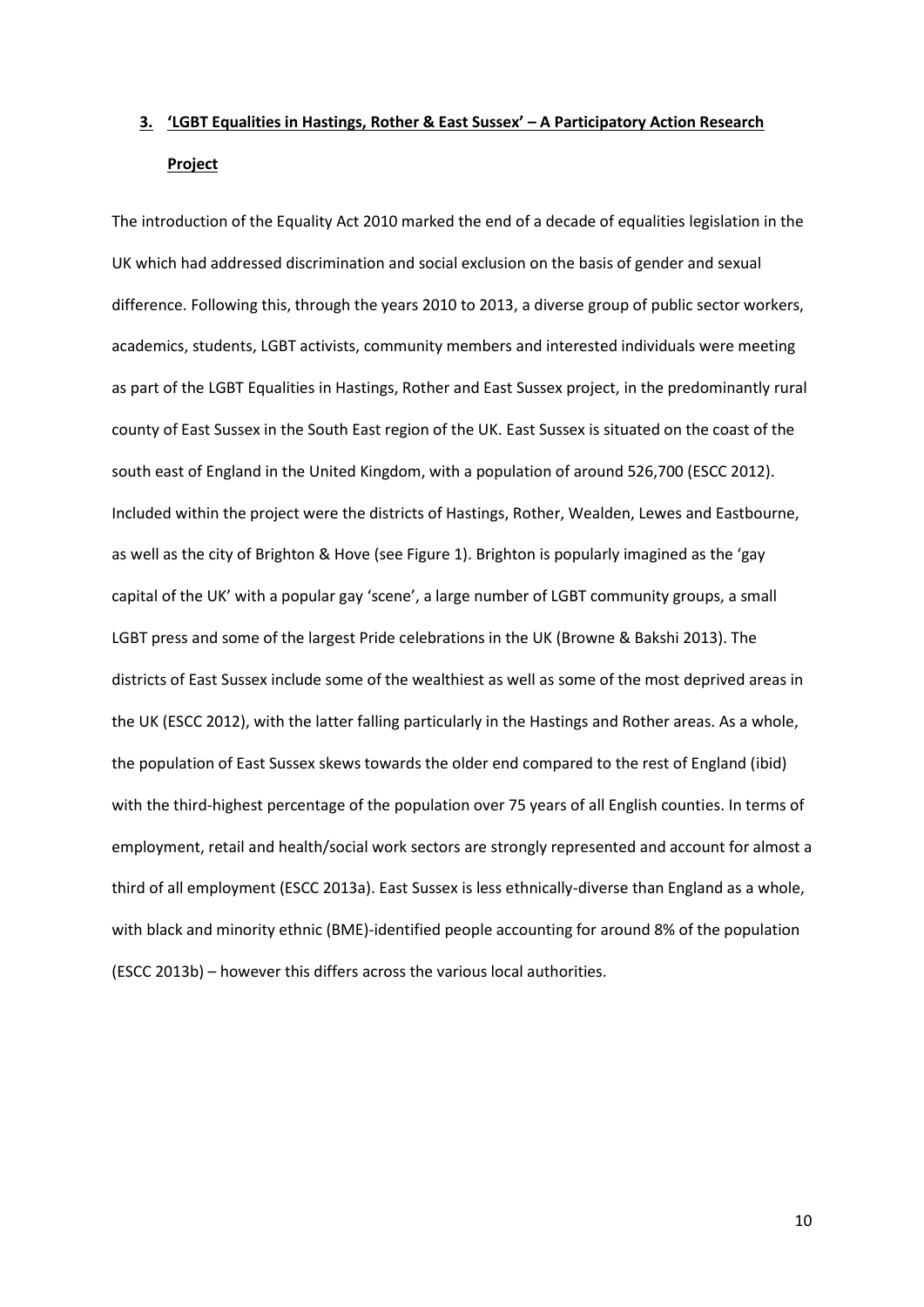

**Figure 1**: Population densities and local authority boundaries of East Sussex and Brighton & Hove **Source:** Map created by Jay 2017; population data via Office for National Statistics (ONS 2012)

During its three years of meetings, the project forum raised and discussed issues pertinent to public sector LGBT equalities work throughout East Sussex. The LGBT Equalities In Hastings, Rother & East Sussex project, and the twinned doctoral thesis from which this paper stems, were funded through the University of Brighton's Community/University Partnership Programme (Cupp). The specific funding stream was the 'On Our Doorsteps' initiative which aimed to make the university a better 'neighbour' to its local communities (University of Brighton 2016). As such, a Participatory Action Research (PAR) methodology was utilised in order to progress equalities for LGBT communities in the local area, and to produce empirical evidence of benefit to all partners (see Box 1).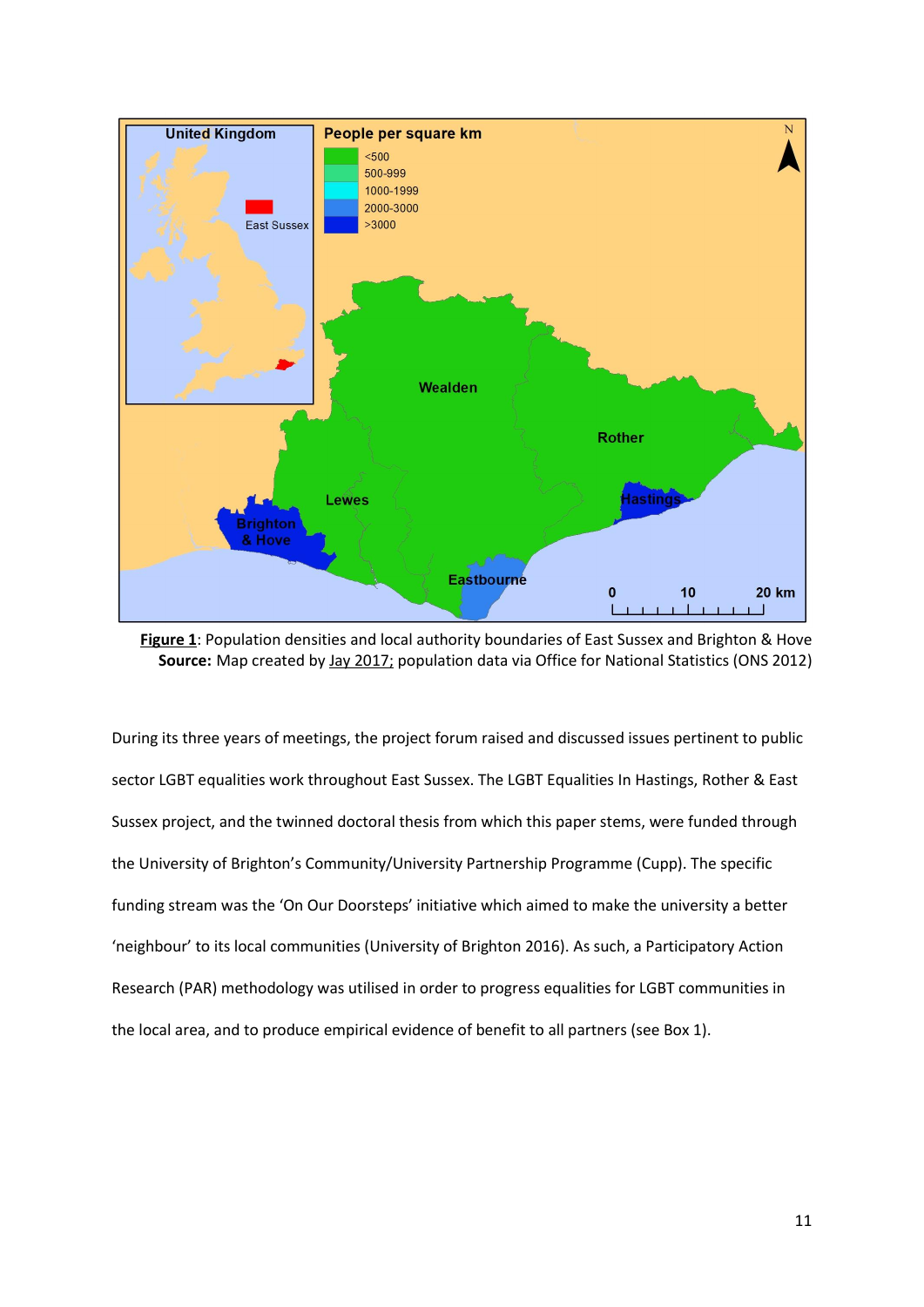## **Box 1: Partners of the LGBT Equalities in Hastings, Rother and East Sussex project**

- BourneOut (LGBT community group)
- Care for the Carers
- Crime Reduction Initiatives
- East Sussex County Council (including Adult Social Care, Children's Services, and Libraries & Information Service departments)
- East Sussex Fire & Rescue Service
- East Sussex Hospitals NHS Trust
- Hastings & Rother Health & Social Care Forum
- Hastings & Rother Rainbow Alliance (LGBT community group)
- Hastings Borough Council
- Hastings Voluntary Action
- Her Majesty's Prison Service (HMP Lewes)
- NHS Hastings and Rother
- Rother District Council
- Sussex Partnership NHS Foundation Trust
- Sussex Police
- University of Brighton
- Wealden District Council

This diverse array of partners sought a variety of evidence types to address LGBT equality issues in

public sector organisations and to establish the issues faced by local LGBT communities. Crucially,

this evidence was to be of use in convincing policymakers and advocating for change at a variety of

levels. A mixed-methods approach was agreed on by partners to meet these multiple aims.

Therefore this PAR produced and analysed both quantitative and qualitative data resulting in two

outputs – a Mapping Exercise of local LGBT-related equality policies (see  $\leq$ author name redacted>),

and an extensive Online Questionnaire (see <mark><author name redacted></mark>)<sup>2</sup>.

**.** 

A series of routed quantitative and qualitative questions forming the Mapping Exercise were developed by project partners in mid-2010. These were informed by the aims and concerns of partners; by foregoing LGBT-focused research in the Hastings area (Fairley & Nouidjem 2004); and by the public sector equality duties of the Equality Act 2010 (Crown 2010: 149:1a-c). Questions were

<sup>2</sup> Note that while these 174 respondents' **qualitative** answers were used as data in my doctoral research, this sample was reduced to 128 respondents for the purposes of the Online Questionnaire Report ( $\overline{\mathsf{k}}$ author name  $redz$ ) to meet the strict geographic remits of the Equalities Forum's various partners and ensure maximum comparability with their own research. See **cauthor name redacted>**: 12 for further details.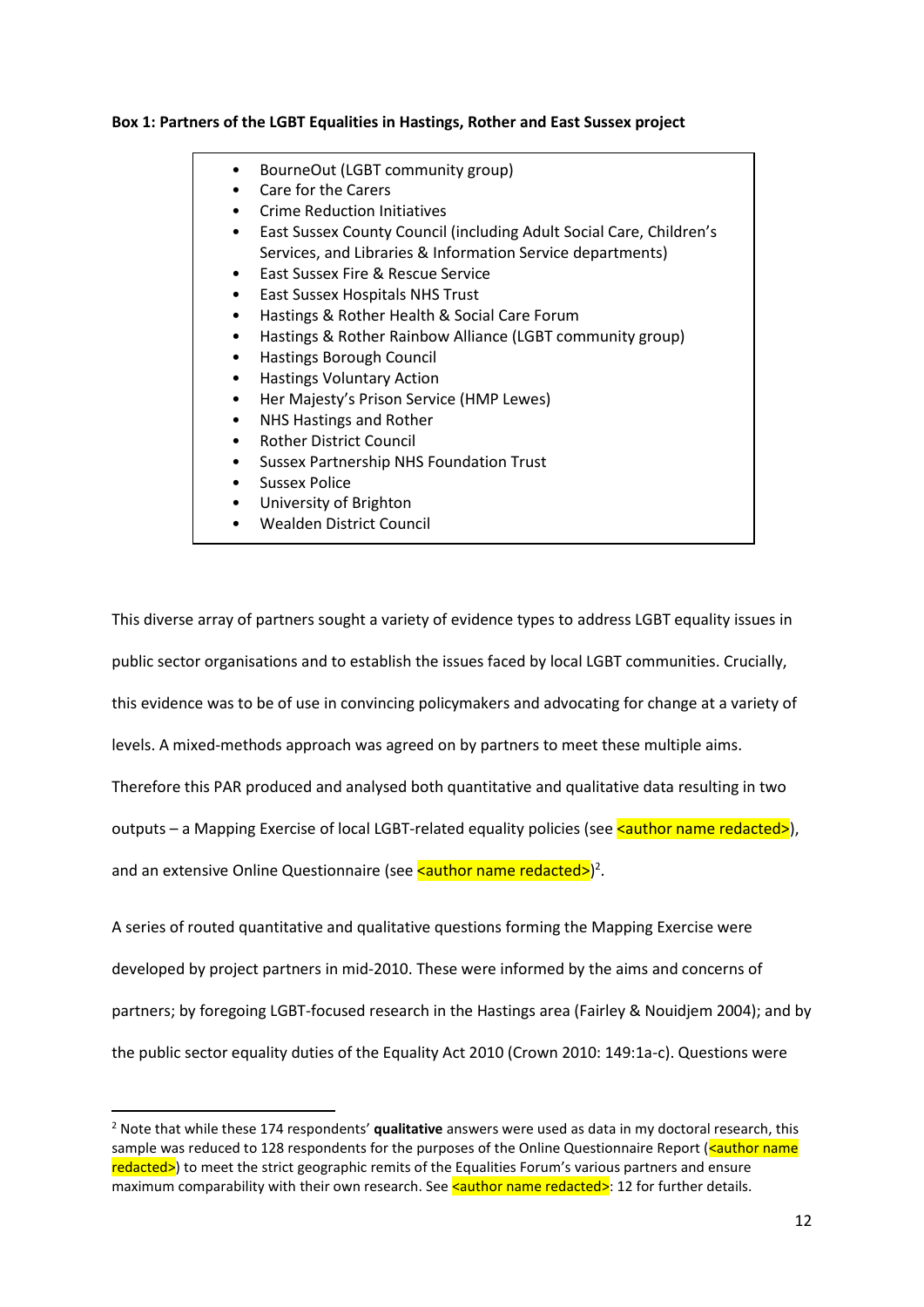sent via email by the author in November 2010, and organisations were asked to provide supporting evidence wherever possible. Ten local public sector organisations responded to the Mapping Exercise questions (see Box 2). Data was coded and organised by the academic researchers, and subsequently analysed by partners via email and in forum meetings. A Mapping Exercise report was produced which outlined key findings ( $\leq$ author name redacted>).

### **Box 2: Mapping Exercise responding organisations**

- East Sussex Hospitals NHS Trust
	- East Sussex County Council (including Adult Social Care, Children's Services and Library & Information Service)
	- Hastings Borough Council
	- Rother District Council
	- Wealden District Council
	- NHS Hastings and Rother
	- Sussex Police
	- Sussex Partnership NHS Foundation Trust
	- University of Brighton
- East Sussex Fire & Rescue Service

The more extensive Online Questionnaire was also developed by project partners through forum meetings and via email. The final routed questionnaire was composed of 116 questions, themed to address LGBT demographics; health and wellbeing; safety; areas of living, working and socialising; policies and legislation; public services; and local community groups. Questionnaire sampling operated via pre-existing contact networks maintained by the academic researchers and forum members; snowball sampling through previous respondents; flyer distribution in local LGBT and 'mainstream' community spaces; and notices in local press and publications, including those of participating public services and community groups. The Online Questionnaire was implemented via the popular survey website [www.surveymonkey.com.](http://www.surveymonkey.com/) To allow those without personal computers to participate, four 'drop-in' sessions were organised at which those wanting to complete the questionnaire were able to do so with the assistance of a researcher. The questionnaire was live from November 2011 to March 2012, and was answered by 174 local LGBT people. A dedicated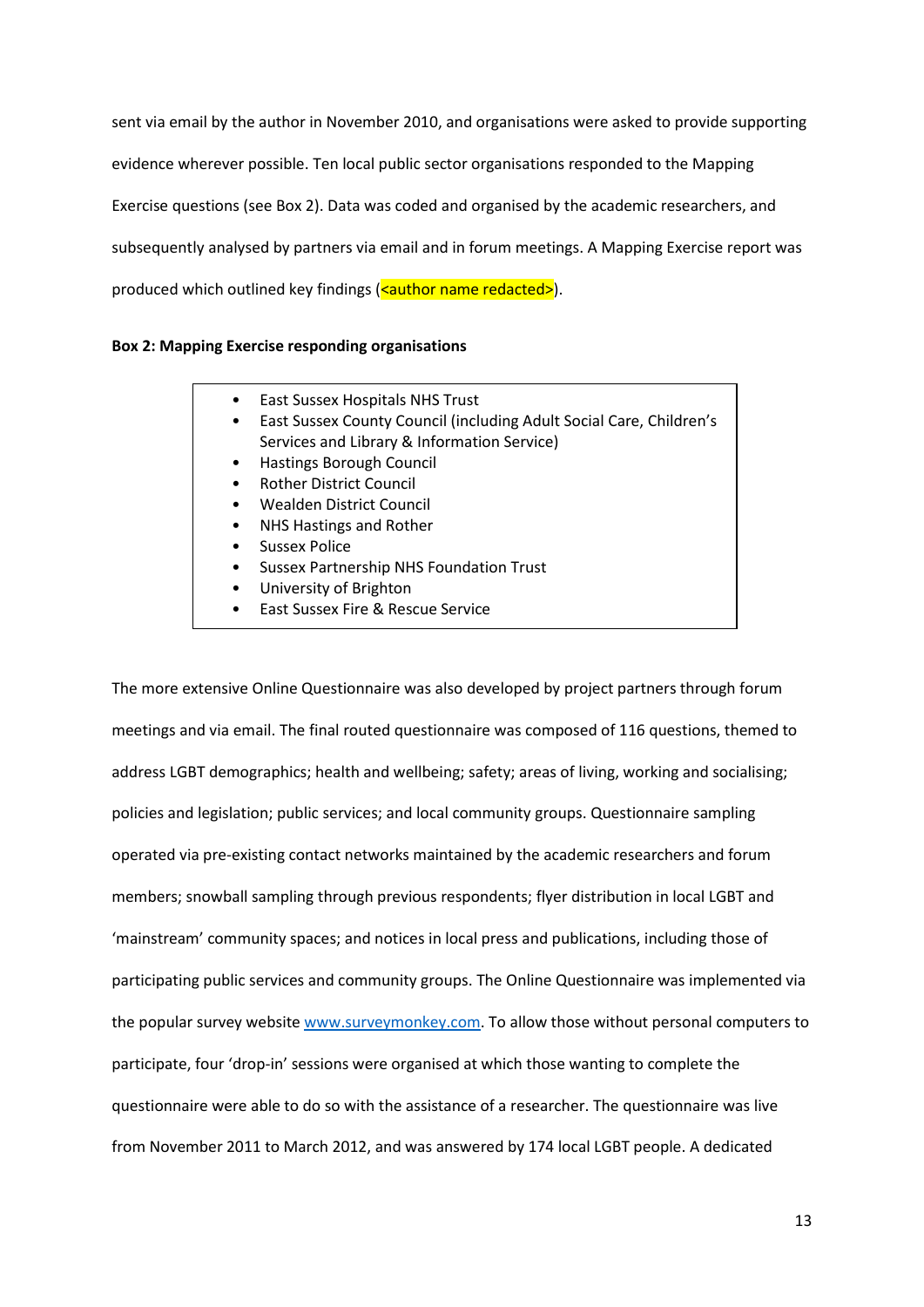analysis group was formed from the project partners, and over four meetings these ten partners analysed both the qualitative and quantitative data. As with the Mapping Exercise analysis the main researcher coded and organised data using NVivo and SPSS analysis software, and conducted statistical analyses as advised by the group. A new Online Questionnaire Report was published with findings from this analysis ( $\leq$ author name redacted>).

In addition to data generated through the Mapping Exercise and the Online Questionnaire, forum meetings of the LGBT Equalities in Hasting, Rother and East Sussex project were themselves audio recorded and used as data for my own mixed-methods doctoral thesis (for a fuller account of the project see  $\frac{2}{\sqrt{2}}$  author name redacted>) which explored the geographies of community/public sector partnership work for LGBT equalities in East Sussex. The forums aimed to provide a space for a variety of public, voluntary, community and academic groups and individuals to meet, strengthen networks, share best practice in developing LGBT equality policies, and engage in further research (see Box 3 for an example of a forum meeting agenda). In essence, these forum meetings formed the participatory hub through which the rest of the project operated. From the initial meeting in May 2010 to the last meeting of August 2012, these forum meetings were planned on a roughly bimonthly basis, with 13 forum meetings in all occurring over this period. 11 of these meetings were audio recorded, and they were hosted by the University of Brighton's campus in Hastings – partners suggested that this was felt to be a 'neutral' space in addition to being geographically central for many partners.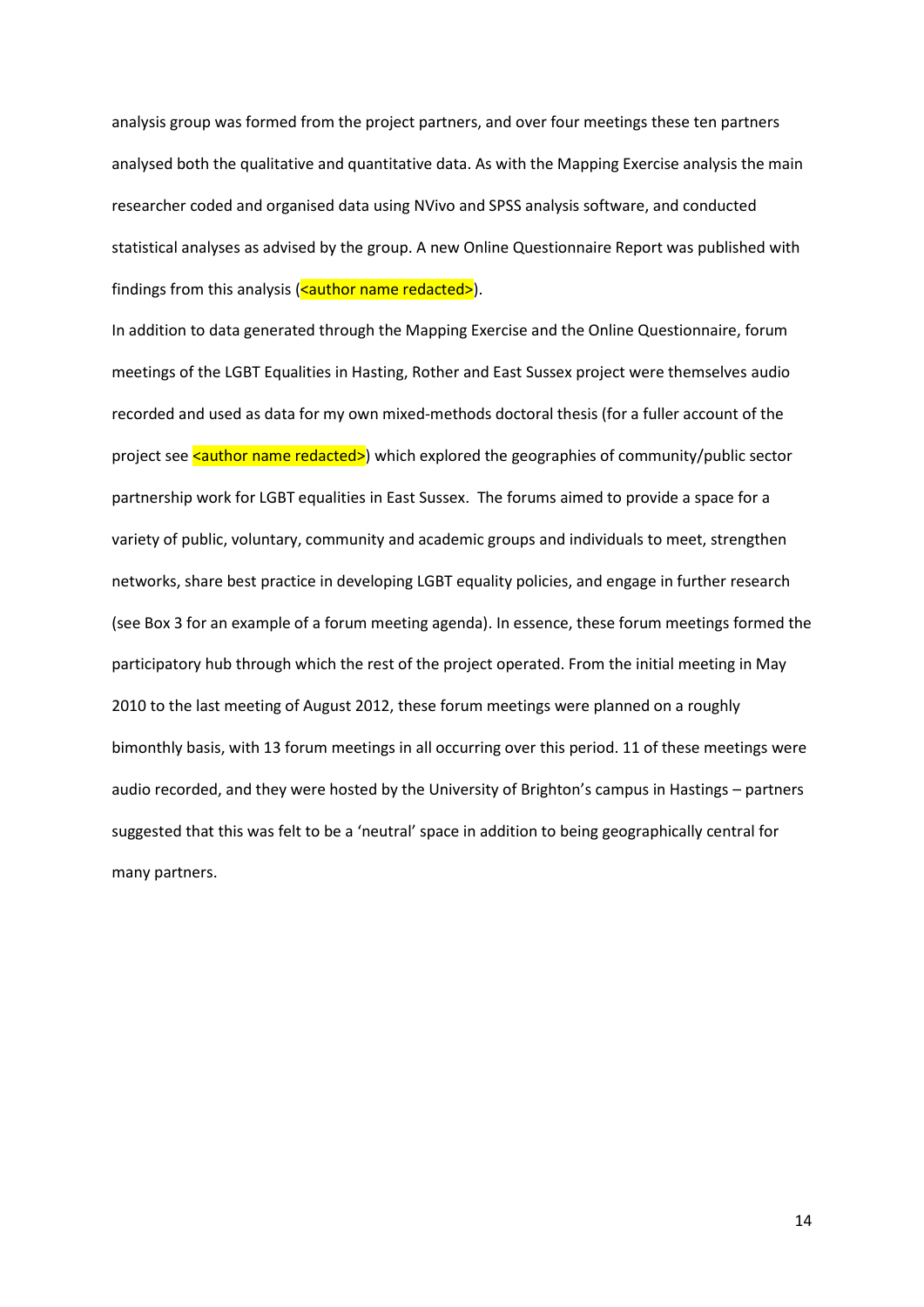## **Box 3: Sample Forum Meeting Agenda**

**Lesbian, Gay, Bi and Trans Equalities in Hastings, Rother & East Sussex Group 24th January 2012 @ The University of Brighton in Hastings Agenda: 1.** Welcome **2.** Last meeting's minutes and actions **3.** 'What Have You Done For Us Lately' – mapping exercise feedback/evaluation **4.** Online questionnaire - initial demographic stats **5.** Online questionnaire – preparing analysis group **6.** LGBT equalities issues – open discussion **7.** Next meeting

Analyses of the data operated differently between the PAR analyses to produce the Mapping Exercise report and the Online Questionnaire report on the one hand, and the author's individual analysis as part of his PhD thesis on the other. PAR analyses of quantitative data centred on the author performing simple statistical tests of frequency and correlation as advised by partners. These simpler tests were used to maximise accessibility of the analysis process for partners, and the findings for the intended audience of public sector workers and local LGBT individuals. PAR analyses of the qualitative data utilised the thematic analysis methodology outlined by Braun and Clarke (2006). An initial thematic coding was undertaken by the researchers and the coded data and themes reviewed and revised by project partners.

The author's own individual analysis adopted a discourse analysis inspired by the legacy of scholarship surrounding Michel Foucault. Rather than seeking to uncover any hidden truth or subtext of the recordings, a Foucauldian discourse analysis explores the communication between the texts, one's own self, and wider societal issues of institutionalised power and subjectivity (Graham 2012:665). Parker's guidelines for Foucauldian discourse analysis were utilised for this process, particularly as involved free associative brainstorming, and the systematic itemisation of / study of interaction between objects and subjects (Parker 2004). As such my analysis here centres on reading networks of performative and discursive relationships through the text, identifying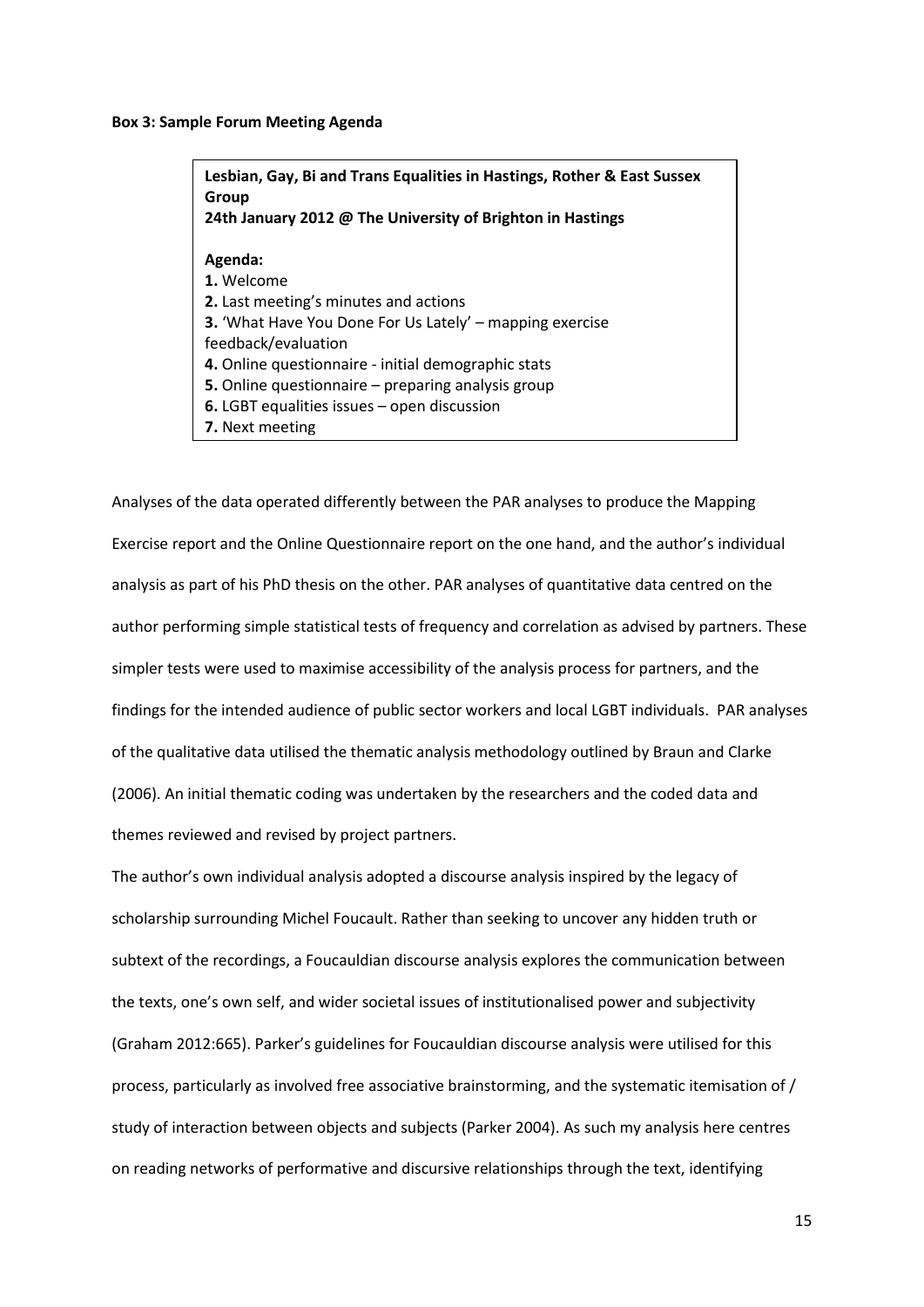subjectivities and the modes of subjectification. Qualitative data from the forum meetings, the Mapping Exercise and the Online Questionnaire were imported directly into NVivo, with the transcripts organised chronologically and responses from the two questionnaires separated by individual question and listed in order of date received.

#### **4. LGBT Equalities Work and a Challenge to Rural/Urban Dynamics**

As noted in the previous Section 3, much of the foregoing geographic literature has engaged with sexuality (and, admittedly to a much lesser extent, gender identity) through the binary rubric of 'the urban' and 'the rural, with particular features of each seen to be of significance with regard to LGBT lives. For the rest of this paper I explore how this urban/rural dynamic could be seen to operate within the LGBT Equalities for Hastings, Rother and East Sussex project, and I demonstrate how this dynamic is complicated and challenged by the practices and discourses of public sector LGBT equalities. In this section I first highlight the relationality of the various rural and urban areas of Brighton & Hove and East Sussex through the movements of LGBT individuals across multiple boundaries of relevance to public sector LGBT equalities work. I then showcase data from the LGBT Equalities project which serves to further complicate these urban/rural boundaries. What is rural, as Halfacree has noted, 'may be very different in different places and at different times – it is irredeemably contextual' (Halfacree 2004:303). While this might (rightly) encourage us to consider the shifting contexts of large expanses of space and time, in my research the 'different places' and 'different times' can be the different discussions in a series of meetings over a few years, or even within one meeting. Most particularly, this data demonstrates the ways in which various specific areas of the research were framed as urban or rural in different relational contexts. That is to say, for example, that the town of Hastings was framed as 'rural' in some contexts, and 'urban' in others. These relational contexts, I argue, were heavily influenced by the discourses of public sector LGBT equalities, and furthermore can lead to the elision of significant LGBT equality issues.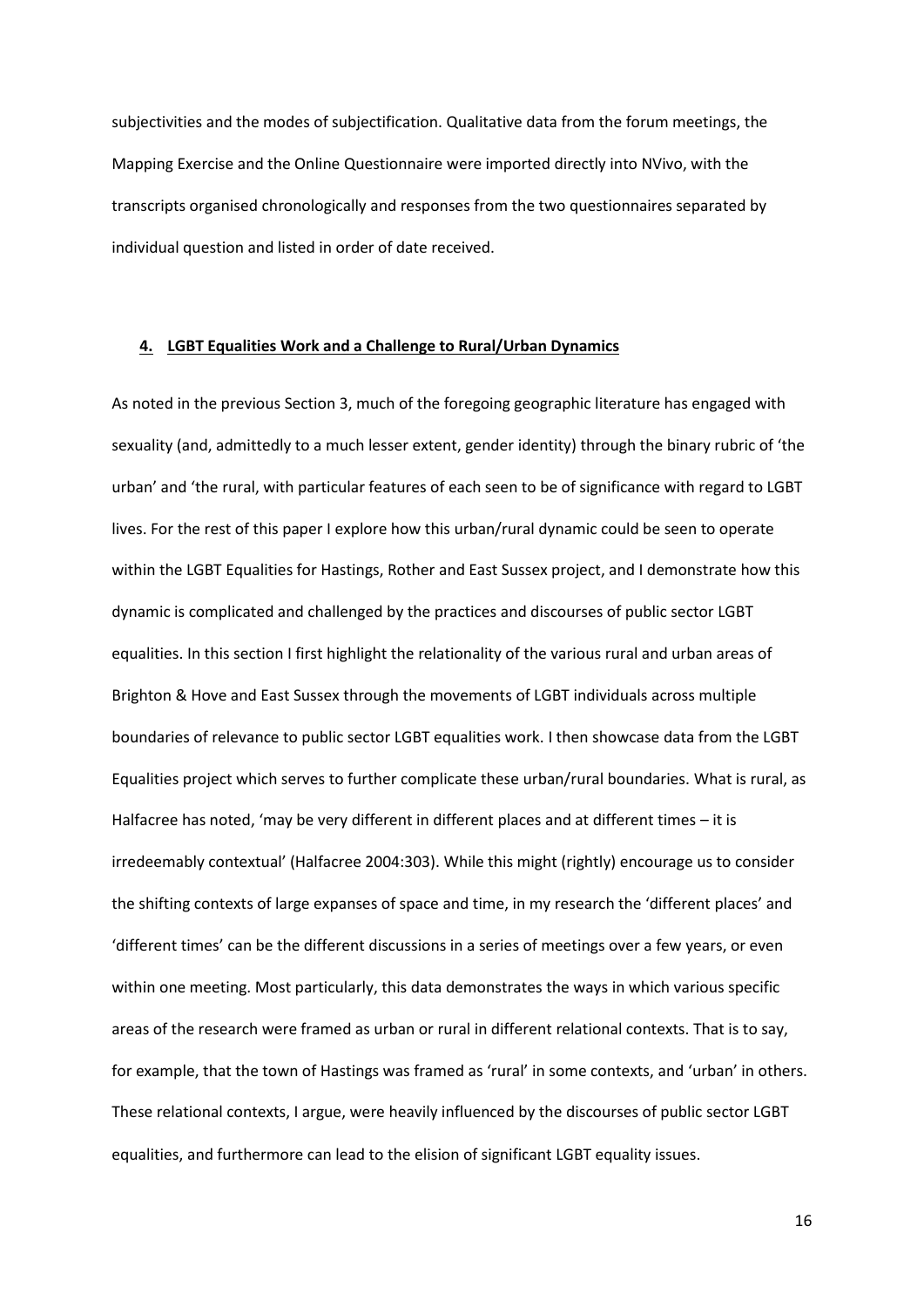#### **4.1 – Complicating the Rural/Urban Binary Through LGBT Boundary-Crossings**

Exploring public sector LGBT equalities work highlights the instability and relational entanglement (Massey 2004) of areas framed as 'urban' or 'rural'. Although many rural dwellers (both LGBT and non-LBGT) travel to urban areas to access services or for socialising (Gorman-Murray et al 2012; Gosnell & Abrams 2011), the point of this section is not simply to note such flows but to explore how they link to and re/produce specific and relational rural/urban imaginaries within a context of public sector LGBT equalities work (which is not reducible to the provision of public services – see  $\epsilon$  author name redacted>).

Firstly, the provision of public sector services reveals alternative political, legislative and servicebased boundaries and divisions, brought to the fore by the distances in wider East Sussex. Forum attendees who represented public sector organisations often commented on the difficulties their organisations faced when trying to work for LGBT equalities across their different geographical remits, particularly where they overlapped with other services and across multiple geopolitical boundaries. In East Sussex, the physical distances and the differing political and legislative boundaries of various public sector organisations are vital to considerations of LGBT equalities and yet cannot be reduced to an urban/rural dynamic. One public sector representative on the equalities forum, Karen, emphasised this in a 2011 meeting, showing how public sector service provision for LGBT people in East Sussex escapes the boundaries of the urban and the rural:

*Karen – 'In the havens and Lewes and Wealden area, which is the north of the county, it's less of a clear picture... The main problem is that their main populations look in three different directions for their main healthcare provider. So Brighton, Tonbridge Wells or East Sussex.'*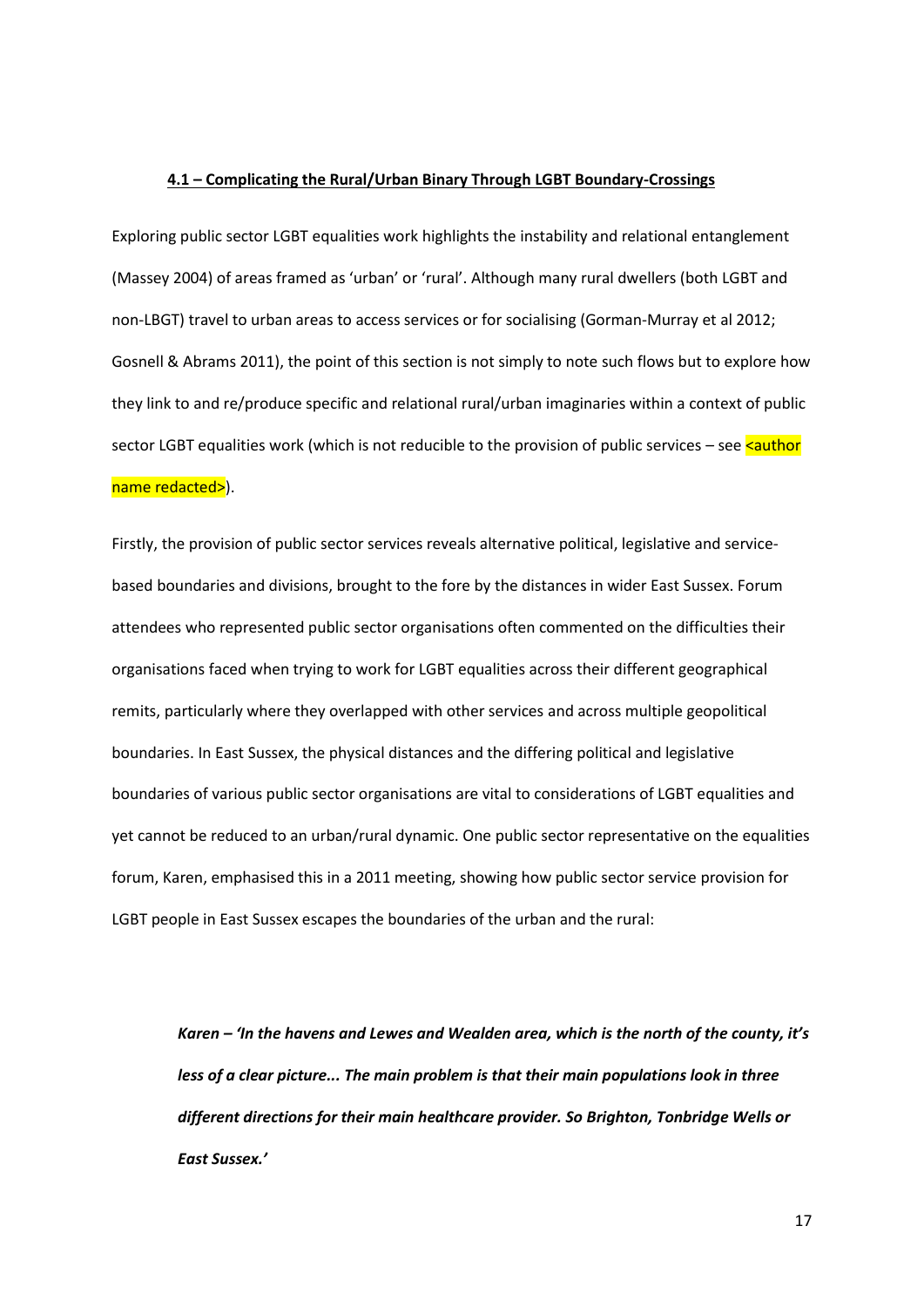Karen describes a broad swathe of East Sussex here, from 'the havens' (Peacehaven and Newhaven) on the south coast, the town of Lewes to the west and the district of Wealden to the north. The areas of service provision described points to LGBT people from these areas accessing services at a distance from their area of residence, as pointed out in other literature on rural and nonmetropolitan LGBT lives (Friedman 1997; Gray 2009; Smith 1997). However, the data demonstrates that this phenomenon does not only operate with regard to service provision. Individuals increasingly move across urban and rural spaces for work, challenging easy labelling of some lives as simply 'urban' or 'rural'. Data gathered through the Online Questionnaire revealed this to indeed be the case for LGBT people in East Sussex, with less than half of respondents saying that they live in the same area as they work, volunteer or study (42.2%, n. 54). Perhaps crucially for LGBT people and LGBT communities, however, the data also reveals a great deal of travel not just for access to services, but for the purposes of socialising with other LGBT people, particularly travel to Brighton. While discussing how to address the various geographies of respondents to the Online Questionnaire during its development, forum member Edward explained how he felt such movement operated in the Hastings and Bexhill areas of East Sussex regarding other communities:

*Edward – 'What is interesting is that you find people who, you know they've all their life they've been in one place, but they have interests in issues that are affecting another part of a community, and that is really common for worship and… Well we have members of a community, living in Hastings but they worship, let's say in the Muslim community in Bexhill. Not only that, but they have interests in Hastings, they don't know much of what is going on in Bexhill.'*

LGBT Equalities Forum meeting, July 2011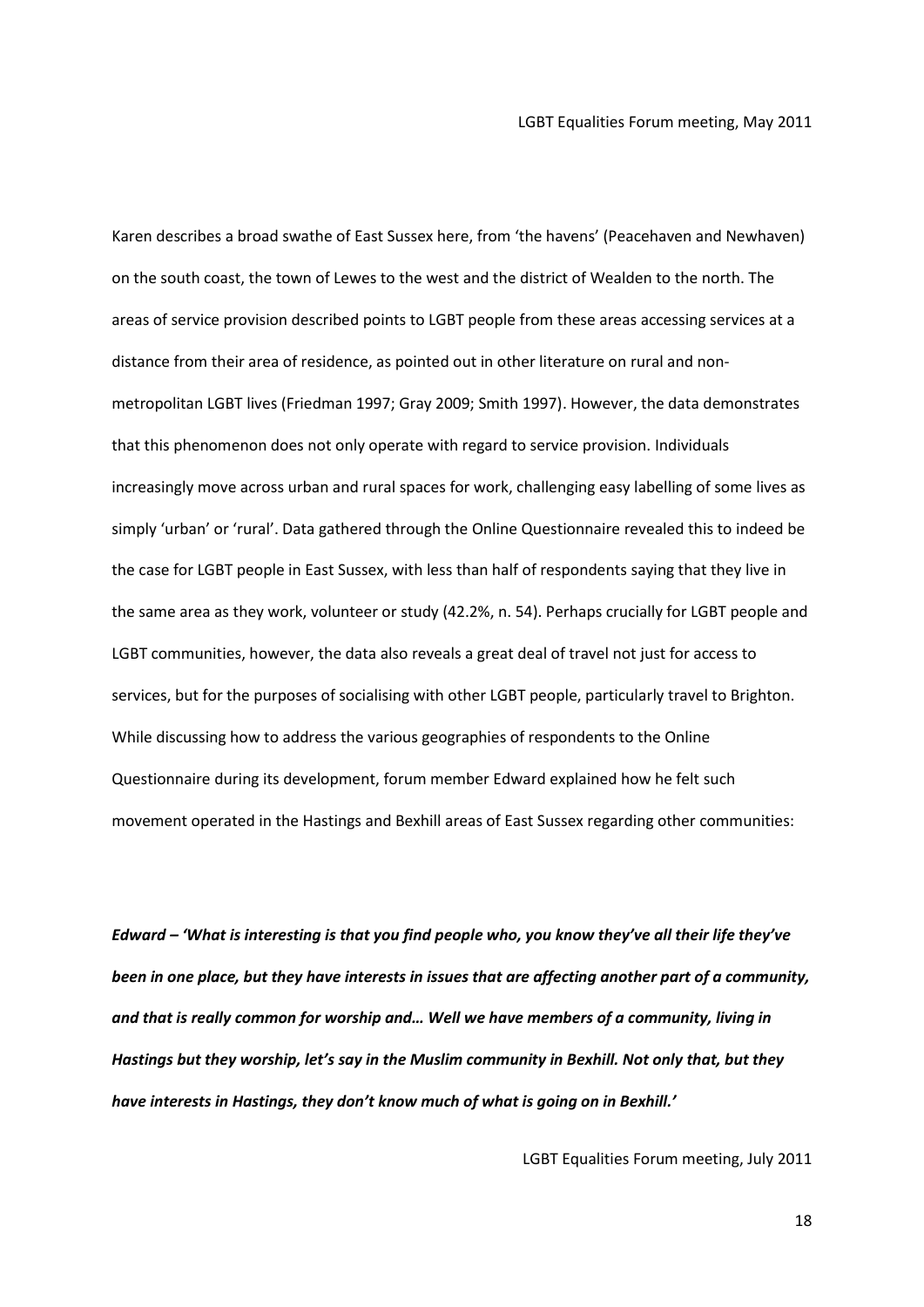Edward develops an image of residents of a particular area who, while in some senses fixed in one place for 'all their life', are at the same time attached through their membership in a community of 'interests' to a different place. However, in Edward's construction this community's awareness and interests are divided unevenly across these spaces, so that while they live in Hastings and worship in Bexhill, nevertheless 'they have interests in Hastings [and] don't know much of what is going on in Bexhill.' If, as Edward suggested, we reflect on how LGBT communities themselves may operate in such geographically complex ways, we may consider how the supposedly urban LGBT communities of Brighton are in part composed of rural and 'non-urban' LGBT people, and indeed the distinct LGBT communities of Hastings, Eastbourne and so forth. The project's Online Questionnaire found that LGBT respondents living in East Sussex (but outside of Brighton) often primarily socialised in Brighton (Table 1; see also **<author name redacted**>: 42-46) and of those who travelled to socialise with other LGBT people they most often travelled to Brighton (see Table 2; see also  $\frac{1}{x}$  author name redacted>: 42-46).

| Table 1: Which<br>of these areas<br>do respondents<br>mainly socialise<br>in? |                |         |
|-------------------------------------------------------------------------------|----------------|---------|
|                                                                               | Frequency      | Valid % |
| <b>Hastings</b>                                                               | 36             | 39.1    |
| Rother                                                                        | 7              | 7.6     |
| Wealden                                                                       | 3              | 3.3     |
| Eastbourne                                                                    | 9              | 9.8     |
| Lewes                                                                         | $\overline{2}$ | 2.2     |
| Brighton & Hove                                                               | 27             | 29.3    |
| Not in East                                                                   | 4              | 4.3     |
| <b>Sussex</b>                                                                 |                |         |
| Don't know                                                                    | 1              | 1.1     |
| N/A                                                                           | 3              | 3.3     |
| Total                                                                         | 92             | 100.0   |
| <b>Missing</b>                                                                | 36             |         |
| Total                                                                         | 128            |         |

| Table 2: In the past<br>year, have respondents<br>ever gone away from<br>where they live to<br>socialise with LGBT<br>people? (qualitative<br>responses) | <b>Frequency</b> |
|----------------------------------------------------------------------------------------------------------------------------------------------------------|------------------|
| <b>Brighton</b>                                                                                                                                          | 24               |
| London                                                                                                                                                   | 21               |
| <b>Hastings</b>                                                                                                                                          | 5                |
| Eastbourne                                                                                                                                               | 5                |

These responses often discursively framed Brighton (and sometimes London) as the place where

LGBT socialising was to happen for those in wider East Sussex: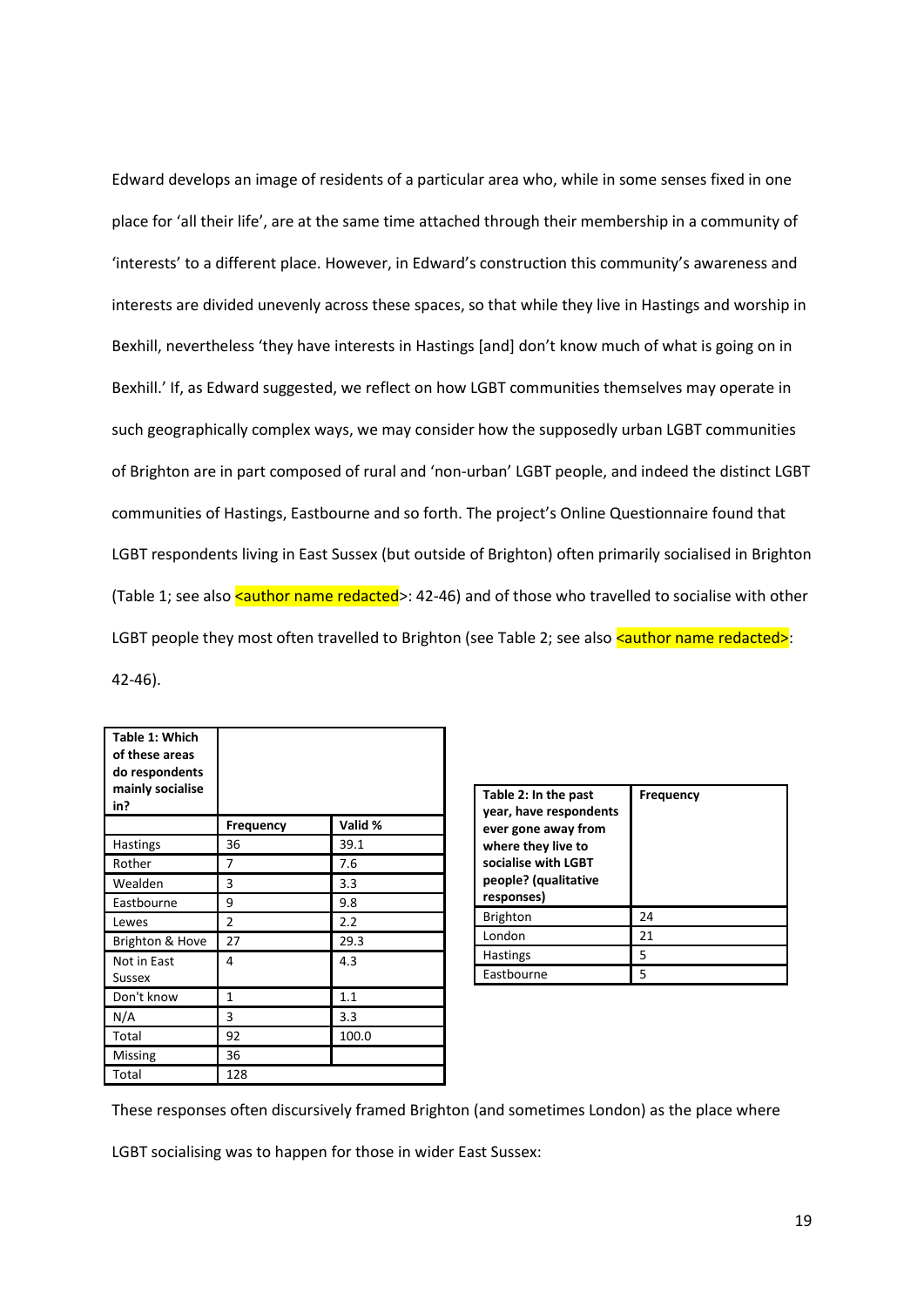- *Small circle of friends, none of whom are gay / bi males. Feels like nowhere to go. Heading to Brighton means having to catch last train home at 2330, meaning nights out are of limited value to enjoy night life. No local LGBT friendly venues to attend that I am aware of.* (Respondent #96)
- *If I wanted a gay scene Brighton and London are on my doorstep.* (Respondent #115)
- *No clubs or events where we are able to socialise in Bexhill, Brighton too far to travel.* (Respondent #128)

Per Karen's earlier comment that local LGBT people 'look in three different directions' for healthcare, we know that the same is true regarding services, and Edward's comment also points to feelings of community. The suggestion that the 'rural' of LGBT East Sussex bleeds into the 'urban' of LGBT Brighton, thwarting attempts to clearly distinguish between them. Similarly, Brighton's urbanity must also bleed into surrounding rural areas through the reverse flows of movement of LGBT bodies and communities, public sector services, and discourses of sexuality and gender identity - much of urban, 'Gay Capital' Brighton (Browne & Bakshi 2013) may actually composed of workers and people socialising from 'rural' areas which are potentially (noted by Respondent #96, Respondent #128 and others) more than an hour's travel away. This multifarious evidence regarding the flows and boundary-crossing movements of LGBT people across East Sussex and Brighton & Hove highlights the relationality of urban and rural LGBT communities.

#### **4.2 – Complicating the Rural/Urban Binary Through Public Sector LGBT Equalities Discourse**

While the boundary-crossing discussion of the urban and the rural appears to map rather neatly onto the areas of Brighton and wider East Sussex, in-depth analysis of the qualitative data reveals how such public sector equalities discourse exceeds such limits and is thus revealed to be considerably more complex. I now move on to detail such complexities through a relational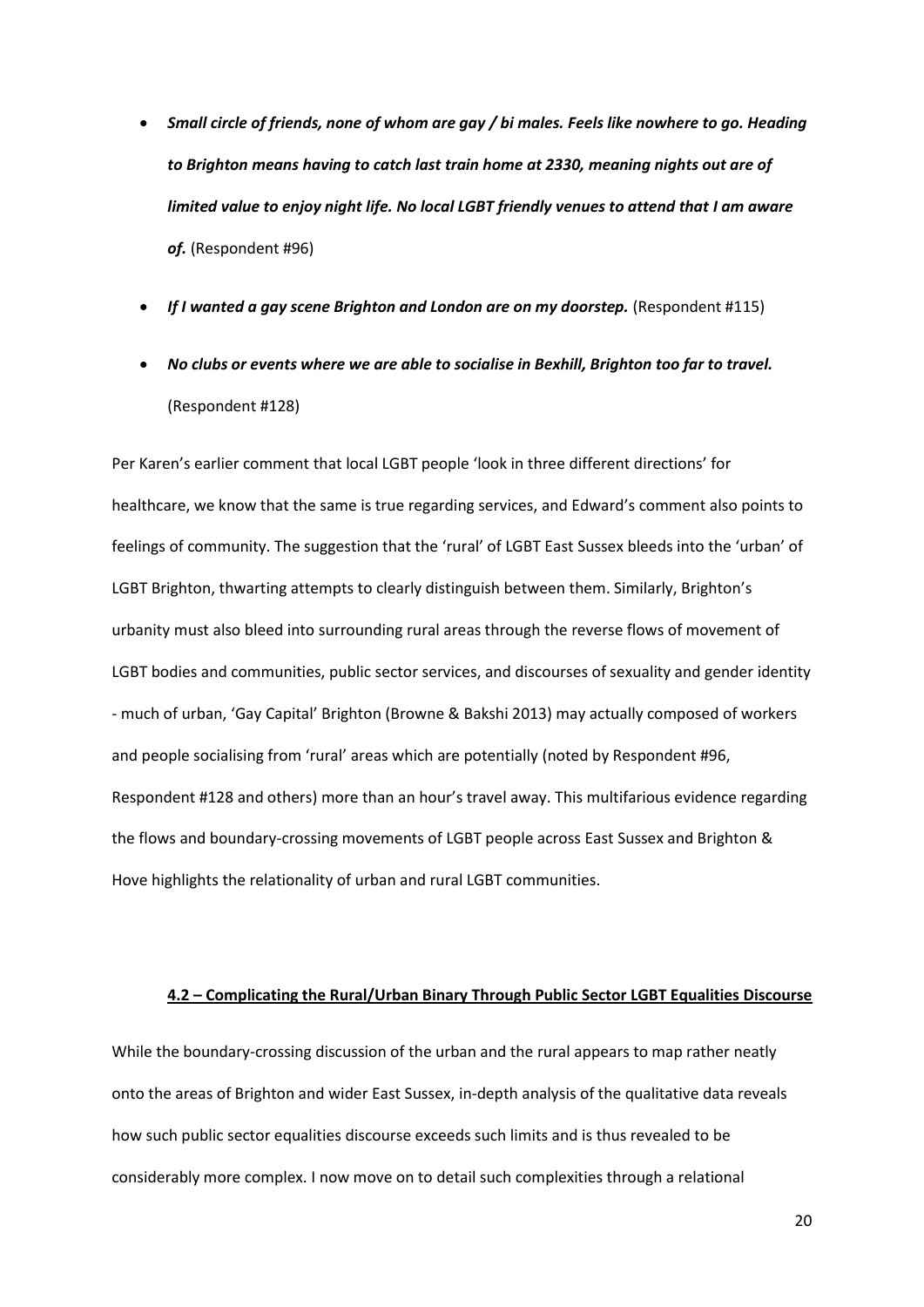geographic lens. What I am arguing here is that distinct areas of East Sussex and surrounds were framed as **either** urban **or** rural in relational to other areas. Most crucially, I demonstrate that public sector LGBT equalities discourse was central to this and that these discourses framed particular areas as both urban **and** rural (though not in the same context). These slippery urban or rural framings have significant implications for progressing LGBT equalities work in these areas.

To begin, the discursive production of 'rural' as well as 'urban' in the qualitative data emerged through discussions of local LGBT equalities in a relational geographic framework. The following exemplar excerpt is taken from early in a meeting of the Online Questionnaire analysis group (composed of members from and meeting in lieu of that month's LGBT Equalities Forum). Aaron quickly seizes on a geographic issue:

*Aaron – 'What was the geographic spread, did we get rural Rother?'*

#### *<brief interruption>*

*Researcher 1 – 'We've put the geographical areas into the local districts basically, it's a question of do you live in Brighton and Hove, Hastings, Lewes, Rother, Wealden, Eastbourne, so it's kind of the local council districts we're interested in.'*

*Aaron – 'And did we manage to get all districts or was it largely Eastbourne and Hastings?'*

LGBT Equalities Forum Meeting, May 2012

The area of concern here is immediately focused on 'rural Rother'. Aaron's identification of this particular area suggests that it is considered the most important, as a 'rural' area, to gain knowledge of with regard to LGBT lives, communities and needs through the questionnaire. After the researcher has outlined the list of areas into which respondents were sorted Aaron then suggests an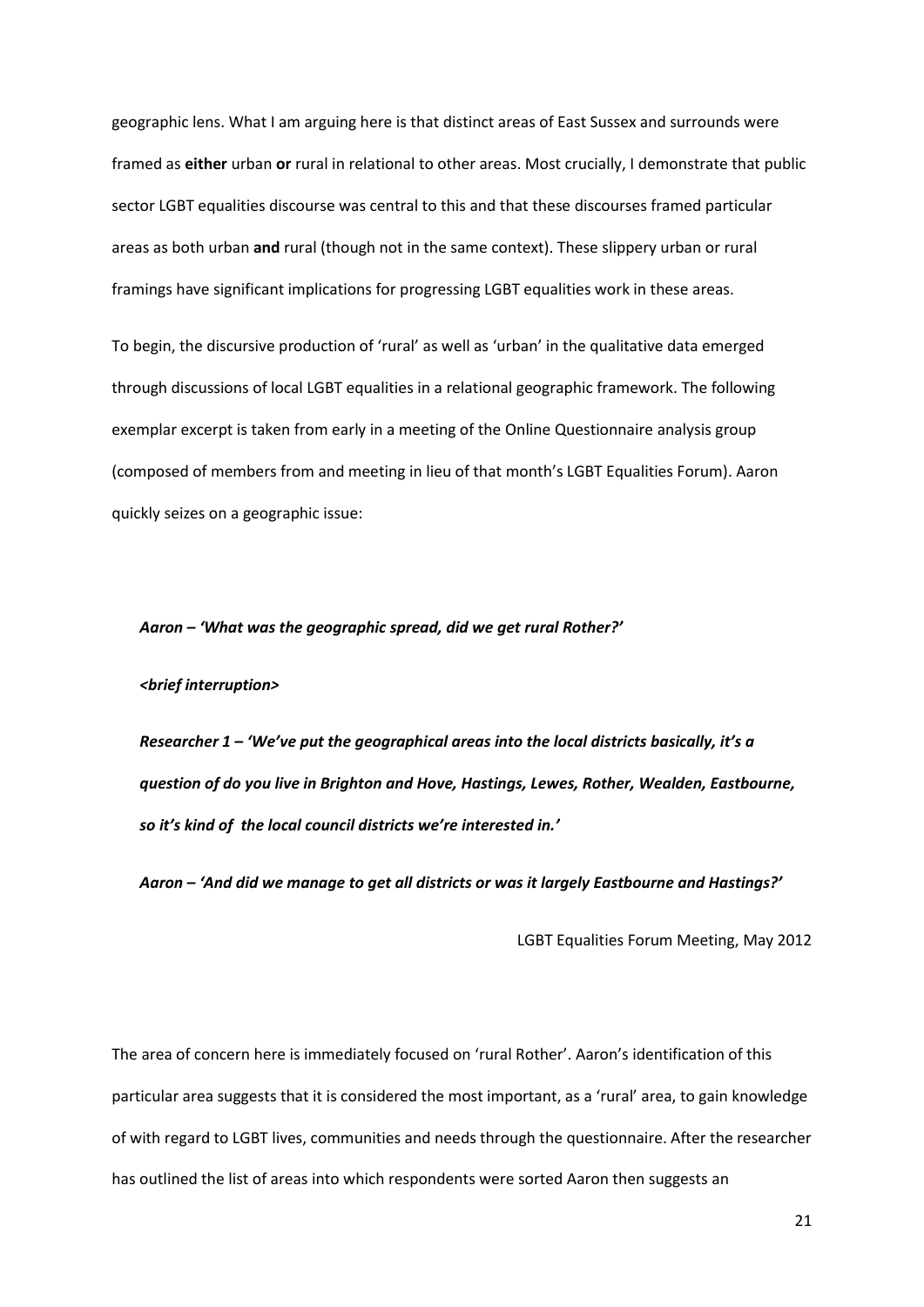expectation of respondents hailing primarily from the Eastbourne and Hastings area. The discursive construction of this expectation through 'did we manage' seems to imply an element of failure in gathering most respondents from the Eastbourne and Hastings areas, particularly when 'rural Rother' has already been identified as the key area of concern. Indeed, the 'rural' aspect of this area can be said to be produced through a fear or expectation of lower LGBT engagement and greater LGBT problems. Aaron's framing of the 'geographic spread', therefore, suggests that knowledge of LGBT lives in Eastbourne and Hastings – the largest towns within the geographic remit of the Online Questionnaire – is considered less important than knowledge of 'rural Rother'. This is understandable as data on rural LGBT lives in the UK is indeed sparse, however the construction of equivalent data regarding Eastbourne and Hastings is somewhat more problematic. As the findings of the project's Online Questionnaire (**<author name redacted>**) and others (Fairley & Nouidjem 2004) demonstrated there remain real and pressing concerns for LGBT people in all areas of East Sussex, not just those areas coded as 'rural'. Indeed as Gavin Brown has pointed out, there is in fact an acute dearth of research on LGBT lives in smaller cities and towns (Brown 2008) such as Eastbourne and Hastings.

A key distinction emerging here hinges on discursive constructions of the rural and the urban through a relational geography of LGBT equalities. LGBT lives and needs in Rother are coded as more in need of public sector attention because of their connection with rurality, through assumptions of rural areas being devoid of LGBT communities and services and therefore as most in need. By way of contrast, towns like Hastings and Eastbourne appear marked out because of their status as larger towns in East Sussex, and yet in other contexts glossed over as 'out of place'. Comments in a future meeting of the forum's analysis group seem to explain how such distinctions are constructed through the discourse of LGBT public service provision. In the following excerpt, Emily is discussing the provision of services supporting LGBT people with mental health difficulties: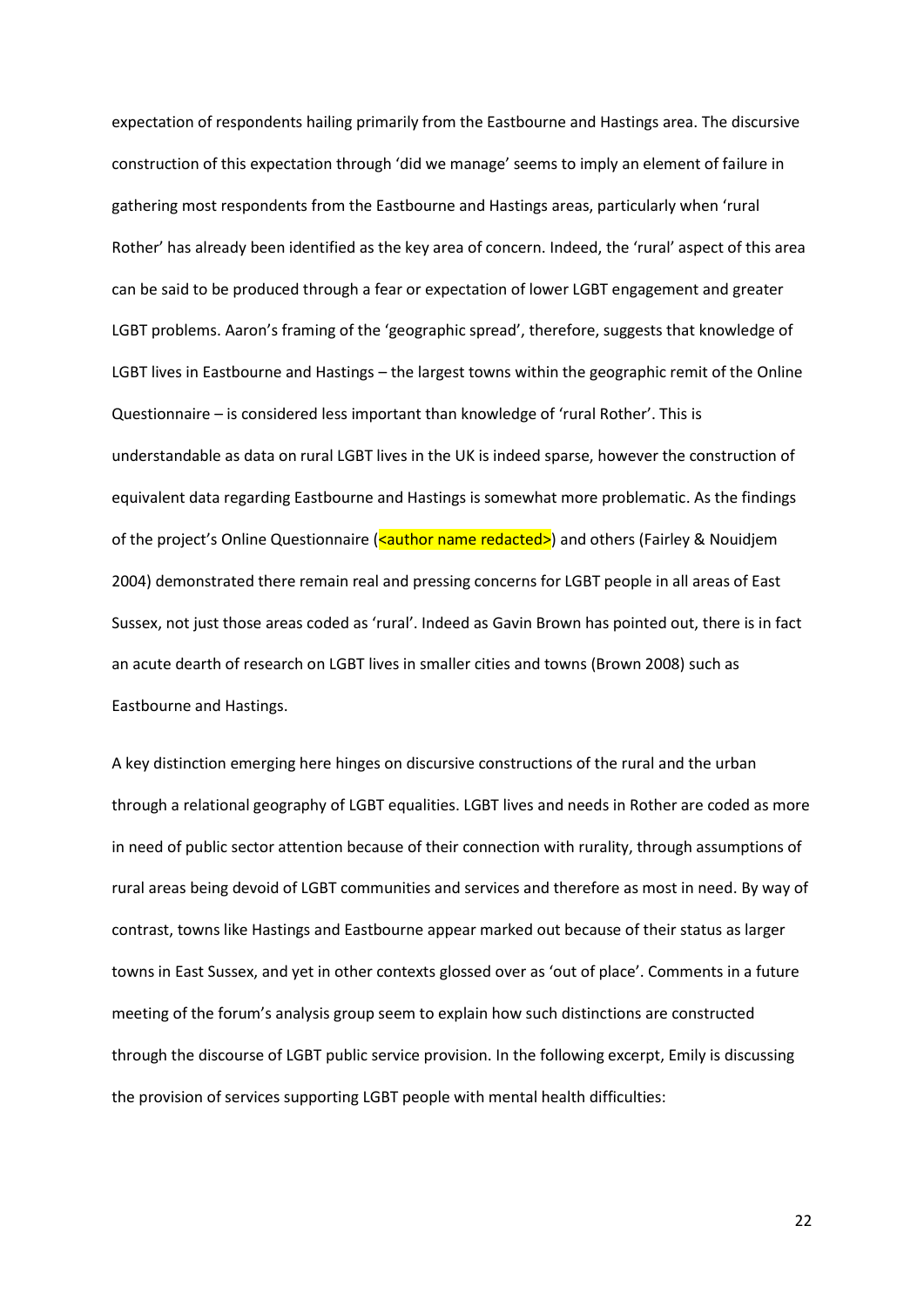*Emily – 'But maybe it would be interesting to see if some of them were rural and some of them were urban people. And maybe, I wouldn't be surprised if it pointed to people in the urban area are getting more support, perhaps than living in the sticks.'*

LGBT Equalities Forum meeting, June 2012

Crucially, the data explored in these analysis group meetings **specifically excluded respondents living, working and socialising primarily in the city of Brighton & Hove**, and yet the comparative rural/urban binary is **still** the frame through which Emily views expectations of public sector service provision. In fact, based on Emily's comments here, the analysis group moved on to agree that respondents experiences of mental health difficulties should be crosstabulated against a rural/urban category, through which both Hastings and Eastbourne (with Brighton still excluded) were to be coded as urban. James confirmed this when he followed up Emily's suggestion:

*James – 'It would be useful to get the rural sort of take on it. 'Cause I think with a lot of the stuff, I think there are differences in how people respond in the urban areas as opposed to rural.'*

LGBT Equalities Forum meeting, June 2012

James' comments here reinforce Emily's discursive framing. Through rural/urban discourse LGBT people in certain areas (such as Hastings and Eastbourne) are framed as being less in need of public sector support than other areas, despite the fact that Hastings and Eastbourne are heavily underresearched and that their LGBT communities face considerable challenges (Fairley & Nouidjem 2004; **<author name redacted>**). This clearly demonstrates that 'urban' is contextualised through a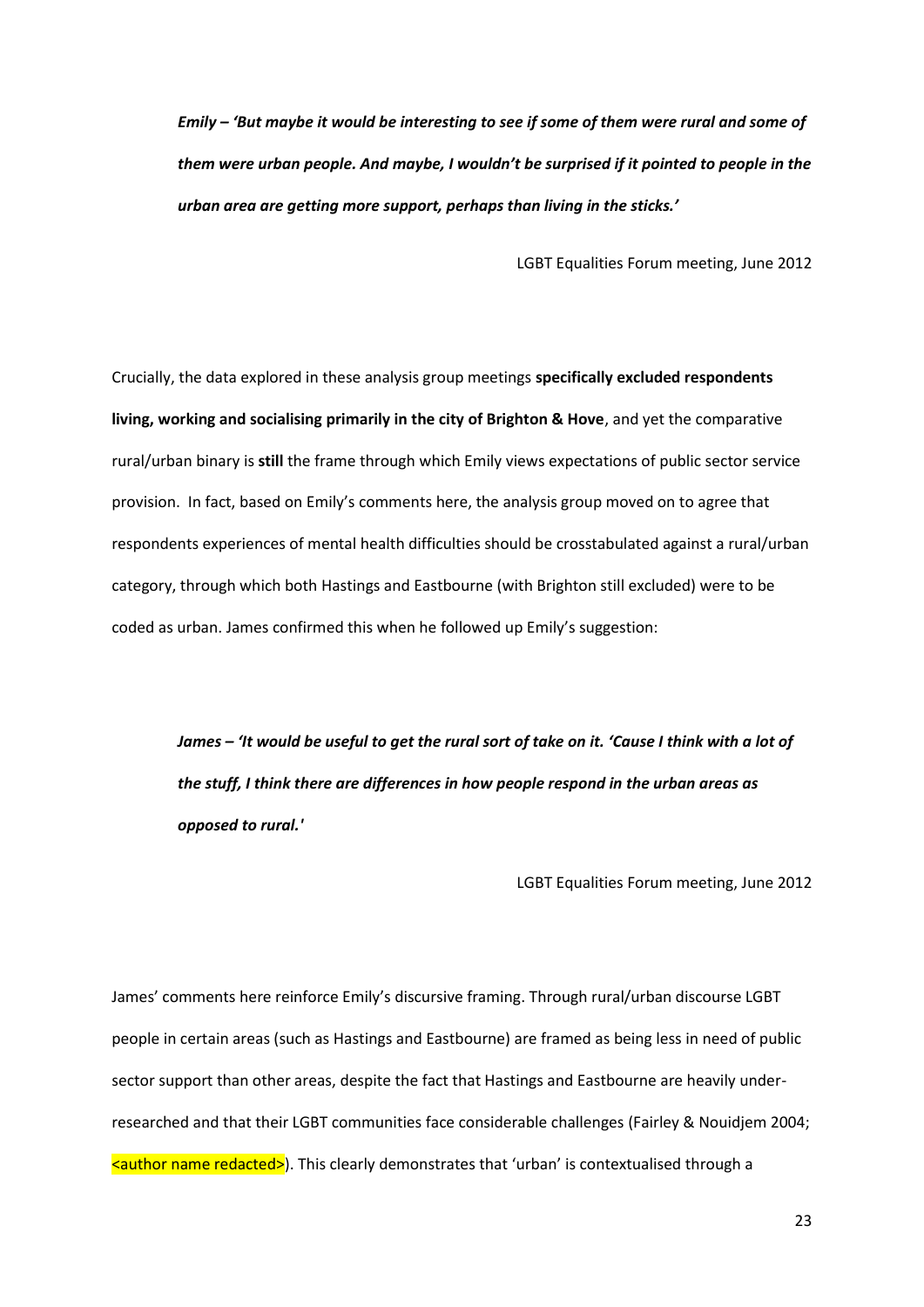relational geography of public sector LGBT equalities. In the foregoing quotes from Lara, Emily and James, towns such as Hastings and Eastbourne become the urbans in contrast to which other areas of East Sussex are rural. At other times in the forum meetings the districts of East Sussex, crucially including the towns of Hastings and Eastbourne, were used by forum participants to frame Brighton as urban:

## *Aaron – 'A lot of people were younger and have maybe moved to Brighton or are still rooted in East Sussex, you know as you do when you are younger, you go to the big city'*

LGBT Equalities Forum meeting, May 2012

Aaron draws on the common trope of mass rural to urban gay migration (Weston 1995), with Brighton as the 'big city' and East Sussex as the rural area by way of relation. In another meeting James, Karen and Julian discussed LGBT people from Hastings travelling to Brighton to socialise:

*James – 'When you're here [Hastings] going to Brighton can feel like the big city. You know, bright lights big city.' Karen - 'Ooooh, Brighton!' [laughs] [general laughter] James - 'I know, I know [laughs]. But it is!' Julian - 'We're laughing, sorry James, but I think if you've lived in a proper urban city and then you come to Brighton, it can feel quite small.'*

LGBT Equalities Forum meeting, March 2011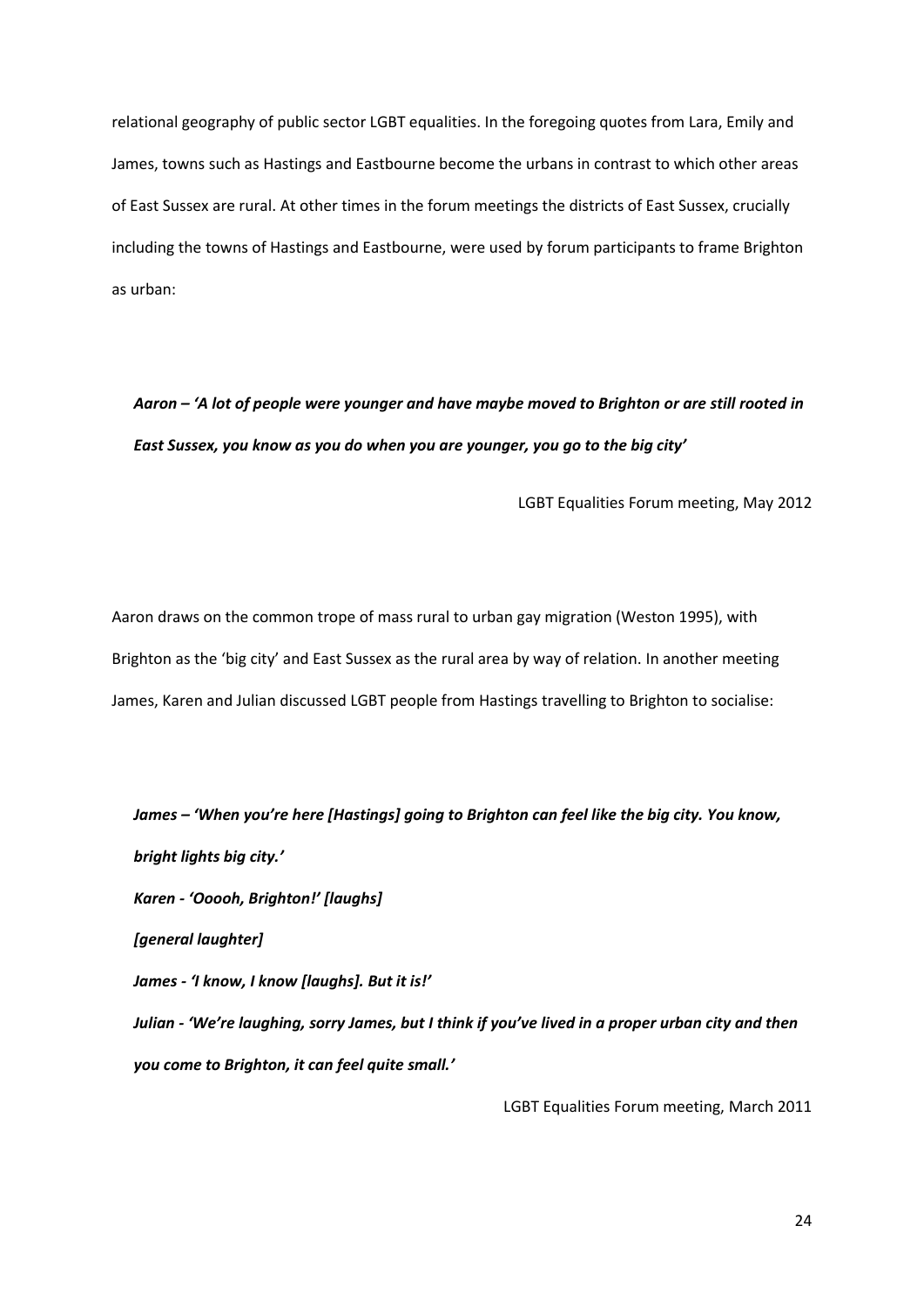While demonstrating that Brighton the 'gay capital' can take on the role of the 'big city' for LGBT people in Hastings (such as James) Karen and Julian's amused reactions highlight the discursive contradictions occurring through the urban imaginary here. As with Aaron Brighton is again deployed as the 'big city' in relation to an area of East Sussex – this time specifically the town of Hastings. But simultaneously Brighton is framed as 'quite small' in relation to 'a proper urban city' (which Brighton, in Julian's estimation, is evidently not).

We can further explore the emerging complexity of these relational geographies of LGBT equalities through Lara's comments from a subsequent meeting. She explained that Eastbourne was often seen as 'out of place' in East Sussex or as a poorly-acknowledged liminal space, which she describes as a 'Twilight Zone':

*Lara – 'Eastbourne's a bit like the Twilight Zone sometimes, I think.' James: 'More like the twilight years zone!' [general laughter] Lara - 'But it's bigger than Brighton, Eastbourne's bigger than Brighton, but Brighton's a city. Maybe it's Brighton that's out of place between Hastings and Eastbourne.'*

LGBT Equalities Forum Meeting, July 2011

Here Lara deploys a relational geographic framework to understand Eastbourne as well as Brighton. Reacting against the framing of Eastbourne as 'out of place', Lara turns this back on Brighton to suggest that its city status may mask its own 'out of place'-ness as a small city. Lara's assertion that Eastbourne is larger than Brighton further complicates the issue. The area of the city of Brighton & Hove is around double that of Eastbourne<sup>3</sup>. However Lara specifies 'Brighton' which, while often

**.** 

<sup>&</sup>lt;sup>3</sup> 8279 hectares to 4416 hectares, respectively (ONS 2017).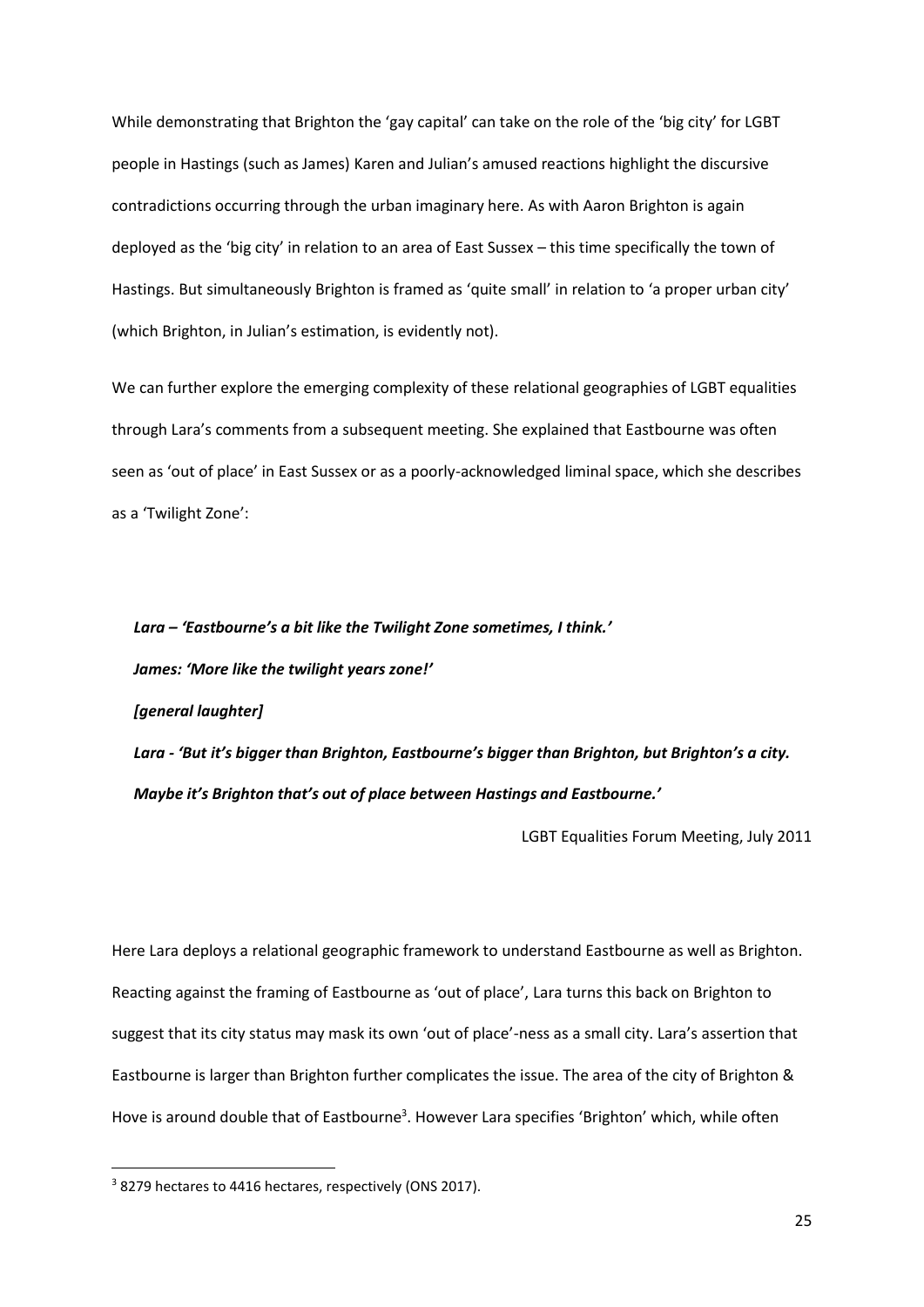used synonymously with the conjoined administrative district of the city of Brighton & Hove, has its own unique geographic imaginary regarding LGBT equalities (see Section 5) which Lara draws on. Separated from Hove, Lara may indeed envisage Brighton as comparable in size to Eastbourne, inviting us to critically reconsider how and why towns like Eastbourne are seen as 'Twilight Zone[s]' and produced as 'out of place' in wider conceptualisations of the region.

Public sector discourse surrounding the geographies of LGBT lives and needs therefore highlights the complexity of urban/rural distinctions. Far from being fixed or attached only to particular areas, the data points to **multiple** 'urbans' incorporating a variety of different geographies, imaginaries and population centres, and additionally can attach or detach to/from different areas in different contexts, hence Hastings in these examples being variously coded as both rural and urban. The complexity here emerges through the fluidity and flexibility of rural/urban discourse, and the ability of the urban and the rural to adhere to the same area in different contexts. In some respects the ability of areas such as Hastings to be both urban **and** rural is reminiscent of the work of Andrew Gorman-Murray on the hybrid gay and lesbian geographies of Australia, with 'rural' Daylesford constructed through a melding of sexualised urban and rural imaginaries and materialities (in the form of transport links, services etc.) (Gorman-Murray et al 2012). However Gorman-Murray's data clearly speaks to **simultaneous** urbanity and rurality in Daylesford. My data regarding towns such as Hastings and Eastbourne, exemplified in the above exchange between James and Emily in the June 2012 meeting, is more suggestive of urbanity/rurality as distinct but mobile and unfixed, emerging in relation to and overlapping with other local geographies. In this way such areas are produced as urban, rural or (as outlined in the following Section 5) an alternative geographic imaginary depending on the political, material and/or discursive context – and in the case of my research, LGBT equalities form a particularly strong context for the production of such spaces.

The effect of these mobile geographies is such that areas like Hastings are constructed as less in need than 'more rural' areas of public sector services and support for LGBT people, with the through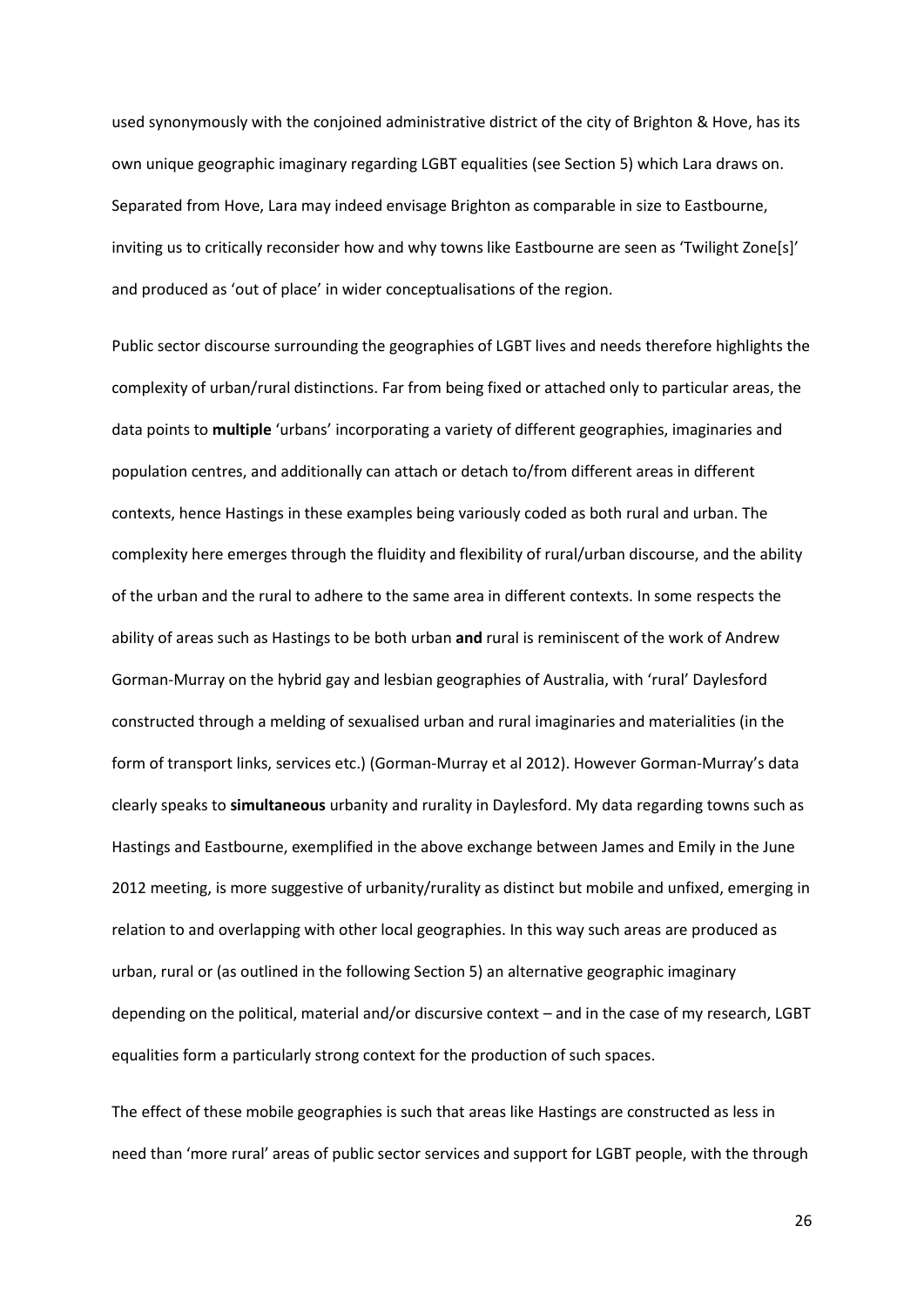the assumption that such services and support already exist in the 'more urban' areas. Thus LGBT needs in Hastings are rendered less visible, occupying a shaky middle-ground between a 'more urban' Brighton and a 'more rural' East Sussex. When compared to Brighton, the urban/rural dynamic operates to construct urban Brighton as the place where LGBT people are, having migrated from rural East Sussex. When compared to 'rural Rother', the dynamic operates to construct LGBT Hastings as better known about and less in need than its rural neighbours. Following the extensive literature on LGBT rural imaginaries (Bell & Valentine 1995a; D'Augelli 2006; Kramer 1995; Lindhorst 1997; Smith 1997) these rural needs themselves appear to stem in part from sexualised and gendered imaginaries of the rural as oppressive and intolerant (see also  $\leq$ author name redacted>; **<author name redacted>**). Areas such as Hastings and Eastbourne are by no means areas which are covered by existing research, and yet the interplay of geographic and public sector LGBT equalities discourses showcased in this section works to gloss over them in favour of 'rural' areas. Such discourse distinguishes areas beyond the geopolitical limits of the city, framing some nonmetropolitan areas (which might include small cities, towns and suburban areas as well as 'rural' areas) as more in need of attention than others. This may result in an overestimation of the knowledge we have of areas like Hastings and Eastbourne, and an underestimation of the issues LGBT people and communities in these areas face. Uncritical use of rural/urban discourse may in fact contribute to the neglect, both by the academy and the public sector, of such areas, which do not fit neatly into imaginaries of the urban or the rural – Lara's 'Twilight Zone'. Those areas such as Hastings and Eastbourne, which appear able to slip easily across urban and rural and yet not sit comfortably in either, may therefore be neglected when we operate within a deceptively simple urban/rural framework, which can simultaneously incorporate all areas and yet render invisible those which fall too easily within the nebulous overlap of the two. Without denying the continued discursive and political force of the urban and the rural, and their importance as discursive tools for understanding and organising LGBT lives and associated public sector equalities work, research from the LGBT Equalities in Hastings, Rother and East Sussex project points to the fluidity and slipperiness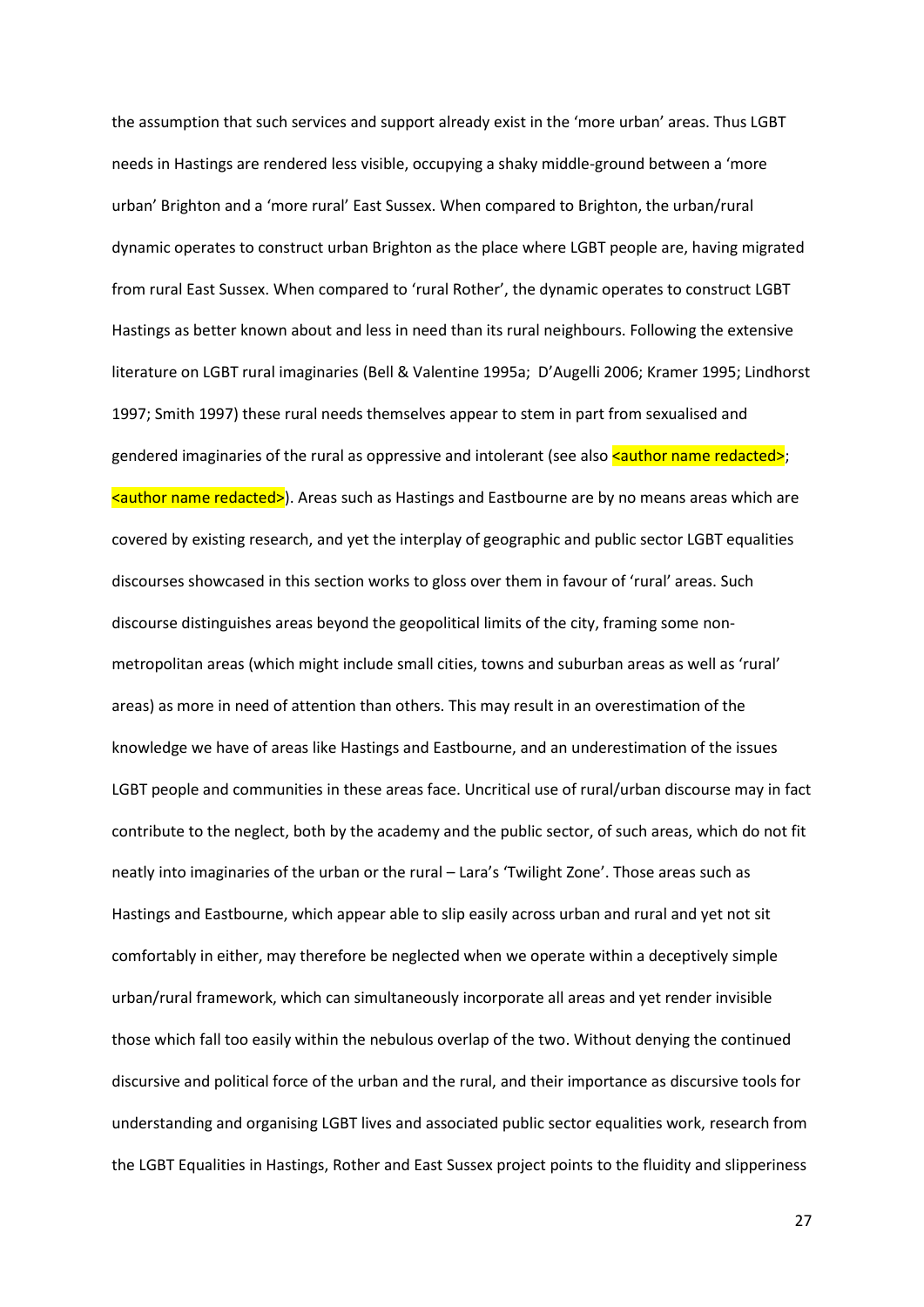of such categories, and suggests how this very slipperiness may impact on LGBT lives in particular areas, especially when such areas do not easily fit into either category.

### **5. The Gay Capital and the Small Town – alternative geographic imaginaries**

If the data generated through the LGBT Equalities in Hastings, Rother and East Sussex project makes us question easy urban/rural frameworks when it comes to public sector LGBT equalities, it should also encourage us consider to alternative geographic imaginaries which may offer productive new ways of engaging with LGBT equalities work. Gavin Brown has called for more research on 'ordinary cities' as a challenge to the metrocentrism in many geographic studies of LGBT lives and communities (Brown 2008), and there has been some engagement with alternative geographic imaginaries relating to LGBT lives. Yet this still appears to concentrate scholars' attention on cities *qua* cities, albeit a wider array of them. In this section I take up this challenge in a broader sense by suggesting other spaces and alternative geographic imaginaries which emerge through the data as also involved in the construction of LGBT lives and equalities. These are the framing of the city of Brighton & Hove as the 'gay capital' of the UK; and the discussion of Hastings and Eastbourne (and areas of them) as 'small towns'. In these two respective sections I note that a relational analysis incorporating geographies beyond the urban/rural may help address the erasure of those places which do not fit comfortably in either urban or rural.

#### **5.1 – Not Just a City But The 'Gay Capital'**

The city of Brighton & Hove is the closest city to these areas of wider East Sussex such as Hastings, Rother and Eastbourne, and questionnaire respondents and forum participants regularly referenced it with regard to issues of LGBT equality. This data, as with that regarding rural East Sussex, taps into and yet complicates assumptions and imaginaries of what the urban means to LGBT lives and communities. Familiar and well-established discourses of the urban as a place of safety, social space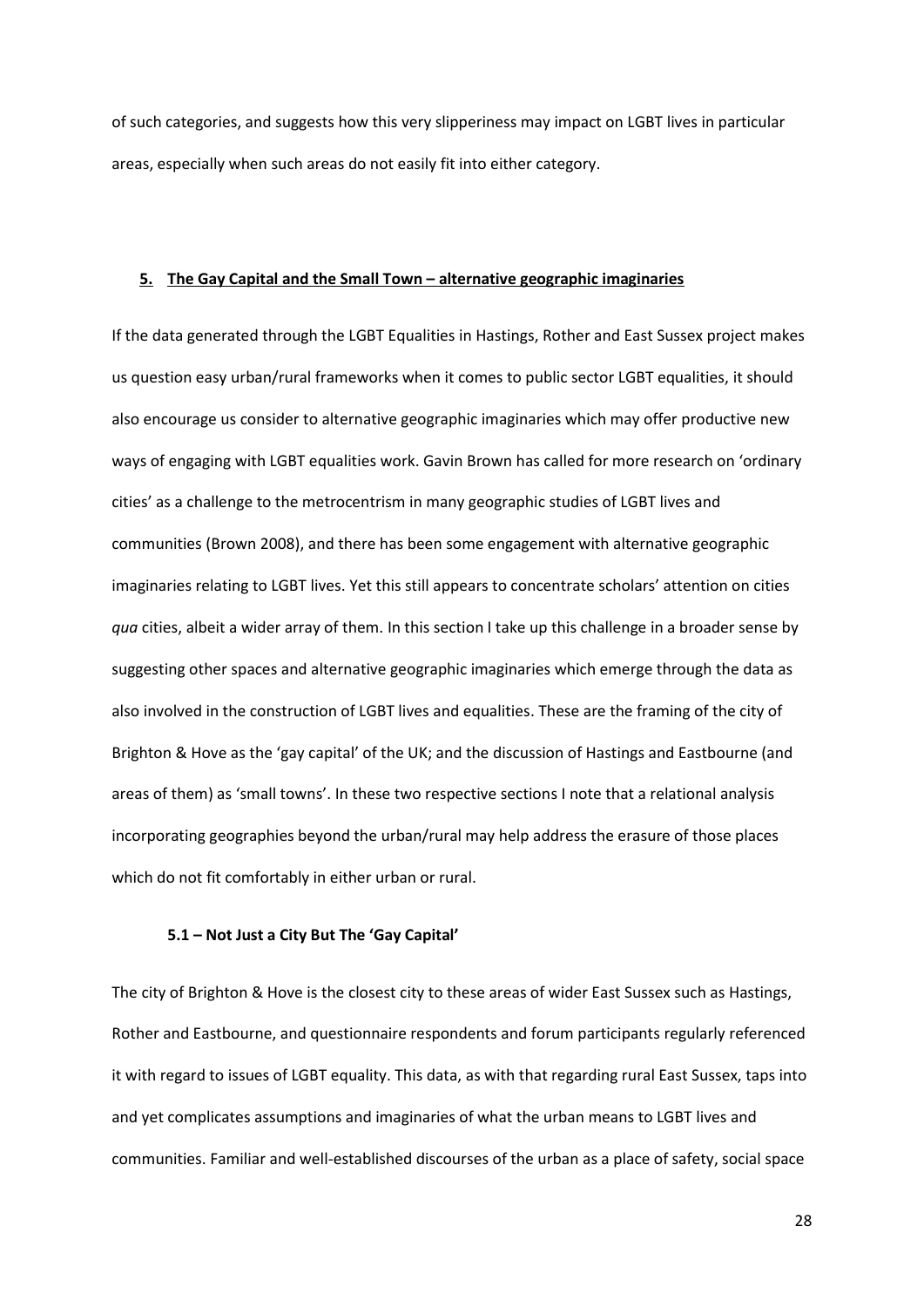and access to LGBT-friendly public services for LGBT people (see Weston 1995; Aldrich 2004; Hanhardt 2013) did emerge. These were entwined with discourses of the more LGBT-oppressive rural (Kramer 1995; Gray 2009)<sup>4</sup>. However Brighton emerges as a more than just another city instead, the data reveals it to be a complicated imagined space in a variety of relationships with surrounding rural and non-metropolitan East Sussex. Though respondents and forum participants alike often constructed rural versus urban comparisons and contrasts (through reference to local East Sussex geographies), the discourse used suggests that these relationships are not only a matter of binary comparison, but relating to specific imaginaries of Brighton as the 'gay capital' of the UK. For example, respondents talked about 'obviously' or 'only' feeling safe in Brighton:

- *'Obviously, I have no problem being openly gay if I'm in Brighton. But, I would err on the right side of caution elsewhere in East Sussex.'* (#108)
- *'Only in Brighton do I really relax and feel as though I have rights and that I'd be OK if something did kick-off.'* (#154)

Respondent #154 appears to strongly associate the expectation of safety with Brighton, where is the 'only' place they feel safe. Such responses cannot be assumed to refer to Brighton only in its capacity as a city or an urban environment. While there is a dearth of academic writing about Brighton, Kath Browne, along with other authors, has written of its popular status of the 'gay capital' of the UK (Browne & Bakshi 2013; Browne &  $\leq$ author name redacted>), with 'a long history of sexual transgressions and [which] prides itself on 'leading the way' in terms of LGBT equalities agendas' (Browne & Bakshi 2013:16). It is this imaginary – the 'gay capital' – which seems to emerge from my

**.** 

<sup>&</sup>lt;sup>4</sup> See <mark><author name redacted></mark> and <mark><author name redacted></mark>; however it is worth noting that this tolerant urban / oppressive rural was challenged through, for example, the ranking of local public services as generally 'LGBT-friendly' and the identification of particular LGBT 'scenes' and groups in the area.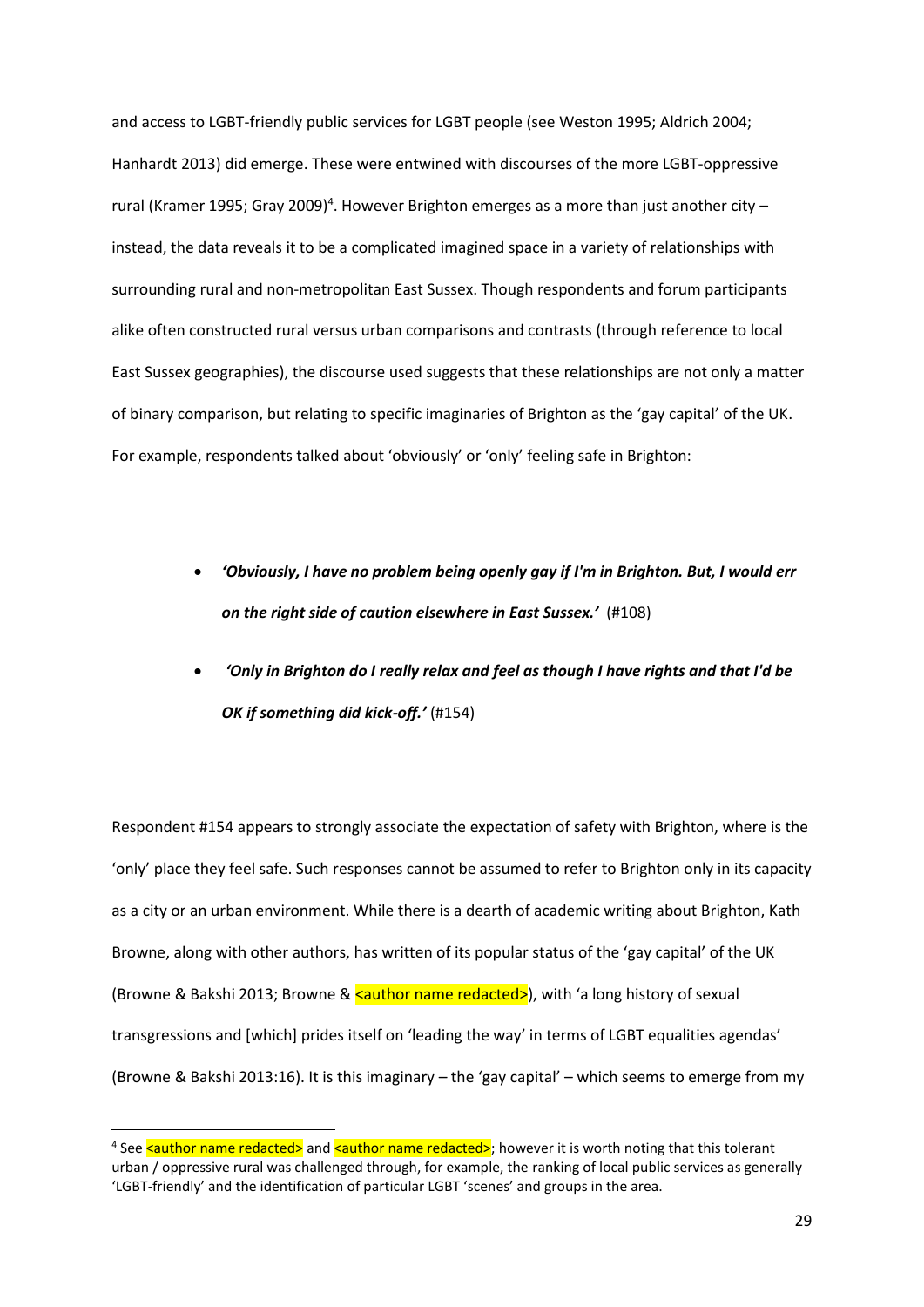data, and demands attention beyond the conflation of Brighton with the urban. LGBT respondents to the Online Questionnaire framed Brighton as exceptional and separate from other spaces through discourses which cannot be reduced to urbanity – respondent #154 does not say 'only in cities' or 'only in Brighton or London', for example. Brighton is not simply a space of safety from sudden violence as implied by the phrase 'kick-off', but it is also the 'only' place respondent #154 feels that they 'have rights'. Therefore while its urbanity remains an important factor (as indicated through the repetition of broader imaginaries of urban LGBT safety), Brighton is not felt to be safe simply because it is urban or because it is a city – instead, the unique geographic and cultural specificity of Brighton, the 'gay capital', contributes to feelings of a space where LGBT people will 'obviously' be safe and, simultaneously, such feelings of LGBT safety work to construct this imaginary of Brighton.

The relational nature of such imaginaries may contribute to a vicious circle, whereby particular assumptions of what LGBT space looks like (here a combination of a metronormative 'scene' and the imagined ubiquity of LGBT groups in the 'gay capital') work to further marginalise LGBT spaces beyond the city and particularly the urban metropolis, rendering them less visible **because** urban LGBT space (perceived as bars, clubs, community centres etc.) comes to be seen as the only form LGBT space (including rural LGBT space) can take. This occurred during one of the forum meetings:

*Emily – 'I'd be willing to bet that the gay, the LGBT students, they're not going out here [in Hastings].'*

*Researcher 1 – 'Nah. Well, no, there's that night at [local pub]. And I mean they are going out. But yeah, I see a lot of talk on Facebook and stuff, lots of students travelling to Brighton. Complaining about not being in Brighton.'*

*Tricia – 'Not just students. I think most of the youngsters, HRRA is not a group for older LGBT people, it's a group for LGBT people… But the youngsters want to go for a big night out, so it's London or Brighton. Let's say the council wanted to support LGBT youngsters, is it about a*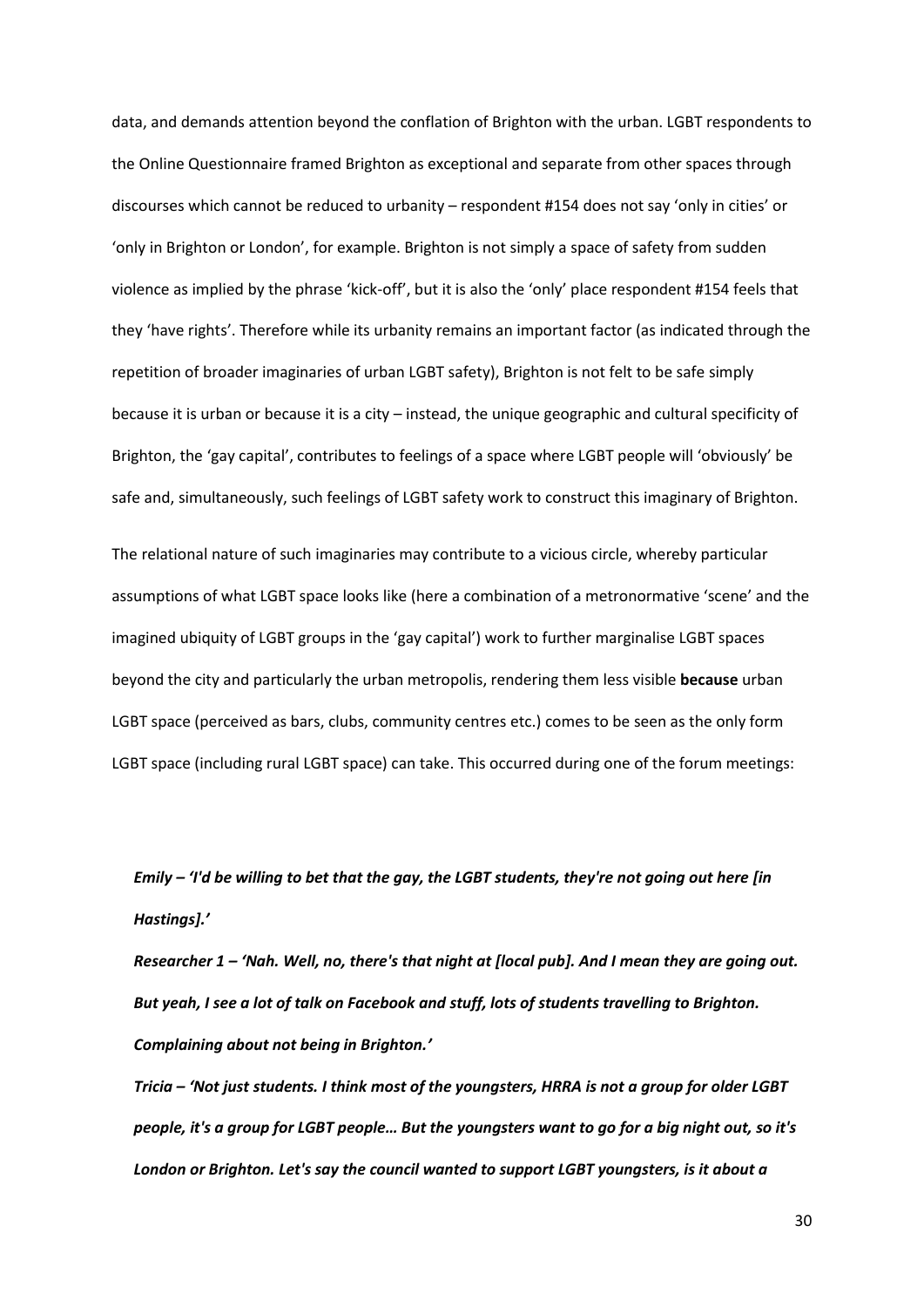*youth group in this area, or is it more about linking up with Brighton? Because if they're going there for everything…'*

LGBT Equalities Forum meeting, June 2012

When I came to analyse this meeting I was interested in my own gut reaction as Researcher 1 – 'Nah' - to Emily's suggestion that LGBT students were 'not going out' in Hastings. The rest of the discussion, and my own personal experiences while undertaking the research and socialising in Hastings, indicate that LGBT students and young people do indeed socialise in LGBT space in the area. However Emily, myself, and Tricia from the Hastings and Rother Rainbow Alliance (HRRA) continued to elide such spaces in Hastings and emphasise Brighton as their location. Respondents to the Online Questionnaire suggested similar ideas, with one bluntly stating:

## *'Hastings is just a small town in the rural south of England, I would be surprised to find gay bars here!!'* (#21)

Other data from the Online Questionnaire, however, demonstrates a variety of different spaces for LGBT socialising in East Sussex. Respondents primarily living, working and socialising outside of Brighton were asked what LGBT spaces they went to:

| Table 3: Where do you go to<br>socialise? | <b>Frequency</b> |
|-------------------------------------------|------------------|
| Bars, pubs or clubs                       | 24               |
| Houses of family/friends                  | 14               |
| Community groups or centres               | 10               |
| Theatre or cinema                         | 8                |
| Cafes                                     | 5                |

While 'bars, pubs or clubs' are still heavily represented here, metronormative understandings of LGBT space which present bars and 'gay villages' as the most important sites of LGBT community and socialising not only elide the other spatialised forms of LGBT community taking place beyond the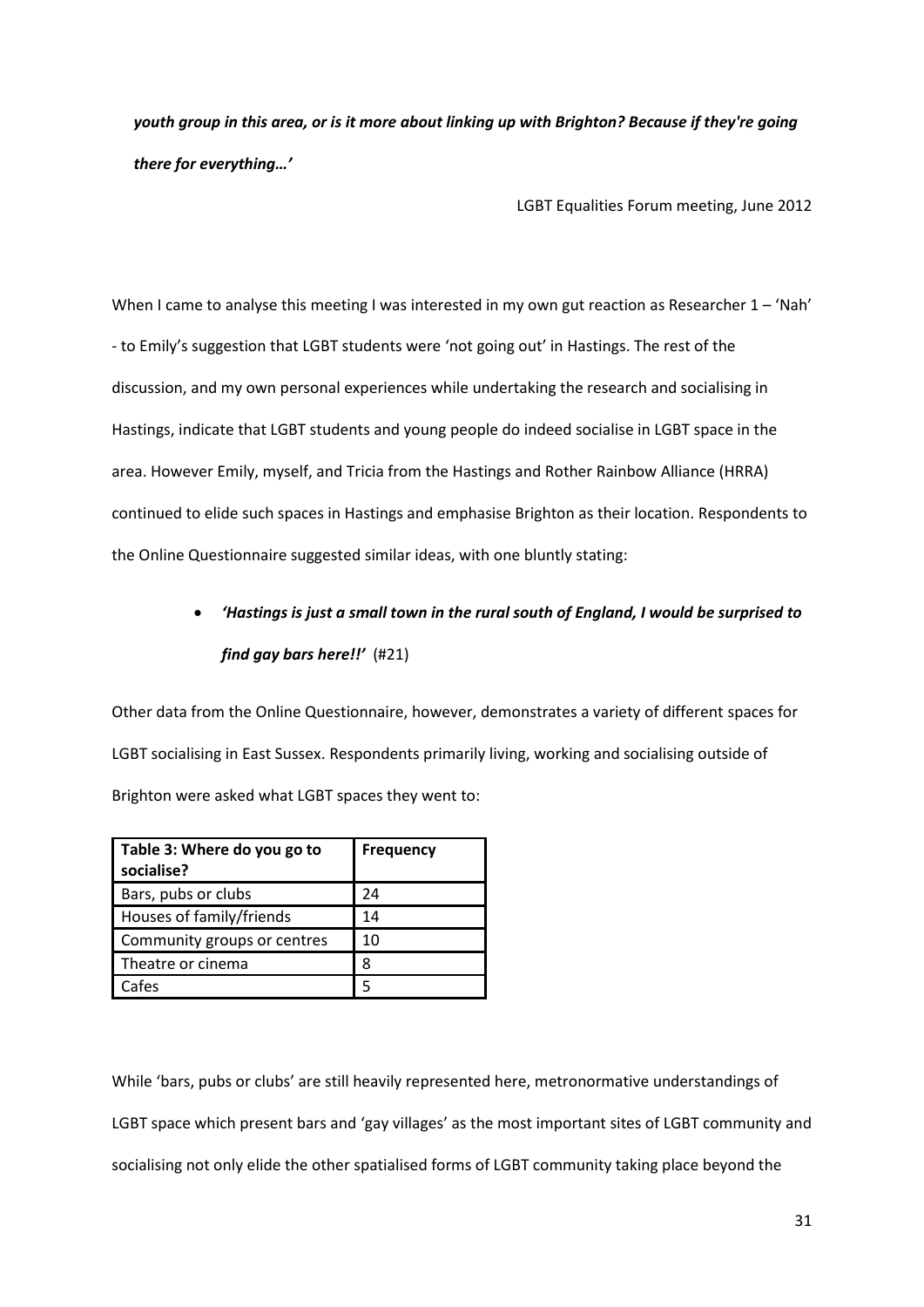urban, but may in fact contribute to their relative invisibility. Rather than simply offering an important site of LGBT community and socialising in East Sussex, then, imaginaries of the gay capital may actually be implicated in the dearth of such socialising across East Sussex's more rural areas because fewer people can become aware that it exists albeit in different forms such as LGBT socialising in private houses or events etc. (<author name redacted>: 43-44; see Gray 2009). In the above discussion from the June 2012 meeting, Tricia raises a crucial point regarding the distribution of public sector resources and capacity for young LGBT people. Should (more) resources be put into Brighton's LGBT communities to support those young people travelling to participate in them? If that were to occur, it could contribute to the perception that Brighton's status as the 'gay capital' leads to the drawing of material resources away from LGBT groups and initiatives in surrounding East Sussex:

# *Julian – 'You're close to a big conurbation [Brighton] that gets all the money, all the effort goes. And close by, this little LGBT community [Hastings and Rother] gets nothing'*

LGBT Equalities Forum meeting, January 2011

Massey's theorisation of relational geographies of responsibility (Massey 2004) forces troubling questions here. Though Massey frames such geographies primarily through a global/local lens, by deploying her critique here we can see public sector LGBT equalities work in East Sussex and Brighton & Hove enmeshed in a relational geography of responsibility. Here urban/rural may be a more informative referent than global/local. On the one hand resources for LGBT youth might be best allocated to Brighton 'if they're going there for everything' (Tricia). But on the other hand this contributes to the 'little LGBT community [that] gets nothing' (Julian). As Massey argues, relationality establishes 'an important shift which renders deeply problematical any easy summoning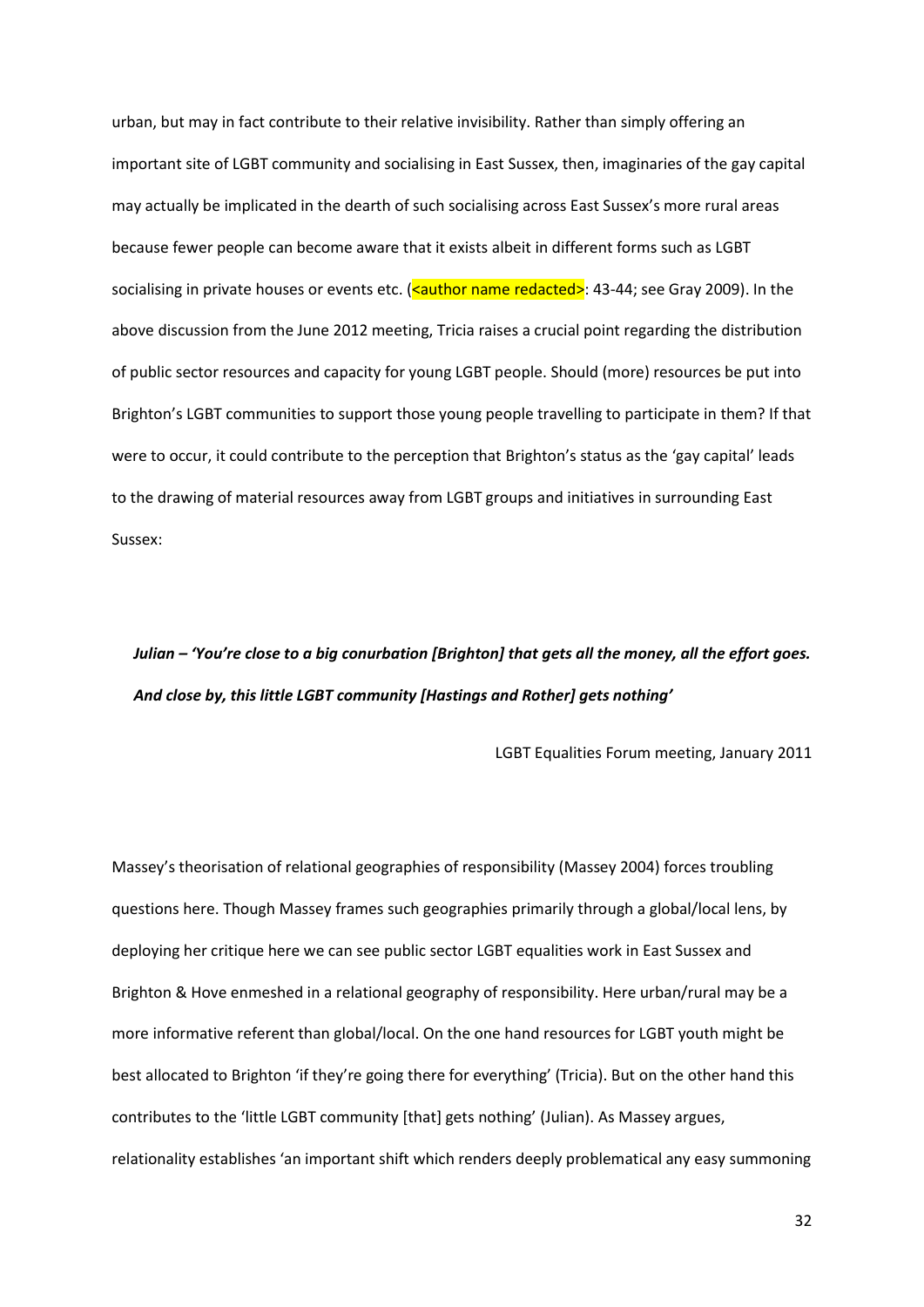of 'community' either as pre-existing or as a simple aim' (Massey 2004:6), whether it be the LGBT community of Brighton or elsewhere in East Sussex. Julian uses a relational lens to implicate the 'gay capital' of Brighton in the dearth of LGBT funding in nearby areas. Though as Dom pointed out in a later meeting, even this isn't as simple as it first seems:

*Dom – 'Inevitably there's a perception [in hospitals outside Brighton] that we don't have any of 'those people' here because they're all in Brighton, and then in Brighton there's that sort of "Well it's Brighton so there can't be any of those sorts of issues".'* 

LGBT Equalities Forum Meeting, January 2012

Per these contrasting comments from Julian and Dom, the imaginary of the 'gay capital' can go both ways, discursively configuring public sector LGBT work as variously complete, saturated and/or unnecessary (in Brighton); or as absent, in need of resources or unnecessary (in rural and nonmetropolitan East Sussex).

Attending to relationally produced geographies not just of cities but of a city as the 'gay capital' thus offers a useful alternative way for geographers to engage with the development and implementation of public sector LGBT equalities, beyond an urban/rural framework. New geographies of responsibility (Massey 2004) emerge here, which those of us who wish to progress positive social change for LGBT people in rural areas must attend to. But evidently a singular focus on the 'gay capital' comes with its own issues. The data suggests a potential double bind for those places caught in its relational construction, where the gay capital can be 'fine' and not need support in developing LGBT equalities; and its relational Other can be 'LGBT free' and therefore also not in need of support in developing LGBT equalities.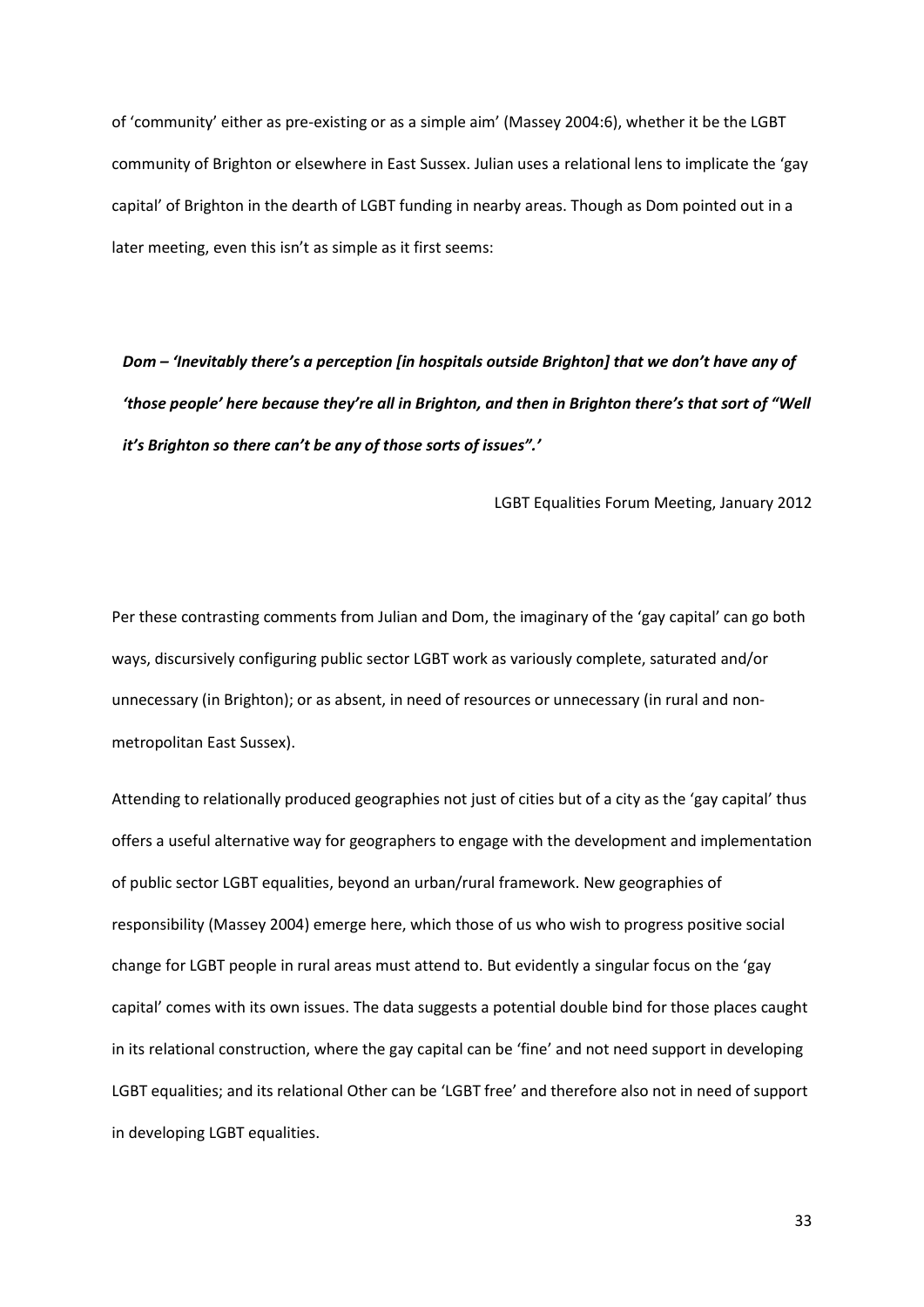#### **5.2 – LGBT 'Small Town Life'**

In addition to the 'gay capital', both Online Questionnaire respondents and forum participants used the figure of the 'small town' to explain their experiences. Some scholars have described similar geographic areas and labelled them as 'small towns' in their research (e.g. Whittier 1997), but these areas are often folded into ruralities rather than explored in their own terms. The 'small town' was explicitly used by questionnaire respondents to discuss particular experiences as LGBT people. As well as respondent #21 in the previous Section 5.1, who described Hastings as 'just a small town in the rural South of England', other respondents framed their understanding of LGBT equalities in East Sussex around this imaginary:

- *Most of my friends and colleagues are in London, where I lived for fifty eight years, or elsewhere. I've found it harder to integrate into small town life, especially gay life.*  (Respondent #99)
- *In my home, on the street, only in St Leonards, it's just the small town mentality, and they go out of their way to discover anything slightly different about other people. When anywhere else, London, Eastbourne, Brighton this does not happen.* (Respondent #43)
- More LGBT venues / services in the small towns. (Respondent #54)

One Hastings-based respondent (#99) deployed a small town imaginary when asked how easy it was to live in their area as an LGBT person. Note that this respondent does not quite describe Hastings itself as a 'small town', but rather refers to 'small town life'. This is not a description of the area itself but a particular imaginary, which the respondent compares to life in the nearby metropolis of London. Another respondent (#43) reflected on their feelings of safety in their immediate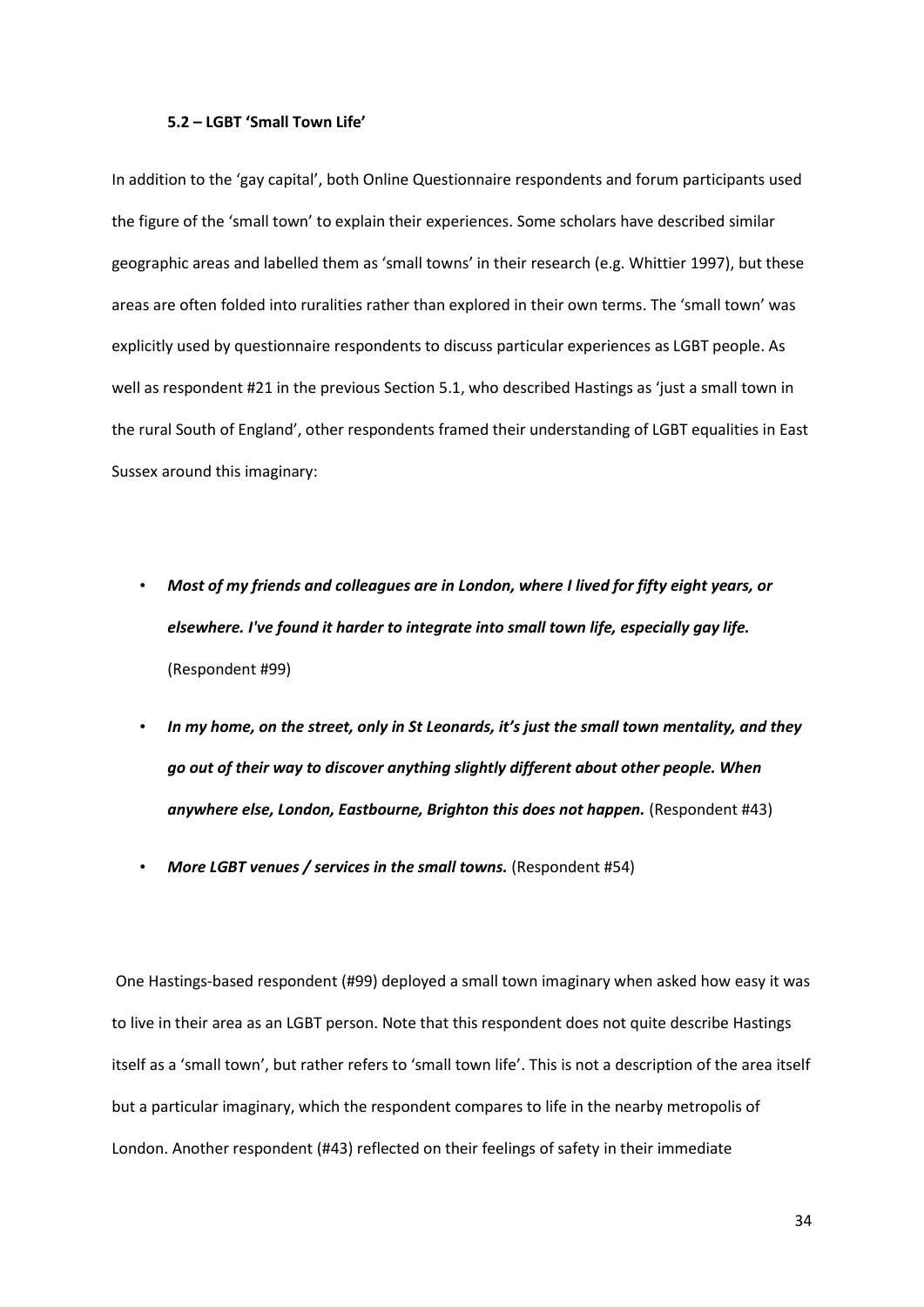surroundings of the St Leonards area of Hastings. Here the St Leonards area, formerly a small town now merged into an area of Hastings, is separated from the rest of Hastings. Such experiences happen '**only** in St Leonards' (emphasis mine). St Leonards is also separated from nearby cities (London and Brighton) as well as Eastbourne, suggesting that it's the 'small town' that is operating as the key geographic distinction here. Coupled with the identification of a distinct 'small town mentality', this suggests a particular geographic imaginary which cannot be reduced to the rural. Interestingly, while Respondent 43 uses the figure of the small town to compare Hastings to Eastbourne, Respondent 54 (who lives, works AND socialises primarily in Eastbourne), when asked what would make **their own** life better, seems to include Eastbourne within the category of 'small towns'. This is of particular interest since respondent #43 (above) has already linked Eastbourne with larger cities ('*anywhere else, London, Eastbourne, Brighton this does not happen')* through comparison with 'small town' St Leonards. Taken together, these responses suggest that the imagined 'small town' is no more a fixed category than the urban or the rural – as with other geographic imaginaries the 'small town' operates relationally and in part through reference to LGBT equalities. As with the foregoing comments with regard to Hastings, the specificity of this comment suggests that Eastbourne here cannot be simply folded into the rural or the urban, but is here constructed through an alternative and complex 'small town' geographic framework.

Areas such as Hastings occupy a particularly slippery discursive nexus, coded variously as urban and rural in specific ways and with specific effects. These areas are consequently elided from academic, public sector and indeed popular awareness of LGBT lives and communities. That questionnaire respondents #54 and #99 (above) did not describe their experiences in terms of rurality despite comparisons with urban areas hints at limits to how these urban and rural slippages in areas such as Hastings can operate – Hastings cannot always fit within an urban/rural dynamic, and alternative geographic imaginaries, such as 'small town life', are consequently drawn upon. Consequently, I argue that Hastings is perceived through a variety of different geographic imaginaries – including but not limited to the urban, the rural, the 'gay capital' and the 'small town' – which are themselves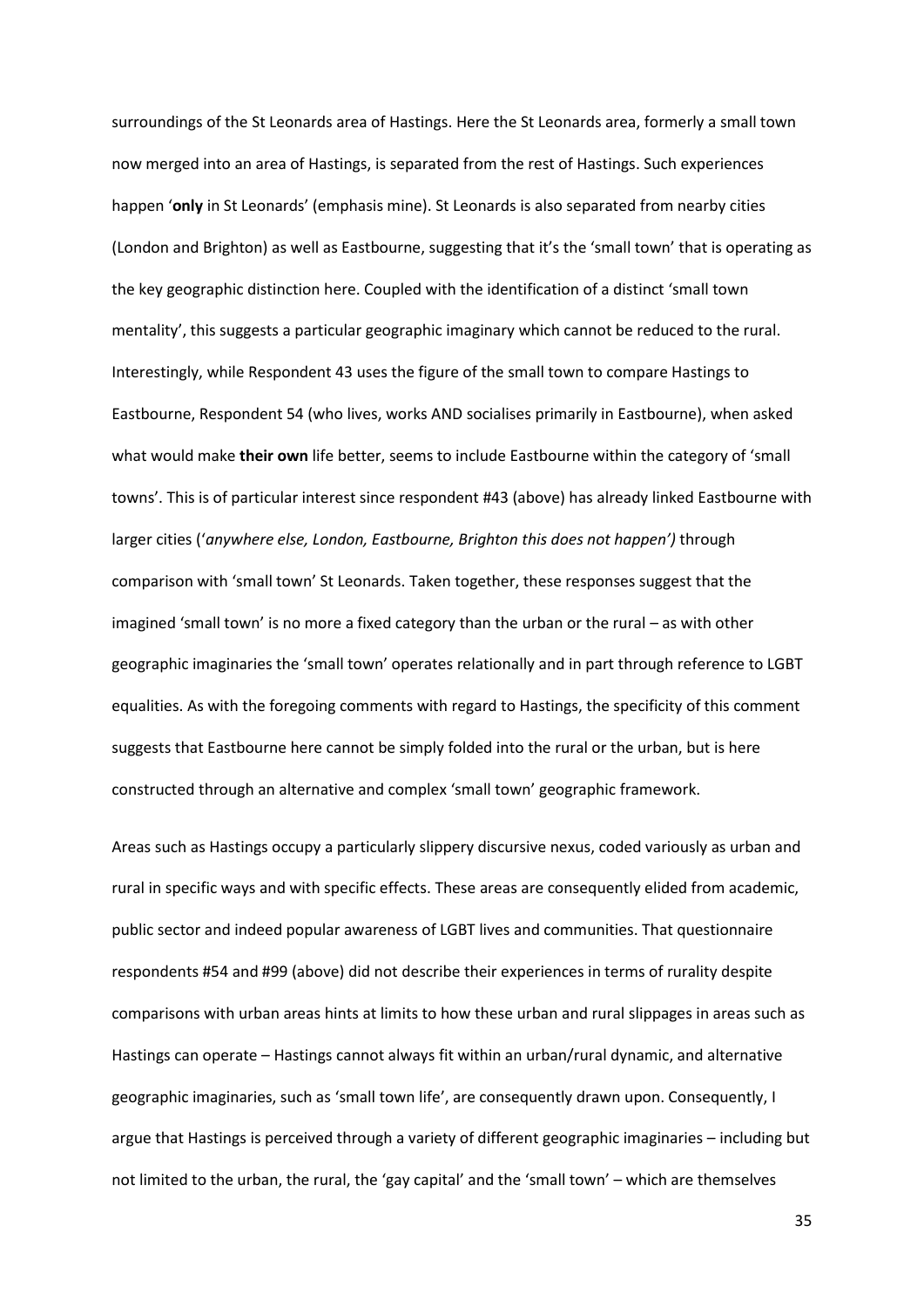partially constructed in terms of LGBT equalities and which are discursively deployed with particular political and material effects. The data shows how Hastings can be urban; it can be rural; it can be neither; it can be a small town; and it can likely be a number of other imagined spaces as well. Greater consideration of alternative geographies such as the town or the small town, beyond urban/rural binaries, may offer new conceptualisations of geographies, sexualities and gender identities aside from tackling metronormativity by looking at rural areas. This is not to reject analyses centred around the urban and the rural, but to challenge the ways in which they may work to make those areas which slip across the two less visible.

#### **6. Conclusion**

This paper has explored how the urban and the rural work to construct, and in turn are constructed by, discourses of sexualities and gender identities, particularly within public sector work for LGBT equalities, and with implications for relational understandings of rural/urban geographic imaginaries more widely as well as for research, policymaking and activism for LGBT people in rural areas. Along with other geographers of sexualities I challenge imaginaries of the rural as unsafe, intolerant, isolating and void of LGBT lives or communities as well as imaginaries of the urban as safe, welcoming and the natural space of LGBT existence (Browne 2011; Comerford et al 2004;Gorman-Murray et al 2012; Gray 2009; Kazyak 2011; Kennedy 2010; Kirkey and Forsyth 2001; Skeggs et al 2004; Whittier 2012). More crucially, I have shown how the data gathered through the LGBT Equalities for Hastings, Rother and East Sussex project complicates easy binary definitions of urban and rural, through noting relational discursive slippages and the relatively neglected importance of specific geographic imaginaries such as the 'gay capital' and the 'small town'. Imaginaries of these rural and non-urban areas are constructed relationally through, and in turn work to construct, sexual and gendered imaginaries of LGBT lives and public sector LGBT equalities, and through an oppositional urban/rural dynamic. The work of LGBT Equalities for Hastings, Rother and East Sussex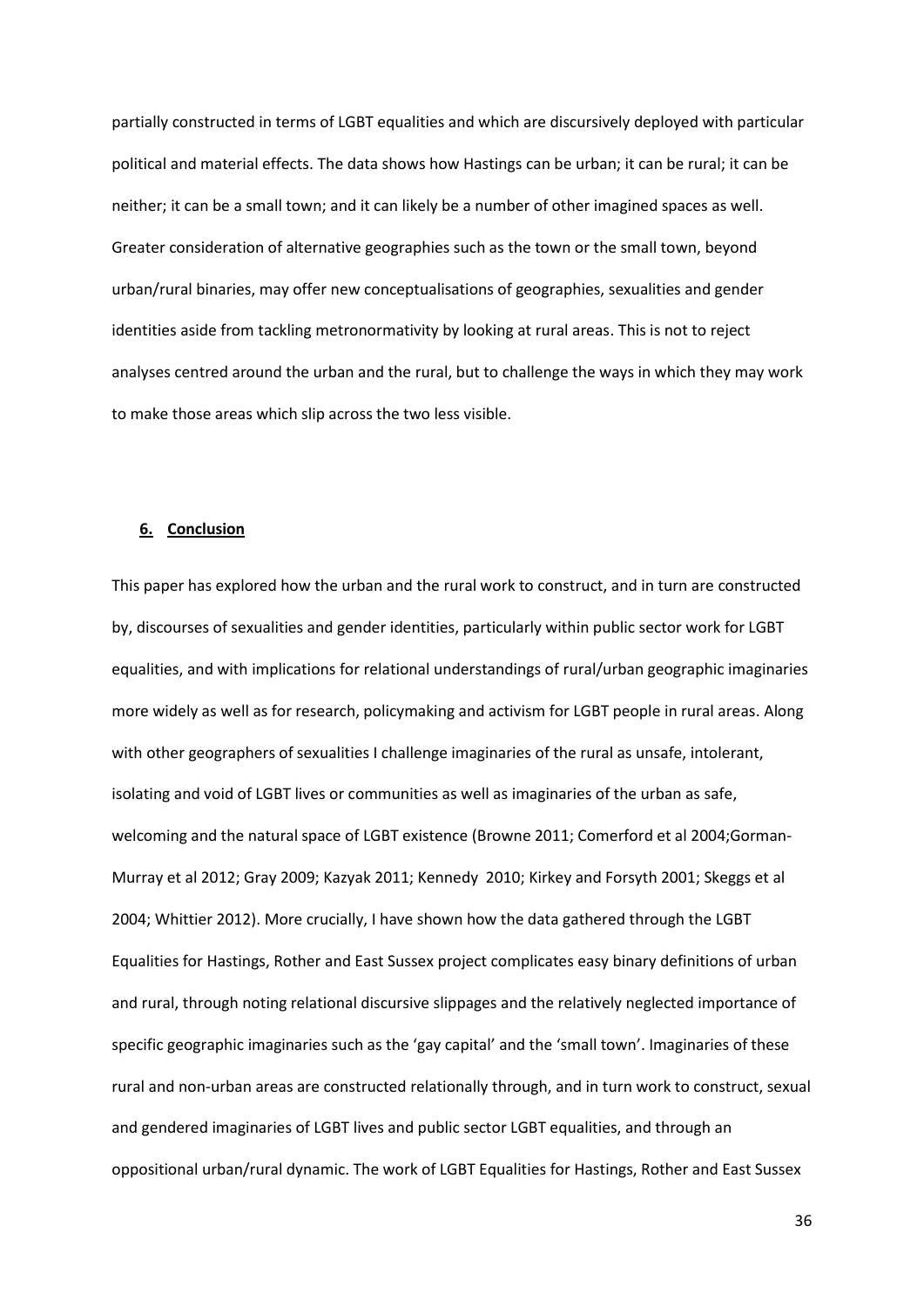demonstrates how the urban and the rural are not fixed, but instead bleed into one another through the discourses of LGBT equalities work, and through embodied movement, community identifications and public sector service provision. My research takes up the challenge of geographers of sexualities like Larry Knopp (2007) as well as developing relational geographic scholarship by Massey (2005), Halfacree (2006) and Heley and Jones (2012) by exploring the messy and slippery effects of such geographies. Public sector LGBT equalities work works to produce relational urban and rural imaginaries, flowing in complicated ways with both 'urban' and 'rural' able to adhere to the same area in different discursive contexts. I argue that these slippery relational imaginaries of the urban and the rural can work to elide those areas which do not fit comfortably into 'either' urban or rural (such as Hastings) from research and broader geographic considerations of LGBT lives. Attending carefully to the multiplicity of relational geographic framings of such areas can help tackle consequent issues for public sector LGBT equalities work.

To conclude, I suggest more attention be paid to alternative geographic imaginaries such as the 'small town', not as an improvement on urban/rural dynamics which, as my research demonstrates, remain vital and important despite some suggestions of their growing irrelevance (Champion and Hugo 2004; Halfacree 1993; Lacour and Puissant 2007; Marsden et al. 1993; Mayerfield Bell et al 2010; Woods 2012). Instead, I posit such alternatives as pathways to critically engage with a wider variety of spaces, arguing that they may function where urban and rural discourses break down and render these spaces less visible. While Champion and Hugo have suggested that 'There is no longer any clear dividing line between town and countryside for individual settlements or their inhabitants' (Champion and Hugo 2004:3), my research instead suggests that there are in fact many such lines, and that they are constantly being drawn and redrawn through discourses and practices of public sector LGBT equalities work. This points to the importance of greater attention paid to such distinctions, including their messy and fluid complexities. I envisage vital future research based in the 'ordinary' small cities (Brown 2008), large towns and areas which do not fit comfortably into rural or urban, such as those explored this paper. Exploring alternative geographic imaginaries for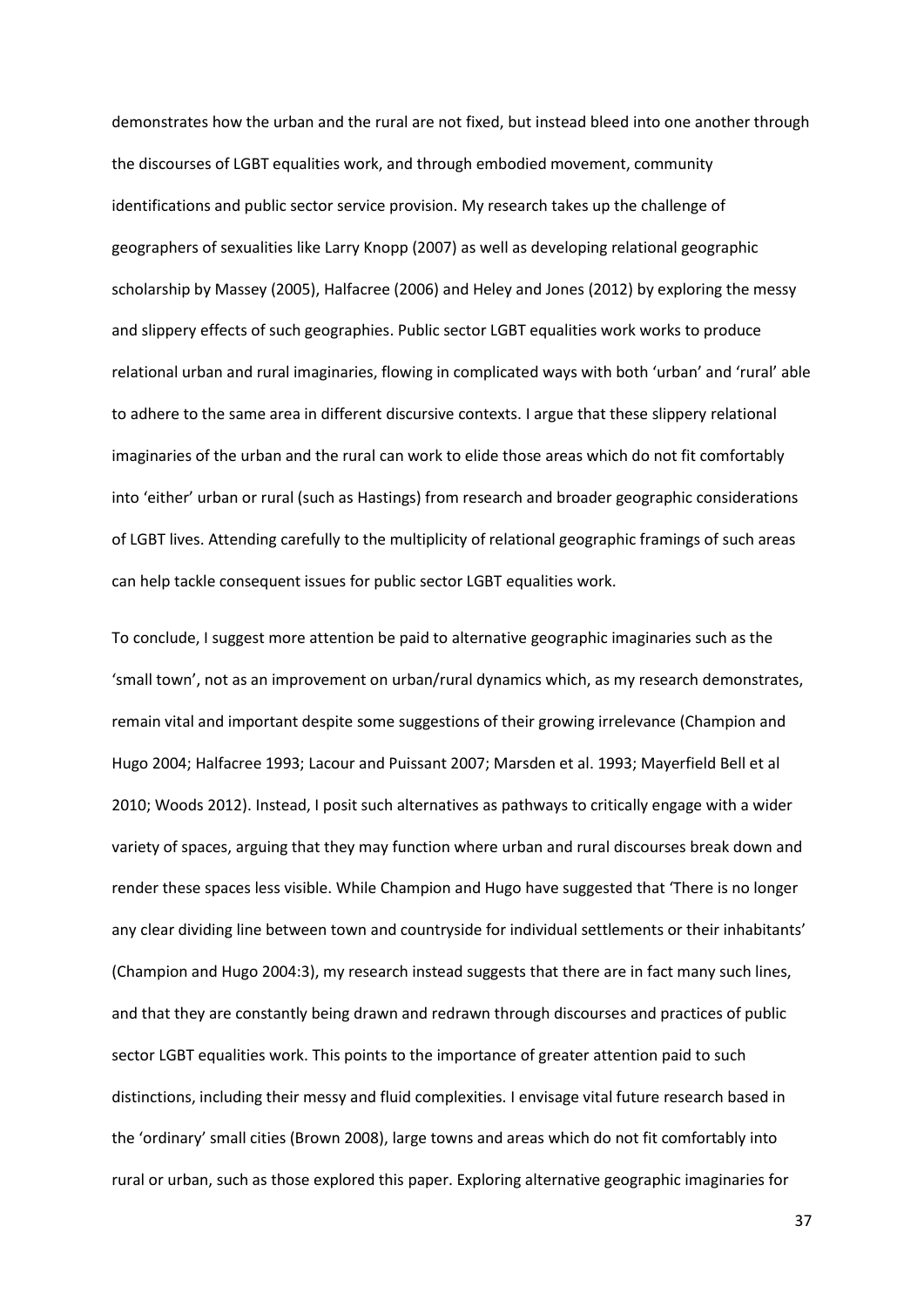LGBT people such as the 'small town' (as well as simply engaging in more research on LGBT lives in more rural areas, in areas beyond the urban metropolis, and particularly in those areas such as Hastings which don't fit comfortably within an rural/urban dynamic) may be able to produce important new insights rendered invisible by the prevailing urban/rural dynamic and also help to understand the needs of relatively neglected LGBT lives and communities. Such work would simultaneously offer an ongoing and robust challenge to metronormative impulses within geographies of sexualities, while also highlighting the unique contributions which rural geographers can bring to the study of LGBT equalities.

#### **Acknowledgements**

The author would like to thank the many participants of the LGBT Equalities in Hastings, Rother & East Sussex project for their expertise and dedication; Prof Kath Browne, Dr Paul Gilchrist and Dr Jason Lim for their thoughtful comments on earlier drafts of this paper; and Will Jay for creating a new map of East Sussex and Brighton & Hove.

#### **References**

Abelson, M.J. (2016). '"You aren't from around here": race, masculinity, and rural transgender men', *Gender, Place & Culture* 23(11): 1535-1546.

Aldrich, R. (2004). Homosexuality and the City: an historical overview, *Urban Studies* 41 (9): 1719- 1737.

Amin, A. (2004). 'Regions Unbound: towards a new politics of place', *Geografiska Annaler: Series B*  86(1): 33-44.

Anderson, R. K.; Kindle, P. A.; Ashley, D.; Nowak, J. A.; Callaghan, T. A.; & Arkfeld, R. (2015). Rural Perspectives on Same-Sex Marriage, *Journal of Gay and Lesbian Social Services* 27 (2): 201-215.

Annes, A., & Redlin, M. (2012). Coming Out and Coming Back: rural gay migration and the city, *Journal of Rural Studies* 28: 56-68.

Anlin, S. (1989). *Out But Not Down: housing needs of lesbians*. London: Homeless Action.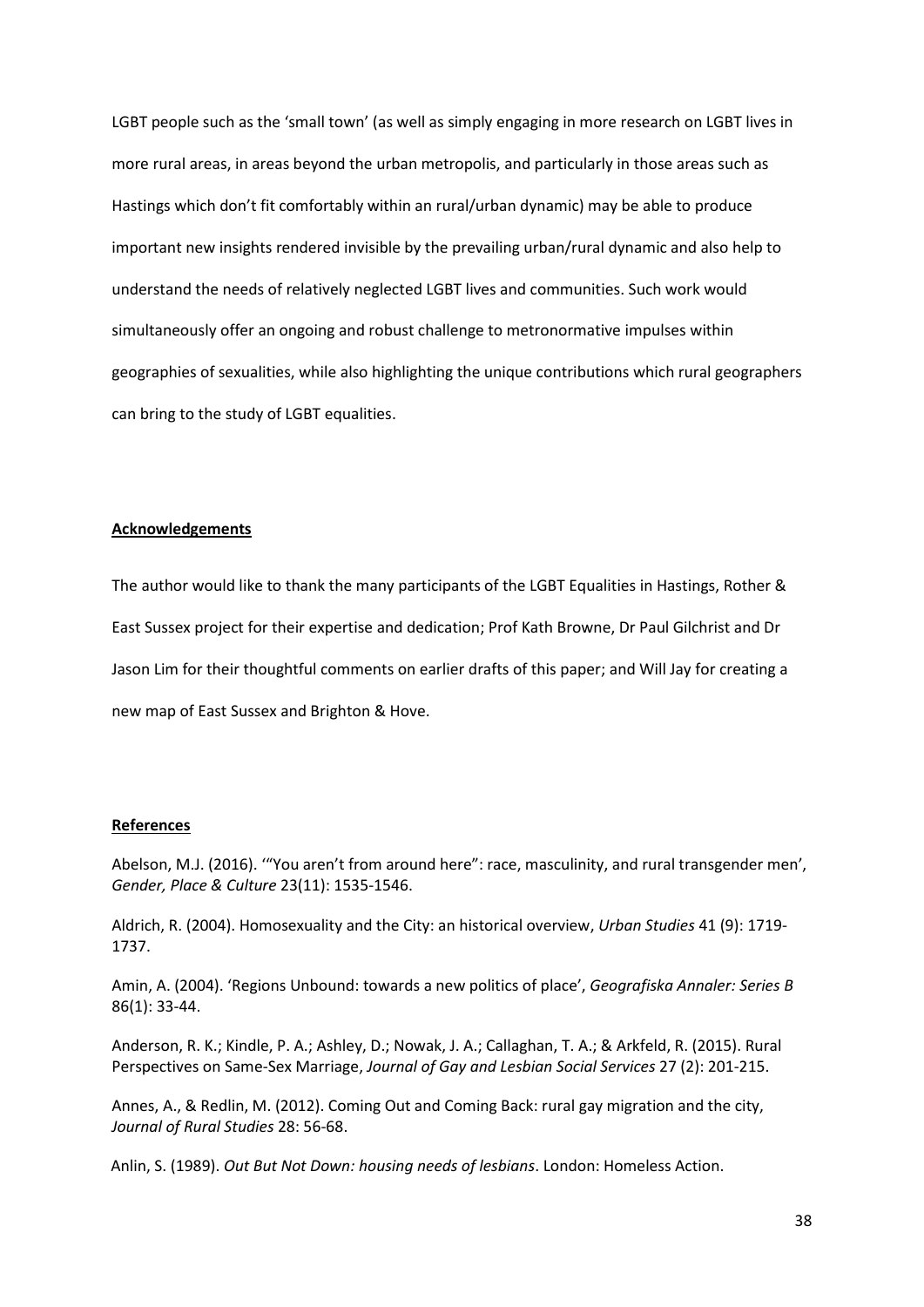Bech, H. (1997). *When Men Meet: Homosexuality and Modernity*. Chicago: University of Chicago Press.

Bell, D. & Valentine, G. (1995a) Queer Country: Rural Lesbian and Gay Lives, *Journal of Rural Studies* 11 (2): 113-123.

Bell, D. & Valentine, G. (1995b). Introduction: Orientations, in D. Bell & G. Valentine (eds.) *Mapping Desire*. London: Routledge.

Bell, D. (2000). Farm Boys and Wild Men: rurality, masculinity and homosexuality, *Rural Sociology* 65 (4): 547-561.

Bell, D. (2006). Variations on the Rural Idyll, in P. Cloke, T. Marsden & P. H. Mooney (eds.) *Handbook of Rural Studies*. London: Sage.

Bowen. A. (2005). Internet Sexuality Research with Rural Men Who Have Sex With Men: can we recruit and retain them?, *The Journal of Sex Research* 42 (4): 317-323.

Braun,V., & Clarke,V. (2006). Using thematic analysis in psychology, *Qualitative Research in Psychology* 3 (2): 77-101.

Brown, G. (2008). Urban (Homo)Sexualities: Ordinary Cities and Ordinary Sexualities, *Geography Compass* 2 (4): 1215-1231.

Brown, G. (2009). Thinking Beyond Homonormativity - performative explorations of diverse gay economies, *Environment & Planning A* 41: 1496-510.

Browne, K. (2011). Beyond Rural Idylls: imperfect lesbian utopias at Michigan Womyn's music festival, *Journal of Rural Studies* 27: 13-23.

Browne, K. and Bakshi, L. (2013). *Ordinary in Brighton?: LGBT, Activisms and the City.* Aldershot: Ashgate.

Bryant, L. & Pini, B. (2011). *Gender and Rurality*. Ox: Routledge.

Champion, A. G. & Hugo, G. (2004). Introduction: Moving Beyond the Rural/Urban Dichotomy, in A. G. Champion & G. Hugo (eds.) *New Forms of Urbanisation: beyond the urban-rural dichotomy.* Aldershot: Ashgate.

Cloke, P. (1994) (En)culturing Political Economy: a life in the day of a 'rural geographer, in P. Cole, M. Doel, D. Matless, M. Phillips & N. Thrift (eds.) *Writing the Rural: five cultural geographies*. London: Paul Chapman.

Cloke, P. (2003). *Country Visions*. London: Pearson Education.

Cloke, P. (2006a) Rurality and Otherness, in P. Cloke, T. Marsden & P. H. Mooney (eds) *Handbook of Rural Studies*. London: Sage.

Cloke, P. (2006b). Conceptualising Rurality, in P. Cloke, T. Marsden & P. H. Mooney (eds.) *Handbook of Rural Studies*. London: Sage.

Cody, J. & Welch, P. (1997). Rural Gay Men in Northern New England: life experiences and coping styles, *Journal of Homosexuality* 33 (1): 51-67.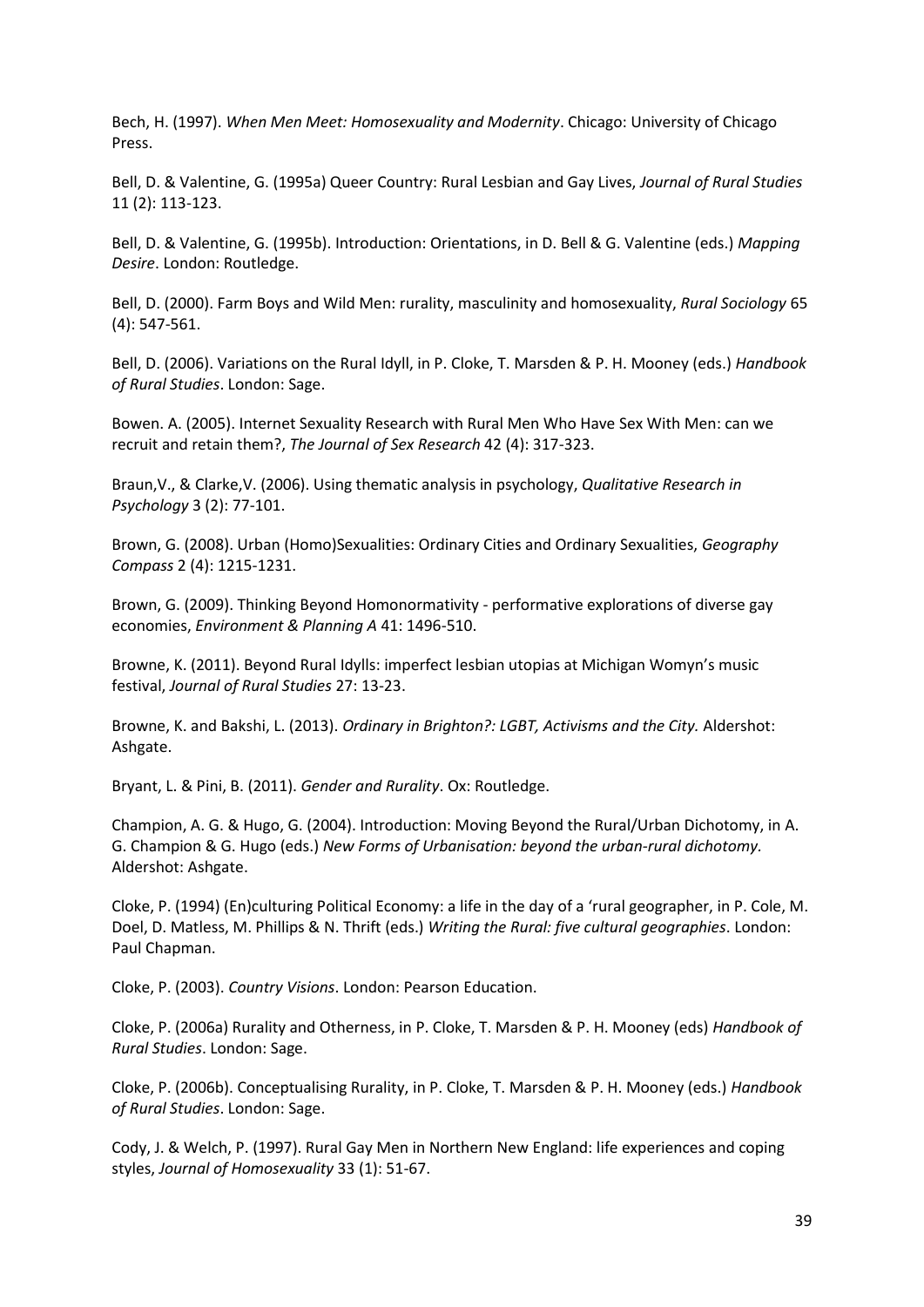Comerford, S. A., Henson-Stroud, M. M., Sionainn, C. & Wheeler, E. (2004). Crone Songs: voices of lesbian elders on aging in a rural environment, *Affilia* 19: 418-436.

Crown (2010). *Equality Act 2010.* London: The Stationary Office.

D'Augelli, A. R. (2006). Coming Out, Visibility, and Creating Change: Empowering Lesbian, Gay, and Bisexual People in a Rural University Community, *American Journal of Community Psychology* 37: 203-210.

Doderer, Y. (2011). LGBTQs in the City, Queering Urban Space, *International Journal of Urban and Regional Research* 35 (2): 431-436.

Doel, M. A. (1999). *Poststructuralist Geographies: the diabolical art of spatial science*. Maryland: Rowman & Littlefield.

DuPuis, E. M. (2006). Landscapes of Desires?, in P. Cloke, T. Marsden & P. H. Mooney (eds.) *Handbook of Rural Studies*. London: Sage.

East Sussex County Council. (2012). 2011 Census First Release, *East Sussex In Figures*. [http://www.eastsussexinfigures.org.uk/webview/streamServerFile.jsp?file=/nesstar/temp/EGMS201](http://www.eastsussexinfigures.org.uk/webview/streamServerFile.jsp?file=/nesstar/temp/EGMS20121206132232208/2011%20Census%20First%20release.pdf&server=http://www.eastsussexinfigures.org.uk:80) [21206132232208/2011%20Census%20First%20release.pdf&server=http://www.eastsussexinfigures.](http://www.eastsussexinfigures.org.uk/webview/streamServerFile.jsp?file=/nesstar/temp/EGMS20121206132232208/2011%20Census%20First%20release.pdf&server=http://www.eastsussexinfigures.org.uk:80) [org.uk:80,](http://www.eastsussexinfigures.org.uk/webview/streamServerFile.jsp?file=/nesstar/temp/EGMS20121206132232208/2011%20Census%20First%20release.pdf&server=http://www.eastsussexinfigures.org.uk:80) accessed 19/1/14.

East Sussex County Council. (2013a). 2011 Census Workforce Characteristics, *East Sussex In Figures.*  [http://www.eastsussexinfigures.org.uk/webview/streamServerFile.jsp?file=/nesstar/temp/EGMS201](http://www.eastsussexinfigures.org.uk/webview/streamServerFile.jsp?file=/nesstar/temp/EGMS20130521142522549/2011%20Census%20Workforce%20characteristics.pdf&server=http://www.eastsussexinfigures.org.uk:80) [30521142522549/2011%20Census%20Workforce%20characteristics.pdf&server=http://www.eastsu](http://www.eastsussexinfigures.org.uk/webview/streamServerFile.jsp?file=/nesstar/temp/EGMS20130521142522549/2011%20Census%20Workforce%20characteristics.pdf&server=http://www.eastsussexinfigures.org.uk:80) [ssexinfigures.org.uk:80,](http://www.eastsussexinfigures.org.uk/webview/streamServerFile.jsp?file=/nesstar/temp/EGMS20130521142522549/2011%20Census%20Workforce%20characteristics.pdf&server=http://www.eastsussexinfigures.org.uk:80) accessed 2/2/14.

East Sussex County Council. (2013b). 2011 Census Equalities, *East Sussex In Figures.*  [http://www.eastsussexinfigures.org.uk/webview/streamServerFile.jsp?file=/nesstar/temp/EGMS201](http://www.eastsussexinfigures.org.uk/webview/streamServerFile.jsp?file=/nesstar/temp/EGMS20130521142522549/2011%20Census%20Workforce%20characteristics.pdf&server=http://www.eastsussexinfigures.org.uk:80) [30521142522549/2011%20Census%20Workforce%20characteristics.pdf&server=http://www.eastsu](http://www.eastsussexinfigures.org.uk/webview/streamServerFile.jsp?file=/nesstar/temp/EGMS20130521142522549/2011%20Census%20Workforce%20characteristics.pdf&server=http://www.eastsussexinfigures.org.uk:80) [ssexinfigures.org.uk:80,](http://www.eastsussexinfigures.org.uk/webview/streamServerFile.jsp?file=/nesstar/temp/EGMS20130521142522549/2011%20Census%20Workforce%20characteristics.pdf&server=http://www.eastsussexinfigures.org.uk:80) accessed 19/1/14.

Fairley, A. & Nouidjem, N. (2004). *Go Hastings!: Report of findings from research into the gay, lesbian, bisexual and transgendered community in Hastings & St Leonards, East Sussex.* Hastings: Hastings & Rother Rainbow Alliance.

Fellows, W. (1996). *Farm Boys: Lives of Gay Men from the Rural Midwest.* Wisconsin: Uni of Wisconsin Press.

Fenge, L. & Jones,K. (2012). Gay and Pleasant Land? Exploring Sexuality, Ageing and Rurality in a Multi-Method, Performative Project, *British Journal of Social Work* 42: 300-317.

Friedman, L.J. (1997). Rural Lesbian Mothers and Their Families, in J.D. Smith & R.J. Mancoske (eds.) *Rural Gays and Lesbians - Building on the Strengths of Communities* 73-82. New York: Haworth Press.

Gallent, N., Juntti, M., Kidd, S. & Shaw, D. (2008). *Introduction to Rural Planning*. Ox: Routledge.

Gorman-Murray, A. (2007). Rethinking Queer Migration Through the Body, *Social and Cultural Geography* 8 (1).

Gorman-Murray, A. (2009). What's The Meaning of ChillOut? Rural/urban difference and the cultural significance of Australia's largest rural GLBTQ festival, *Rural Society* 19 (1): 71-86.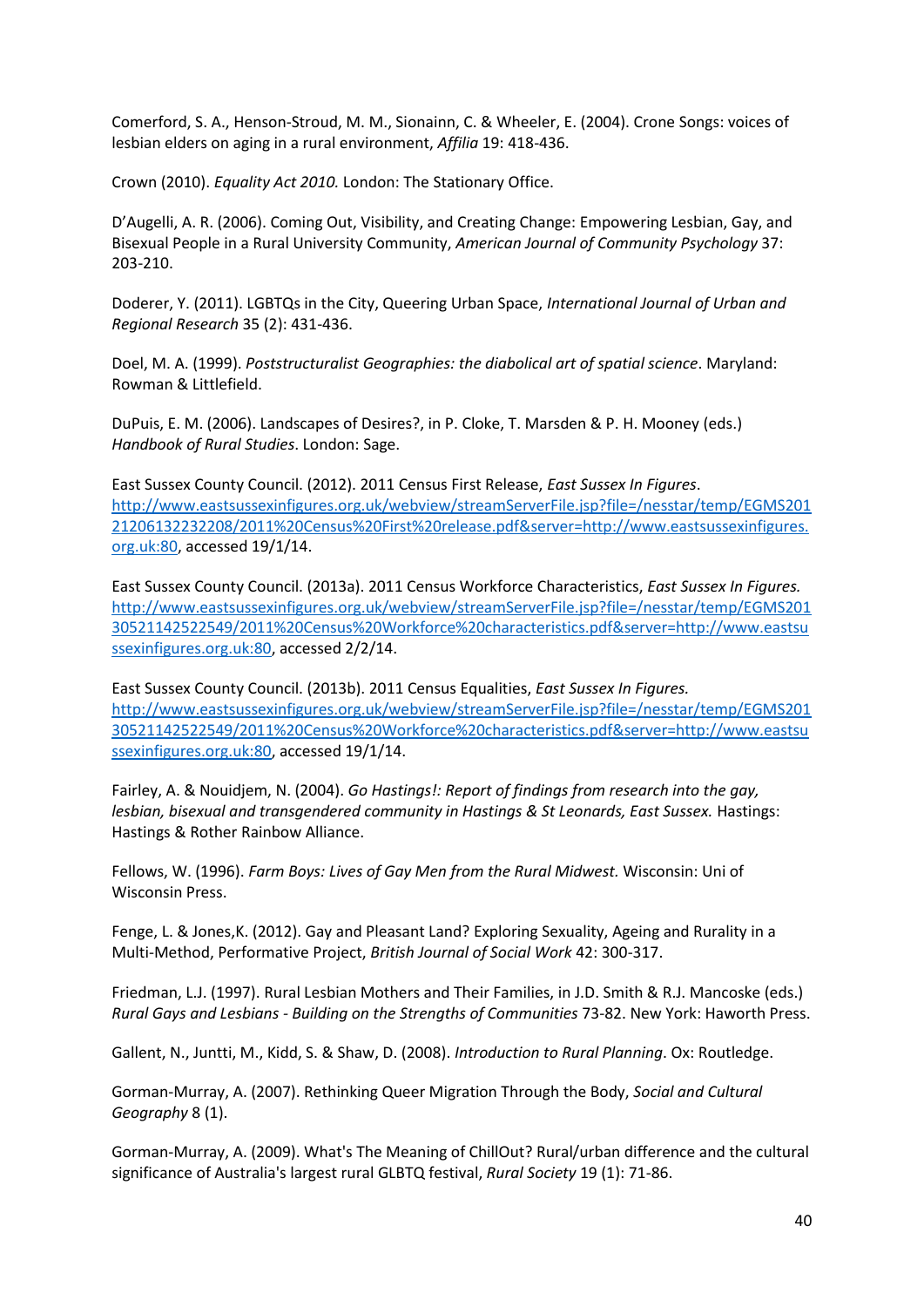Gorman-Murray, A., Waitt, G. & Gibson, C. (2012). Chilling Out in 'Cosmopolitan Country': Urban/rural hybridity and the construction of Daylesford as a 'lesbian and gay rural idyll', *Journal of Rural Studies* 28: 69-79.

Gosnell, H., & Abrams, J. (2011). Amenity Migration: diverse conceptualizations of drivers, socioeconomic dimensions, and emerging challenges, *GeoJournal* 76(4): 303-322.

Graham, L. J. (2012). The Product of Text and 'Other' Statements: Discourse Analysis and the Critical Use of Foucault, *Educational Philosophy and Theory* 43(6): 663-674.

Gray, M. L. (2009) *Out in the Country: youth, media, and queer visibility in rural America.* London: NYU Press.

Gregson, N. & Rose, G. (2000). 'Taking Butler Elsewhere: performativities, spatialities and subjectivites', *Environment and Planning D: Society and Space* 18: 433-452.

Haag, A. M. & Chang, F. K. (1997). The Impact of Electronic Networking on the Lesbian and Gay Community, in J.D. Smith & R.J. Mancoske (eds.) *Rural Gays and Lesbians - Building on the Strengths of Communities* 83-94. New York: Haworth Press.

Halberstam, J. (2005). *In a Queer Time and Place: transgender bodies, subcultural lives.* NY: New York University Press.

Halfacree, K. (2004). Rethinking Rurality, in A. G. Champion & G. Hugo (eds.) *New Forms of Urbanisation: beyond the urban-rural dichotomy.* Aldershot: Ashgate.

Halfacree, K. (2006). Rural Space: constructing a three-fold architecture, in P. Cloke, T. Marsden & P. H. Mooney (eds.) *Handbook of Rural Studies*. London: Sage.

Hanhardt, C. B. (2013). *Safe Space: gay neighborhood history and the politics of violence*. Durham: Duke University Press.

Heley, J. & Jones, L. (2012). 'Relational Rurals: some thoughts on relating things and theory in rural studies', *Journal of Rural Studies* 28 (3): 208-217.

Hemingway, J. (2006). 'Sexual Learning and the Seaside: relocating the dirty weekend and teenage girls' sexuality', *Sex Education: Sexuality, Society and Learning* 6 (4): 429-443.

Herring, S. (2007). 'Out of the Closets, Into the Woods: RFD, Country Women, and the post-Stonewall emergence of queer anti-urbanism', *American Quarterly* 59 (20): 341-372.

Hoggart, K. (1990). Let's Do Away With Rural, *Journal of Rural Studies* 6 (3): 245-257.

Holloway, L. & Kneafsey, M. (2004). Geographies of Rural Cultures and Societies: introduction, in L. Holloway & M. Kneafsey (eds.) *Geographies of Rural Cultures and Societies*. Aldershot: Ashgate.

Howard, J. (1999). *Men Like That: a southern queer history*. Chicago: University of Chicago Press.

HRRA (2015). *Hastings and Rother Rainbow Alliance – Supporting the Lesbian, Gay, Bisexual and Trans (LGBT) Communities of Hastings and Rother*, [http://www.hrra.org.uk/,](http://www.hrra.org.uk/) accessed 2/9/15.

Jay, W. (2017). *Map demonstrating population densities and local authority boundaries of East Sussex and Brighton & Hove.* University of Brighton, unpublished.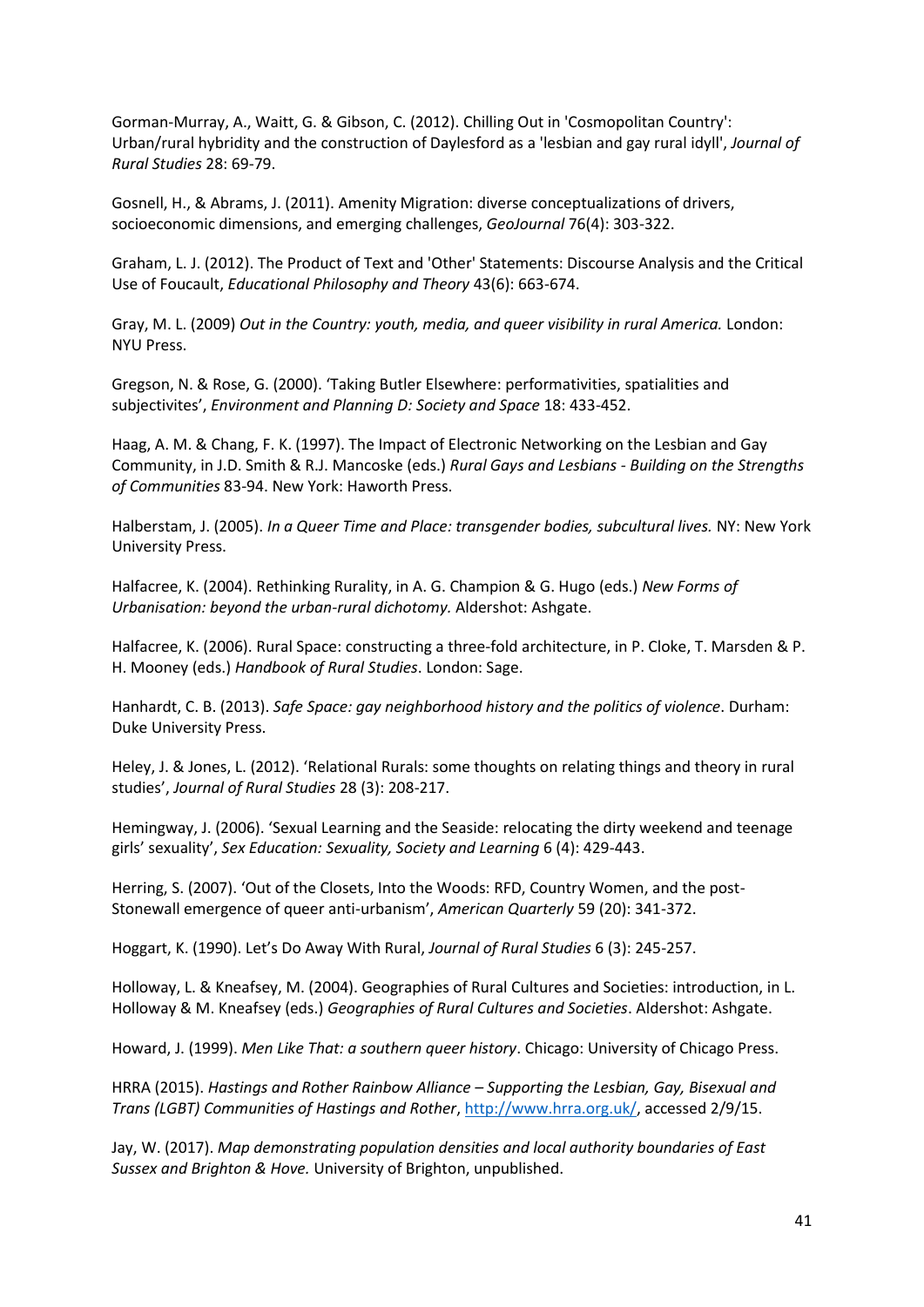Johnston, L. and Longhurst, R. (2009). *Space, Place, and Sex: Geographies of Sexualities*. London: Rowman & Littlefield Publishers.

Jones, M. (2009). 'Phase Space: geography, relational thinking, and beyond', *Progress in Human Geography* 33 (4): 487-506.

Kazyak, E. (2011). Disrupting Cultural Selves: Constructing Gay and Lesbian Identities in Rural Locales, *Qualitative Sociology* 34 (4): 561-581.

Kennedy, M. (2010). Rural Men, Sexual Identity and Community, *Journal of Homosexuality* 57 (1): 1051-1091.

Kirkey, K. & Forsyth, A. (2001). Men in the Valley: gay male life on the suburban rural fringe, *Journal of Rural Studies* 17: 421-441.

Knopp, L. (1998). Sexuality and Urban Space – gay male identity politics in the United States, the United Kingdom and Australia, in R. Fincher & J. M. Jacobs (eds.) *Cities of Difference*. NY: Guilford Press.

Kramer, J. L. (1995) Bachelor Farmers and Spinsters: gay and lesbian identities and communities in rural North Dakota, in D. Bell & G. Valentine (eds.) *Mapping Desire: geographies of sexualities*. London: Routledge.

Kuhar, R. & Švab, A. (2013). The Only Gay in the Village? Everyday Life of Gays and Lesbians in Rural Slovenia, *Journal of Homosexuality*  [http://www.tandfonline.com/doi/abs/10.1080/00918369.2014.872492,](http://www.tandfonline.com/doi/abs/10.1080/00918369.2014.872492) accessed 25/2/2014.

Lacour, C., & Puissant, S. (2007). Re-urbanity: urbanising the rural and ruralising the urban. *Environment and Planning A*, 39 (3): 728-747.

Lapping, M. B. (2006). Rural Policy and Planning, in P. Cloke, T. Marsden & P. H. Mooney (eds.) *Handbook of Rural Studies.* London: Sage.

Lindhorst,T. (1997). Lesbians and Gay Men in the Country: Practice Implications for Rural Social Workers, in J.D. Smith & R.J. Mancoske (eds.) *Rural Gays and Lesbians - Building on the Strengths of Communities* 1-11. New York: Haworth Press.

Little, J. (2003). Riding the Rural Love Train: heterosexuality and the rural community, *Sociologia Ruralis* 43 (4): 401-417.

Marsden, T., J. Murdoch, P. Lowe, R. Munton, and A. Flynn. (1993). *Constructing the Countryside*. London: UCL Press.

Marsden, T. (2006). Pathways in the sociology of rural knowledge, in P. Cloke, T. Marsden & P. H. Mooney (eds.) *Handbook of Rural Studies*. London: SAGE.

Massey, D. (1999). Space-Time, 'Science' and the Relationship Between Physical Geography and Human Geography, *Transactions of the Institute of British Geographers* 24 (3): 261-276.

Massey, D. (1999). 'Space‐Time, Science and the Relationship Between Physical Geography and Human Geography', *Transactions of the Institute of British Geographers* 24(3): 261-276.

Massey, D. (2004). 'Geographies of Responsibility', *Geografiska Annaler: Series B* 86(1): 5-18.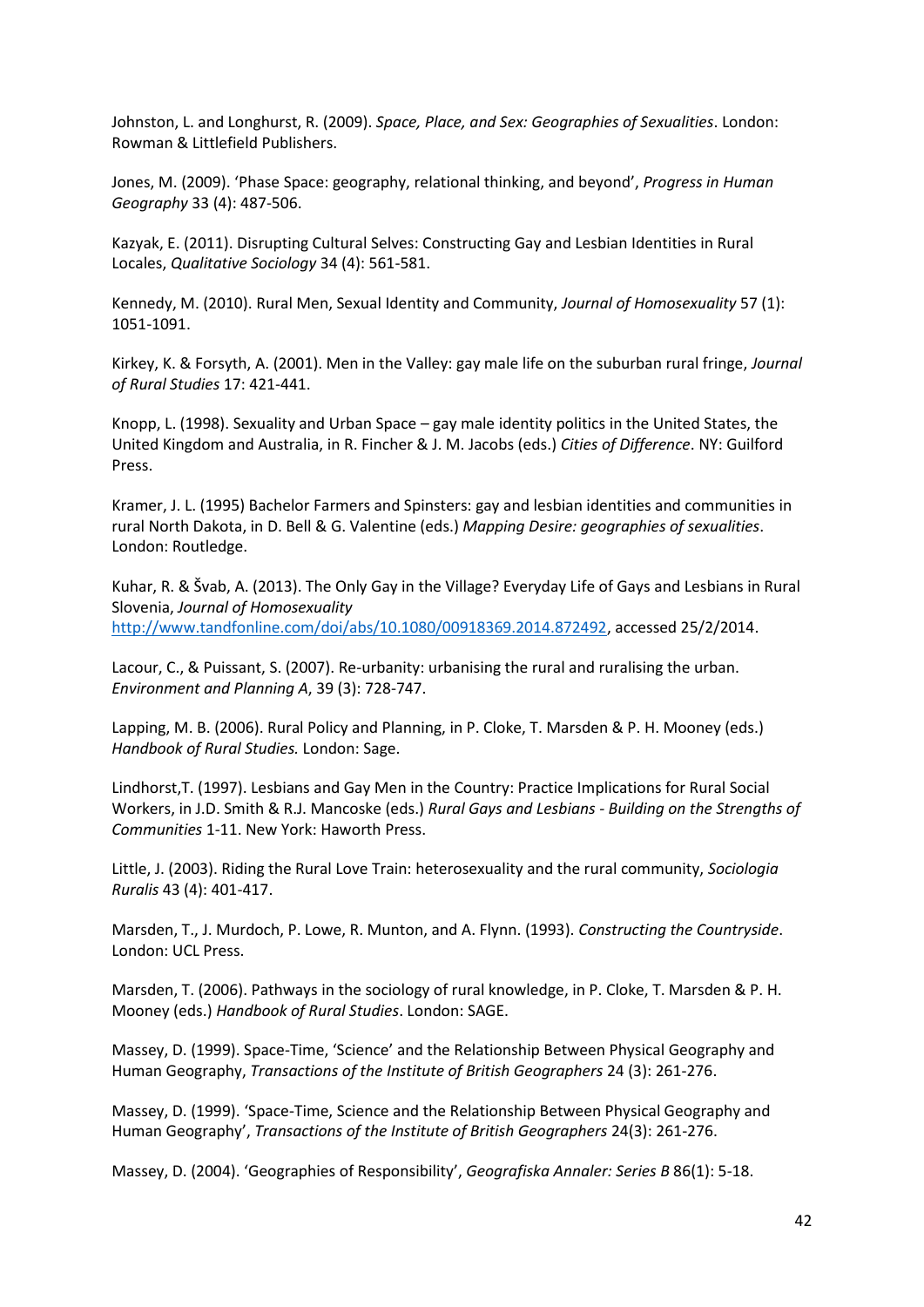Massey, D. (2005). *For Space*. London: SAGE.

Mayerfield Bell, M., Lloyd, S. E. & Vatovec, C. (2010). Activating the countryside: Rural power, the power of the rural and the making of rural politics, *Sociologia Ruralis* 50 (3): 205-224.

Murdoch, J. (2005). *Post-structuralist Geography: a guide to relational space*. London: SAGE.

ONS (2012). *Regional Profiles: Key Statistics – South East, August 2012*. [http://www.ons.gov.uk/ons/rel/regional-trends/region-and-country-profiles/key-statistics-and](http://www.ons.gov.uk/ons/rel/regional-trends/region-and-country-profiles/key-statistics-and-profiles---august-2012/key-statistics---south-east--august-2012.html)[profiles---august-2012/key-statistics---south-east--august-2012.html,](http://www.ons.gov.uk/ons/rel/regional-trends/region-and-country-profiles/key-statistics-and-profiles---august-2012/key-statistics---south-east--august-2012.html) accessed 9/2/17.

ONS (2017). *Standard Area Measurements (2016) for Administrative Areas in the United Kingdom.*  [http://ons.maps.arcgis.com/home/item.html?id=a79de233ad254a6d9f76298e666abb2b,](http://ons.maps.arcgis.com/home/item.html?id=a79de233ad254a6d9f76298e666abb2b) accessed 10/2/2017.

Oswald, R. F. & Culton, L. S. (2003). Under the Rainbow: rural gay life and its relevance for family providers, *Family Relations* 52 (1): 72-81.

Parr, H., Philo, C. & Burns, N. (2004). Social Geographies of Rural Mental Health: experiencing inclusions and exclusions, *Transactions of the Institute of British Geographers* 29 (4): 401-419.

Phillips, D. & Williams, A. (1984). *Rural Britain: a social geography*. Ox: Blackwell.

Philo, C. (1992) Neglected Rural Geographies, *Journal of Rural Studies* 8 (2): 193-207.

Richardson, D. & Monro, S. (2012). *Sexuality, Equality and Diversity.* NY: Palgrave Macmillan.

Roche, M. (2002). Rural Geography: searching rural geographies, *Progress in Human Geography* 26: 823-829.

Rose, G. (1993). *Feminism and Geography: The Limits of Geographical Knowledge*. Minneapolis: University of Minnesota Press.

Sibley, D. (2006). Inclusions/Exclusions in Rural Space, in P. Cloke, T. Marsden & P. H. Mooney (eds.) *Handbook of Rural Studies.* London: Sage.

Smith, D. P. & Holt, L. (2004). Lesbian Migrants in the Gentrified Valley and Other Geographies of Rural Gentrification, *Journal of Rural Studies* 21 (3): 313-322.

Smith, J.D. (1997). Working With Larger System - Rural Gays and Lesbians, in J.D. Smith & R.J. Mancoske (eds.) *Rural Gays and Lesbians - Building on the Strengths of Communities* 13-21. New York: Haworth Press.

Soderstrom, M. (2010). A Single Queer Voice with Polyphonic Overtones – Elise Matthesen and the politics of subjectivity in the Twin Cities, in Twin Cities GLBT Oral History Project (eds.) *Queer Twin Cities.* Minneapolis: University of Minnesota Press.

Tongson, K. (2011). *Relocations - Queer Suburban Imaginaries*. New York: New York University Press.

University of Brighton (2016). *On Our Doorsteps: A Cupp Initiative*. [http://about.brighton.ac.uk/cupp/whatwedo/community-knowledge-exchange/on-our](http://about.brighton.ac.uk/cupp/whatwedo/community-knowledge-exchange/on-our-doorsteps.html)[doorsteps.html,](http://about.brighton.ac.uk/cupp/whatwedo/community-knowledge-exchange/on-our-doorsteps.html) accessed 11/3/16.